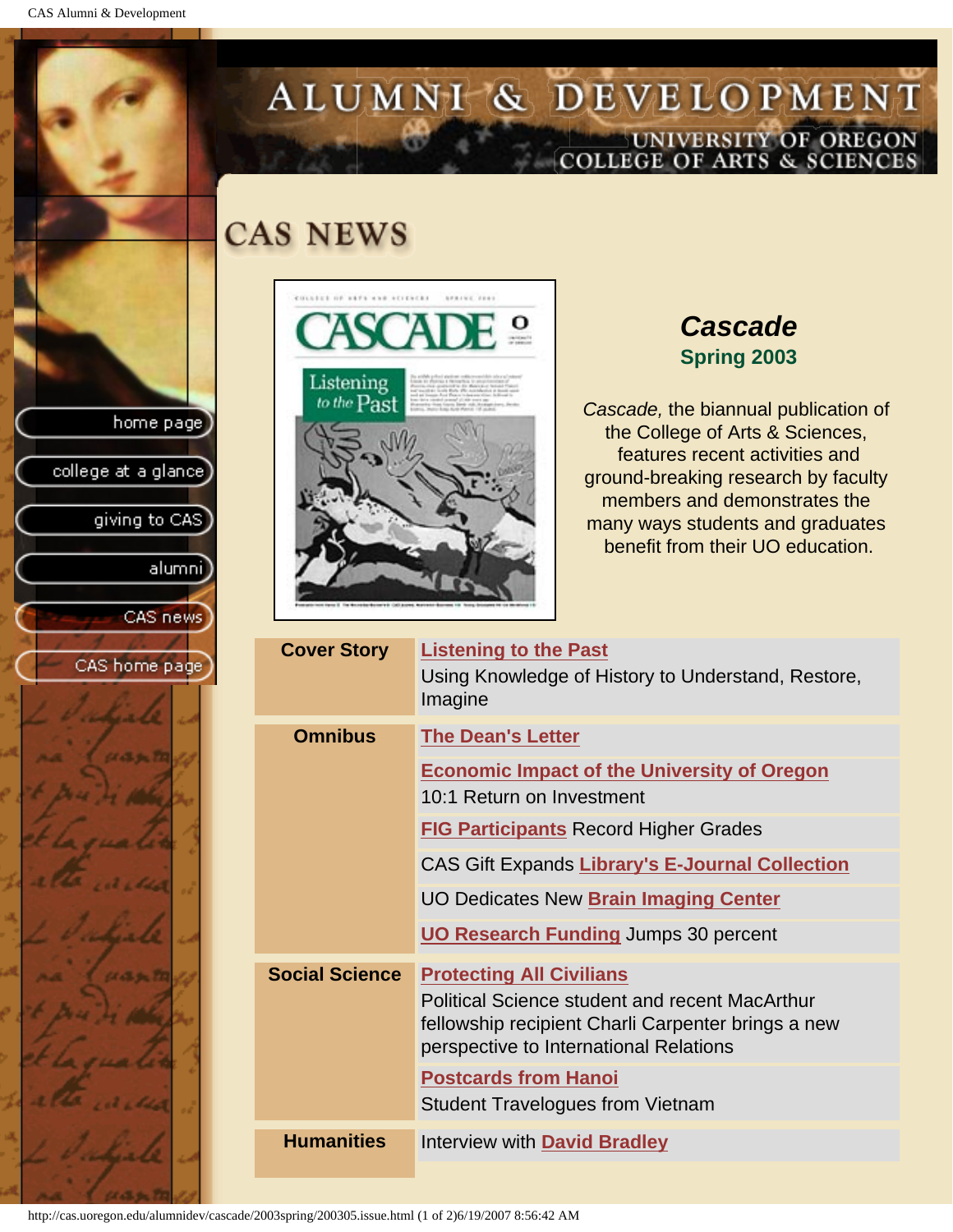

| <b>Alumni Profiles</b> | <b>Broadening the Conversation</b><br>How the second largest philosophy program in the<br>West is also working to become one of the most diverse<br><b>Natural Sciences The Microchip Master's</b><br><b>Computer Scientists Benefit</b><br>from Broad Educational Approach<br>Sony Disk Manufacturing's Distinguished Lecture Series<br><b>Prehistory Comes Alive</b><br>Motani Brings Jurassic Lab to UO<br>Ducks Advance to <b>World Programming Competition</b> |  |  |
|------------------------|---------------------------------------------------------------------------------------------------------------------------------------------------------------------------------------------------------------------------------------------------------------------------------------------------------------------------------------------------------------------------------------------------------------------------------------------------------------------|--|--|
|                        |                                                                                                                                                                                                                                                                                                                                                                                                                                                                     |  |  |
|                        |                                                                                                                                                                                                                                                                                                                                                                                                                                                                     |  |  |
|                        |                                                                                                                                                                                                                                                                                                                                                                                                                                                                     |  |  |
|                        |                                                                                                                                                                                                                                                                                                                                                                                                                                                                     |  |  |
|                        |                                                                                                                                                                                                                                                                                                                                                                                                                                                                     |  |  |
|                        |                                                                                                                                                                                                                                                                                                                                                                                                                                                                     |  |  |
|                        | Kurt Widmer '78: Brewed in Oregon                                                                                                                                                                                                                                                                                                                                                                                                                                   |  |  |
|                        | <b>Bob Gerding '61</b> Building Portland Right                                                                                                                                                                                                                                                                                                                                                                                                                      |  |  |
|                        | <b>Steven Raymund '78</b> The Extra Edge                                                                                                                                                                                                                                                                                                                                                                                                                            |  |  |
|                        | Lisa Finkelstein '00: Making Activism a Career                                                                                                                                                                                                                                                                                                                                                                                                                      |  |  |
|                        | <b>Where Are They Now? Recent Graduates</b>                                                                                                                                                                                                                                                                                                                                                                                                                         |  |  |
|                        | <b>Online Class Notes</b>                                                                                                                                                                                                                                                                                                                                                                                                                                           |  |  |
|                        |                                                                                                                                                                                                                                                                                                                                                                                                                                                                     |  |  |
|                        | <b>COLLEGE OF ARTS AND SCIENCES</b><br><b>University of Oregon</b><br><b>COMMUNICATE INNOVATE LEAD</b><br>1245 University of Oregon • Eugene, OR • 97403-1245<br>(541) 346.3950 • FAX (541) 346.3282 • alumnidev@cas.uoregon.edu<br>Copyright © 2003 University of Oregon<br>Updated May 6, 2003                                                                                                                                                                    |  |  |
| <b>UO HOME</b>         | <b>ADMISSIONS</b><br><b>FINANCIAL AID</b><br><b>CAS HOME</b><br><b>SEARCH</b>                                                                                                                                                                                                                                                                                                                                                                                       |  |  |

http://cas.uoregon.edu/alumnidev/cascade/2003spring/200305.issue.html (2 of 2)6/19/2007 8:56:42 AM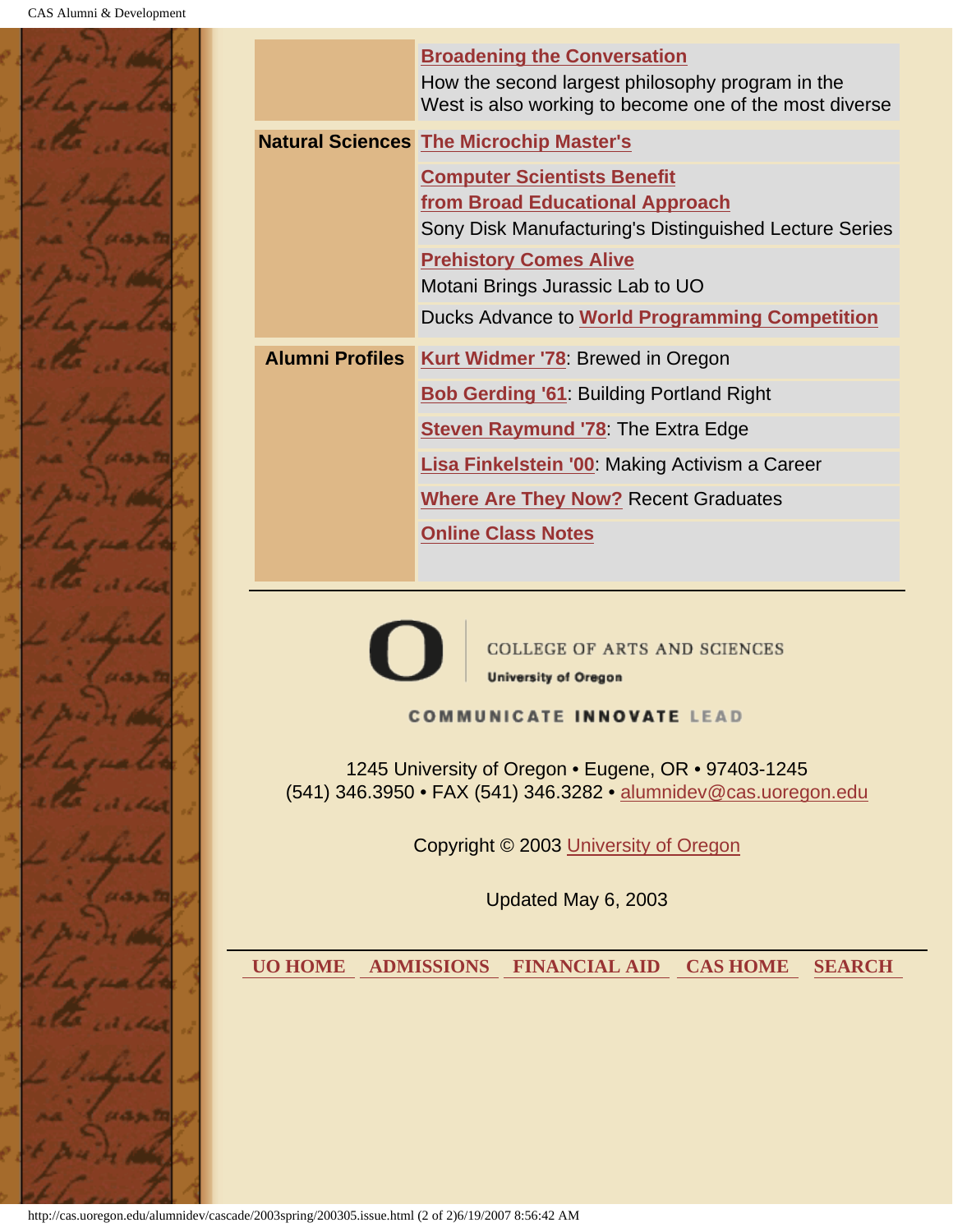college at a glance]

giving to CAS

alumni

CAS news

CAS home page

# <span id="page-2-0"></span>ALUMNI & DEVELOPMENT UNIVERSITY OF OREGON<br>COLLEGE OF ARTS & SCIENCES

# **CAS NEWS**

## **Listening to the Past**

### **Using Knowledge of History to Understand, Restore, Imagine**



Left to right:Watchmaker and jewelry store, c. 1899; Apache dwelling, c. 1903; Women at voting poll, NYC, c. 1922.

The use of historical perspectives in the social sciences is evidence of how important history is now considered for understanding any aspect of the human world, even contemporary political and social problems. History permeates and affects all human existence. Whatever else we must know to understand anything, we must know its history.

What, then, is historical knowledge? And what difference does it make?



History professor Carlos Aguirre defines historical knowledge as the "systematic analysis and interpretation of events and processes that took place

in the past," and distinguishes between this and other types of knowledge of the past, such as myths and memories. Historians look at the facts of the past in an effort to "get as close as possible to what actually happened," even while recognizing that this is "ultimately impossible."

In history, facts are only a means to interpretation. "History is not just concerned with discovering new facts or correcting errors about dates and names," says Aguirre. Historical knowledge results from putting the facts into a framework, one that is informed by theories about how human societies operate. He says, "The best history is an interpretation involving a dialogue between facts and theory. Both are informed by each other."

Another important aspect of historical knowledge, which Aguirre describes as "the relationship between our views about the past and the present," is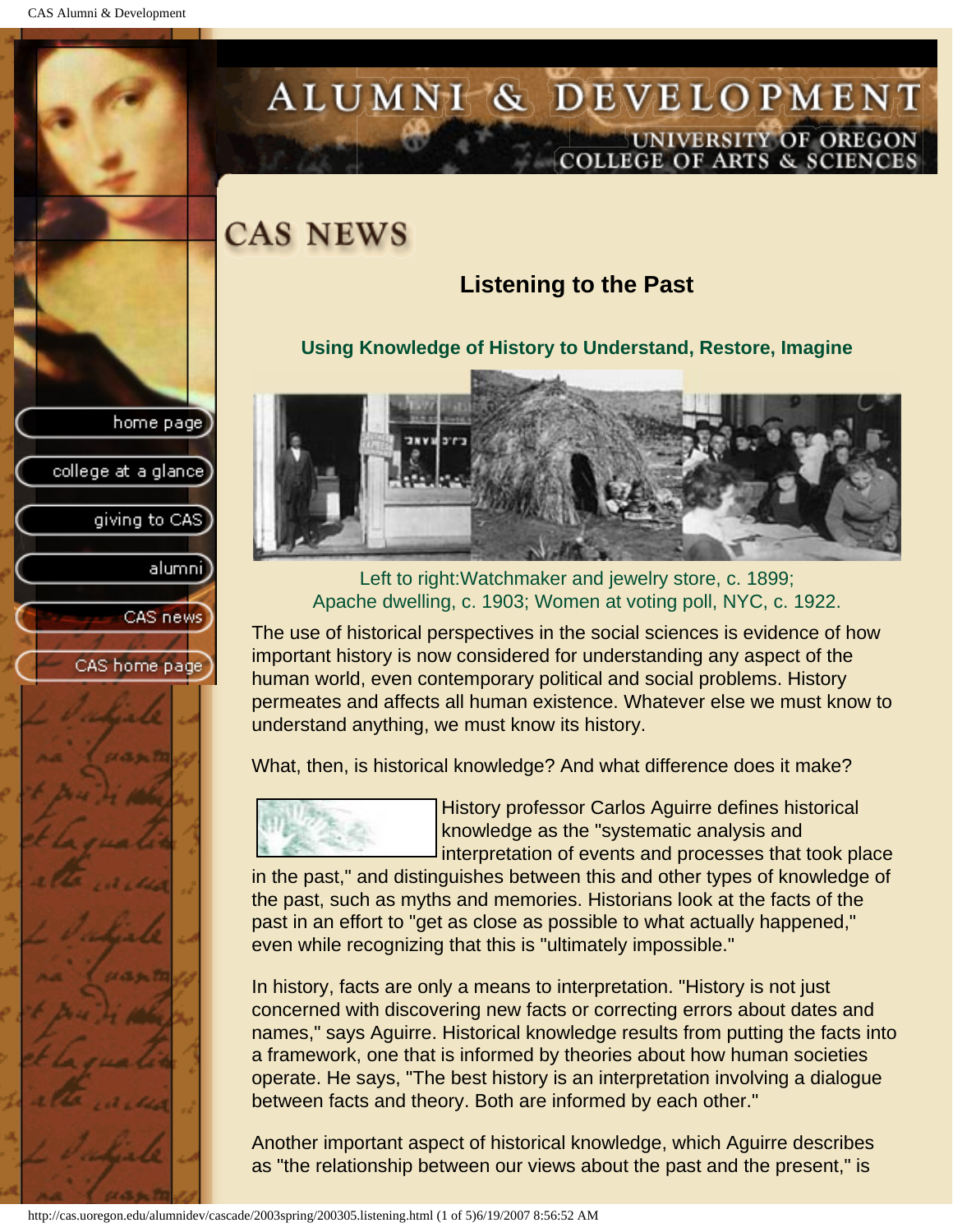

also best understood as a dialogue. Our views about the past cannot be totally objective, because the political, social, and cultural contexts in which we live cannot help but shape our understanding. "How we interpret the past shapes our views about the present," he says.

To illustrate, Aguirre cites an example from the recent history of Peru, his native country. "In the 1980's there was an insurgency movement called the Shining Path, which was extremely violent. The whole society was trapped in a cycle of violence, and if you look at what historians at that time wrote about Peruvian society, violence was the dominant theme." So, he says, this dialogue is both crucial and unavoidable: "There is a constant interaction between what we think about the past and how we face the challenges of the present."



While historians work primarily with written documents, archaeologists work with what emeritus anthropology professor Mel Aikens calls "unwritten

documents: the things people have made, used, and left behind, archived in the earth." Such artifacts, Aikens says, "extend our historical perspective on humanity vastly deeper in time than written documentation can reach."

While the earliest historical documents on the Northwest are only a few hundred years old, archaeological documentation carries the record back at least 13,000 years. When excavating a site, Aikens says he has a very strong sense of historical time. He describes a dig at Hogup Cave in northern Utah: "We cut down through thirteen feet of dry, finely stratified cultural deposit and could see, in dozens of thin layers, the traces of many human events that took place during repeated visits to the cave over some 9,000 years. There were fine thin layers of golden chaff winnowed from tiny seeds and fine layers of antelope hair from the workings of hides, repeated again and again down through time. There was ash from small campfires. And there were very thin layers of droppings from bats who lived in the cracks and crevices of the ceiling, indicating times when no one came to the cave."

The historical perspective provided by archaeology shows that "people everywhere share a common humanity and a vast body of knowledge derived from the collective experience of our ancestors." We are far more alike than we are different, Aiken says, yet there are also genuine differences among peoples which result from their unique experiences over hundreds or thousands of generations.

"What also shows up clearly in the archaeological record is that people are a part of nature," he says. "We can learn a lot about how to live with the rest of the natural world in the future by learning how we have lived with it in the past."



One would expect geographers to be more concerned with spatial relations than with temporal ones, yet Associate Professor Susan Hardwick, who studies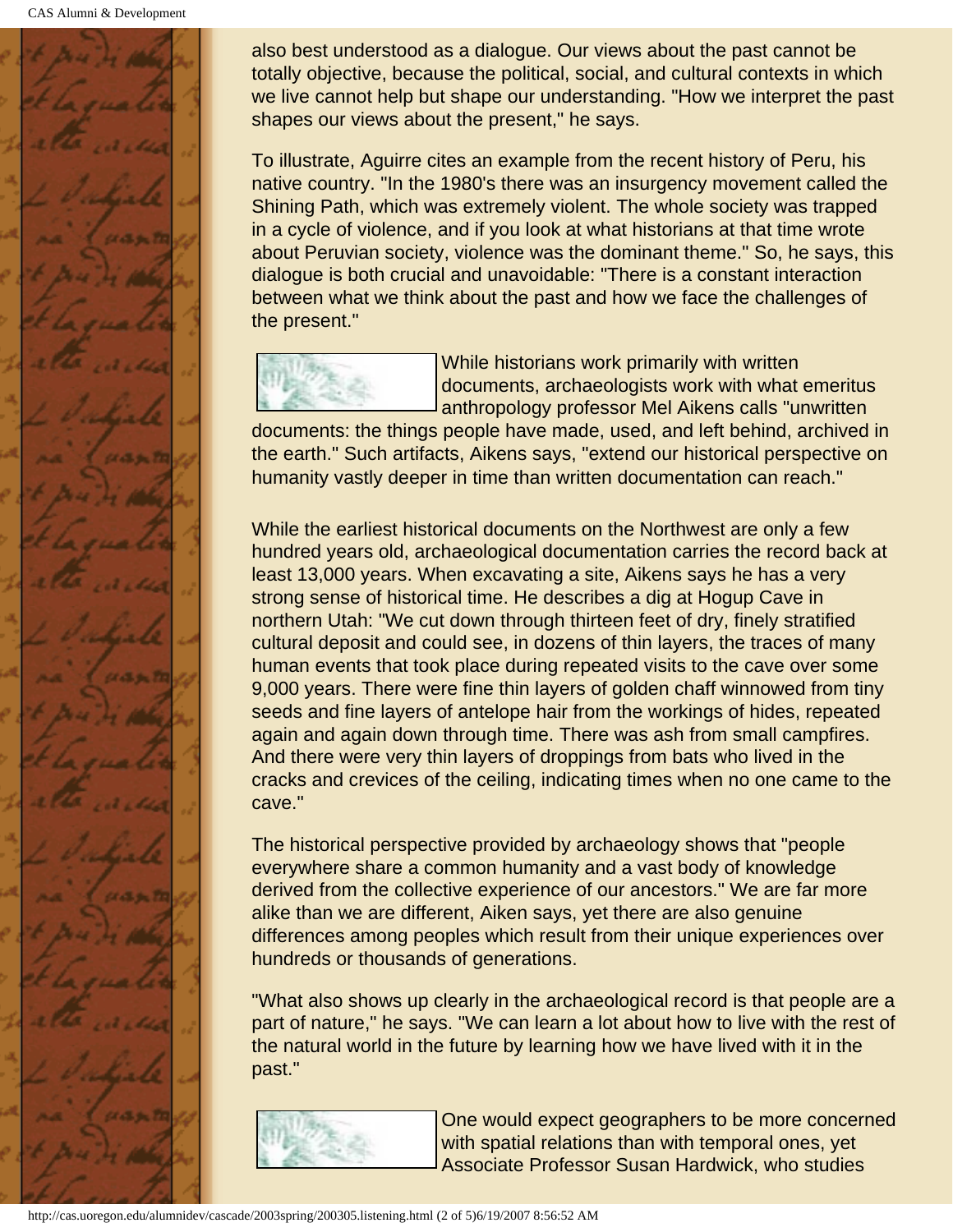

human geography, says that the insights of history are indispensable to her discipline. "Whether we are studying physical topics like long-term climate change or human topics such as migration, the historical view is essential to understand present-day patterns. It gives geographers a clearer sense of how the world works, and what processes have contributed to its current economic, political, cultural, social, and physical systems." Hardwick says that combining historical and geographical perspectives can yield deeper insights into our world and ourselves.

Hardwick's current research, funded last year by the National Science Foundation, studies refugee migration to the Portland urban area. She refers to it as an example of how history and geography "in tandem produce a clearer and more dramatic picture of what's happening." According to Hardwick, tens of thousands of refugees from places including Somalia, Ethiopia, Bosnia, and Southeast Asia have recently come to Oregon, and more than 60,000 refugees and immigrants from Russia and Ukraine now live in Portland. "This makes the global connections we all experience everyday increasingly clear," she says.



In addition to making the nature of the relations between immigrants and an established population clearer, historical knowledge helps us understand the

complexity of interactions among a country's various domestic groups. Director of the Ethnic Studies Program Shari Huhndorf says that history in her discipline has to be considered in two ways. "It represents events and social processes that characterize the experiences of people of color in the past and shape the world we inhabit today, but it also has to be thought of as the discipline developed to interpret past events, determining not only which ones are important and how we should understand them, but who gets to decide these issues."

And so "history," in this sense, defines our collective national identity. Huhndorf points out that race and ethnicity are also historical categories, developed in conjunction with changing social relations, including the European conquest of the western hemisphere and the rise of colonialism, slavery, and capitalism.

"Understanding the histories of these ideas makes their present impact comprehensible and enables us to challenge commonplace and seemingly natural world views."

For example, to comprehend the poverty on Indian reservations and the tangled legal and political relationships that Native peoples have with the federal government, one must understand the histories of U.S. colonialism, the creation of treaties, and the nature of federal Indian policy. All of these were based on changing understandings of race and ethnicity, Hunhdorf says.

Similarly, to understand the importance of affirmative action policies and the problems surrounding them, she says we must "consider the historical role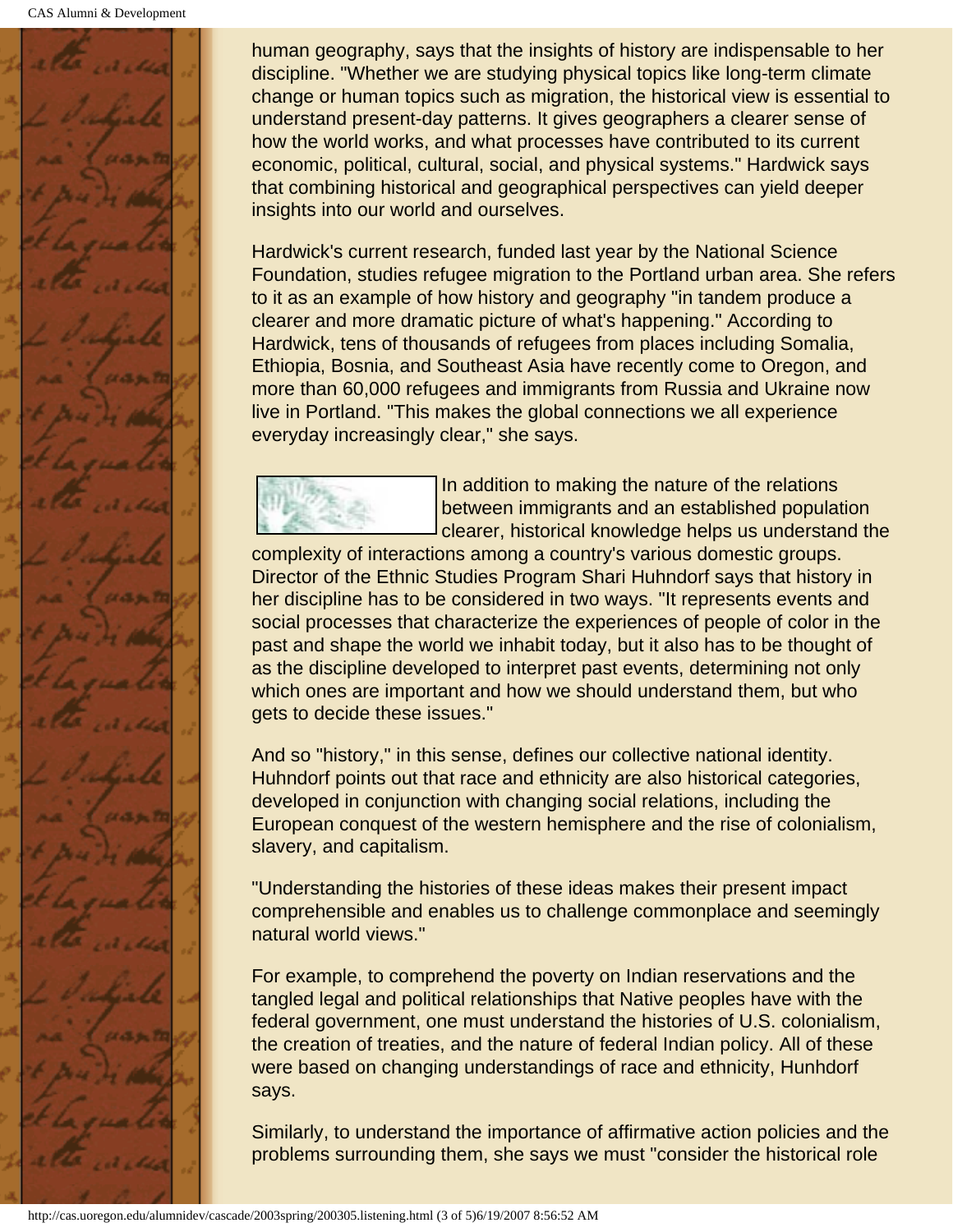CAS Alumni & Development



of education in constructing and maintaining social hierarchies."

"In short, we can't understand the social dynamics of the contemporary world without historical knowledge about how it came to be the way it is."



Finally, even how we think about a subject that many consider private is affected by social discourses that have a complicated history. According to Elizabeth

Reis, a professor in the Women's and Gender Studies Program, sex and sexuality are also historical-and not merely because humans have engaged in sexual relations since the beginning of their existence.

"History is not merely the past but what people have made of it," says Reis.

"Historical depictions of the past change as humanity changes," she says. "It is understandable that ideas and behaviors regarding sexuality have changed as well & As interpretations and applications of moral values shift, the sexual matters to which they are applied take on new meanings."

If sexuality is a historical phenomenon, it is also a public matter. "We typically consider sexual acts to be private, but they have public implications which make them subject to discussion, debate, and deliberation by courts and congresses," says Reis, adding that public dissonance can often reveal the competing ideals, as well as the imperfect realities, of human life.

"We need to grasp that our understanding of sexuality has been an important foundation for the social construction of gender and race, of cultural identity and difference; that beliefs and standards have varied over time; and that sexual matters have been the focus of significant concern and conflict throughout American history."

> *-Donald Laird (Photos courtesy of Library of Congress)*

**COLLEGE OF ARTS AND SCIENCES University of Oregon** 

**COMMUNICATE INNOVATE LEAD** 

1245 University of Oregon • Eugene, OR • 97403-1245 (541) 346.3950 • FAX (541) 346.3282 • alumnidev@cas.uoregon.edu

Copyright © 2003 University of Oregon

Updated May 6, 2003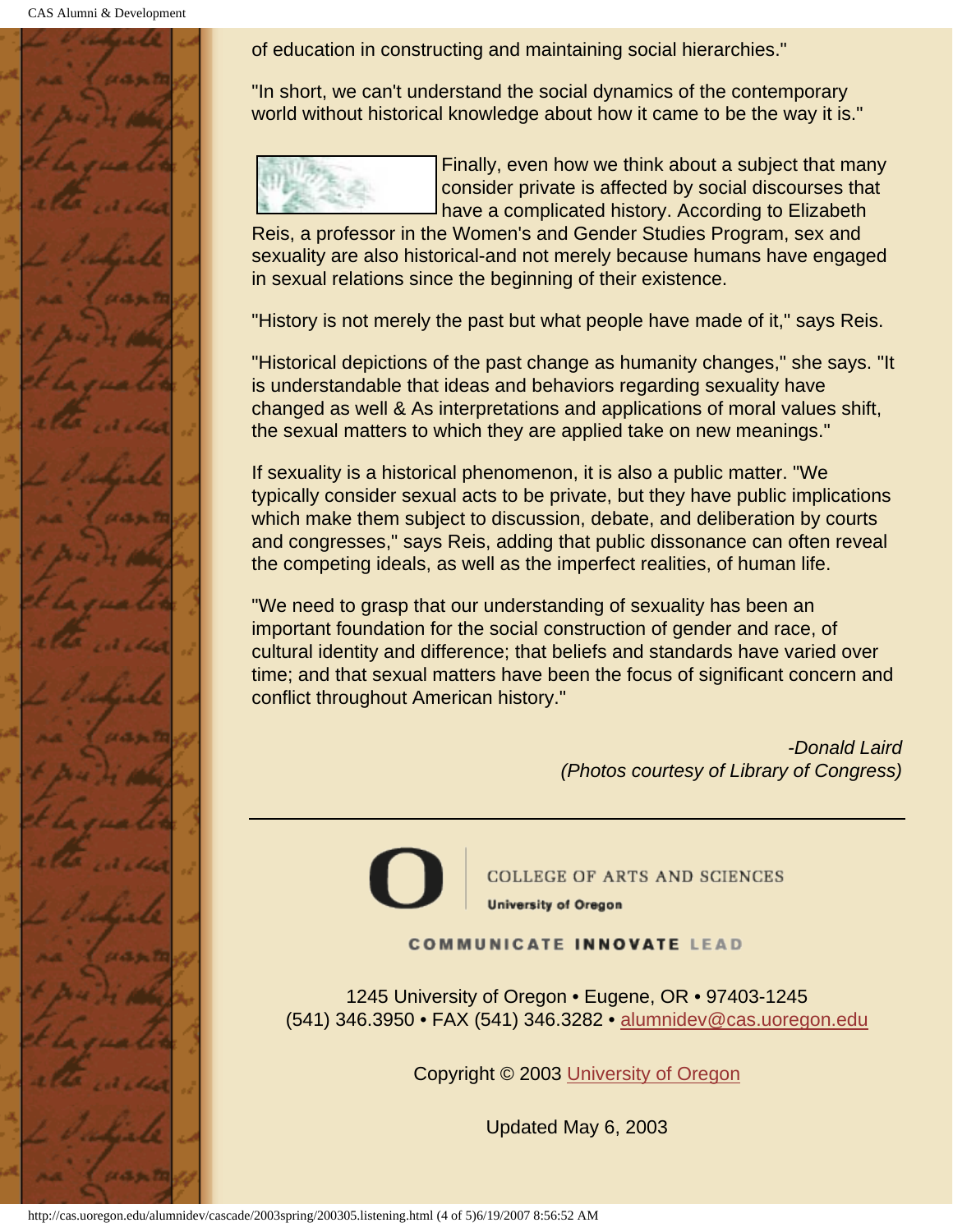college at a glance

giving to CAS

alumni

CAS news

CAS home page

# <span id="page-6-0"></span>ALUMNI & DEVELOPMENT UNIVERSITY OF OREGON<br>COLLEGE OF ARTS & SCIENCES

## **CAS NEWS**

### **The Dean's Letter**

#### **Joe Stone, Dean of Arts and Sciences**

Challenges have not been in short supply this year in Oregon, or for that matter in most other states around the U.S. State funding for the University of Oregon has dropped by more than 16% over this biennium, while enrollments have soared by almost as much. The decline in funding for higher education places Oregon dead last among the 50 states. At the same time, UO enrollment has climbed to almost 21,000 students, up by more than 12% over the last two years, and by even more (15%) in the College of Arts and Sciences. We are feeling the pressures in many ways, including the 30% increase in the number of Spanish language classes required to meet the needs of new students, the space crunch in serving new students while some buildings are closed for renovation and expansion, and the need to remain competitive in recruiting and retaining world-class faculty.

Despite these challenges, my report this spring is one of continued and greater success. Our faculty, staff, and students have met the twin challenges of lower state funding and higher enrollments with creativity and commitment. Indeed, at a recent conference of deans in universities that are members of the prestigious Association of American Universities, the UO was virtually the only public university not undergoing massive program cutbacks. Through creativity, grit, and the insights gained from past experience, our faculty and staff have met the needs of increased numbers of students, with continued availability of programs and classes. In one innovative move to ease our classroom crunch, we offered tuition discounts this year to help encourage students to select classes in off-peak hours of early morning, late afternoon, or early evening. As a result, we have actually had a better experience with classroom scheduling than in previous years. A key to our ability to offer an adequate number of courses has been our ability to continue to recruit excellent faculty. Due primarily to openings due to retirements, we have hired more than half of the faculty in CAS in the last six years, and have continued to hire top-notch faculty throughout this year.

As we look toward the future, two key issues arise from the continued cuts to our state funding. One issue is that our students now pick up an increasing share of the cost of their education. Whereas a generation ago students picked up only about one third of the cost of their education, today they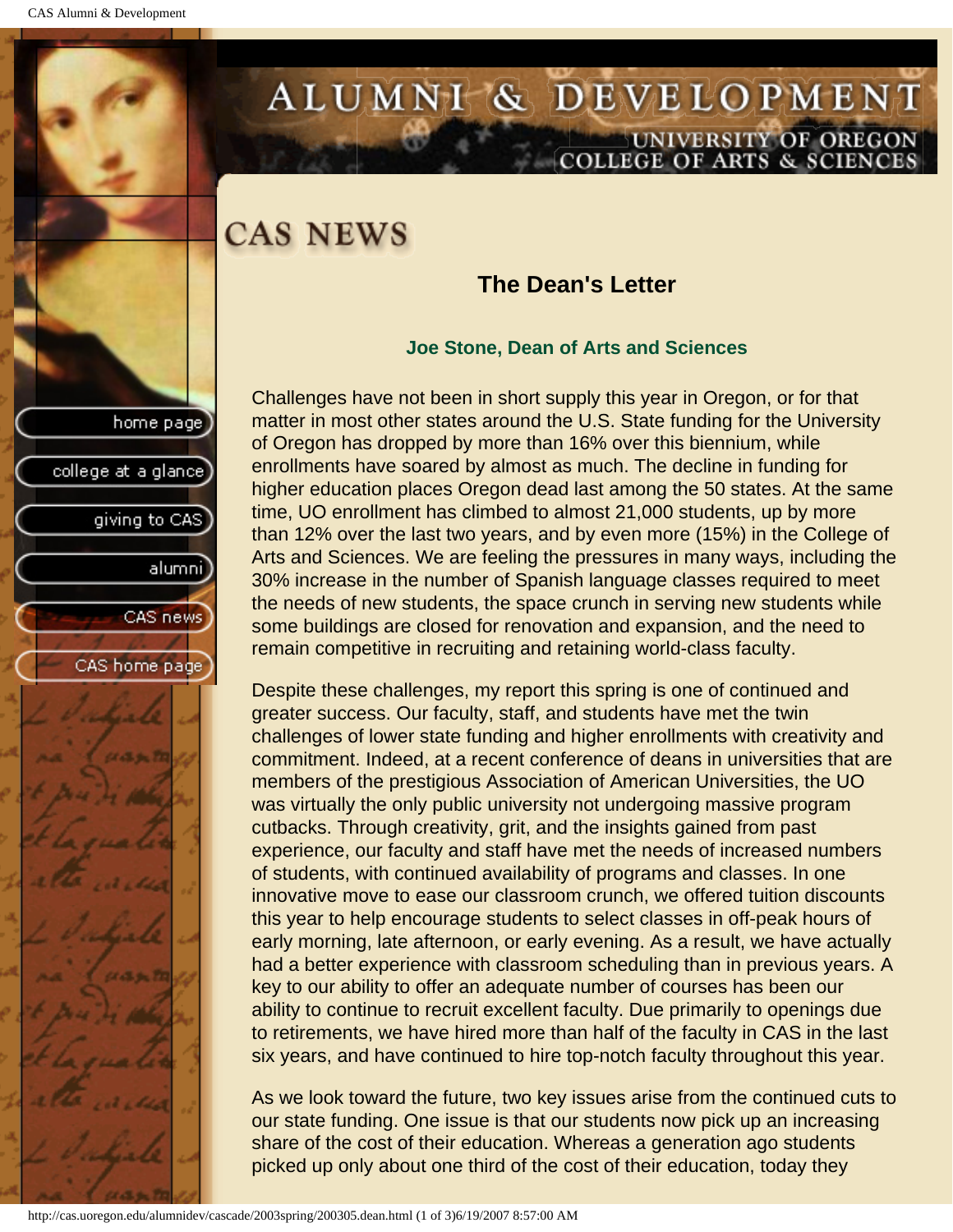

cover at least two thirds of the cost. As costs to students increase, we are looking for ways to supplement financial aid for the neediest, brightest students and are also placing undergraduate scholarships as one of our highest fundraising priorities. The second issue is the need for the UO to be able to exercise greater autonomy in meeting the needs of students with even greater efficiency and effectiveness. The Higher Education Efficiency Act, currently before the Oregon Legislature, is a step in this direction, and I urge you to learn more about the importance of this issue. [Ed. note: See http://oga.uoregon.edu for news and information about this initiative.]

One reason the University of Oregon has managed the current funding crises so well, is that we have so much past experience with similar crises! Indeed, "listening to the past" is a central theme of this issue of *Cascade*. Knowledge and understanding of the past are the rudder and compass for our futures. This issue of *Cascade* highlights some of the scholars in the arts and sciences who are deeply engaged with the past, from the study of literature to the investigation of [ichthyosaurs](#page-29-0).

The interrelationship between history and the present is illustrated, for example, in [David Bradley](#page-19-0)'s literary explorations; in student travelogues from [Hanoi,](#page-16-0) which discover the unchanging amidst the bustle of Vietnamese streets; or in [Charli Carpenter](#page-14-0)'s research, which challenges some historical preconceptions of gender and war.

As you listen to our students, faculty and alumni in this issue, I hope that you will be as impressed as I am at their accomplishments, and conclude that we have met this year's challenges well.

*-Joe A. Stone*



**COLLEGE OF ARTS AND SCIENCES University of Oregon** 

#### **COMMUNICATE INNOVATE LEAD**

1245 University of Oregon • Eugene, OR • 97403-1245 (541) 346.3950 • FAX (541) 346.3282 • alumnidev@cas.uoregon.edu

Copyright © 2003 University of Oregon

Updated May 6, 2003

 **UO HOME ADMISSIONS FINANCIAL AID CAS HOME SEARCH**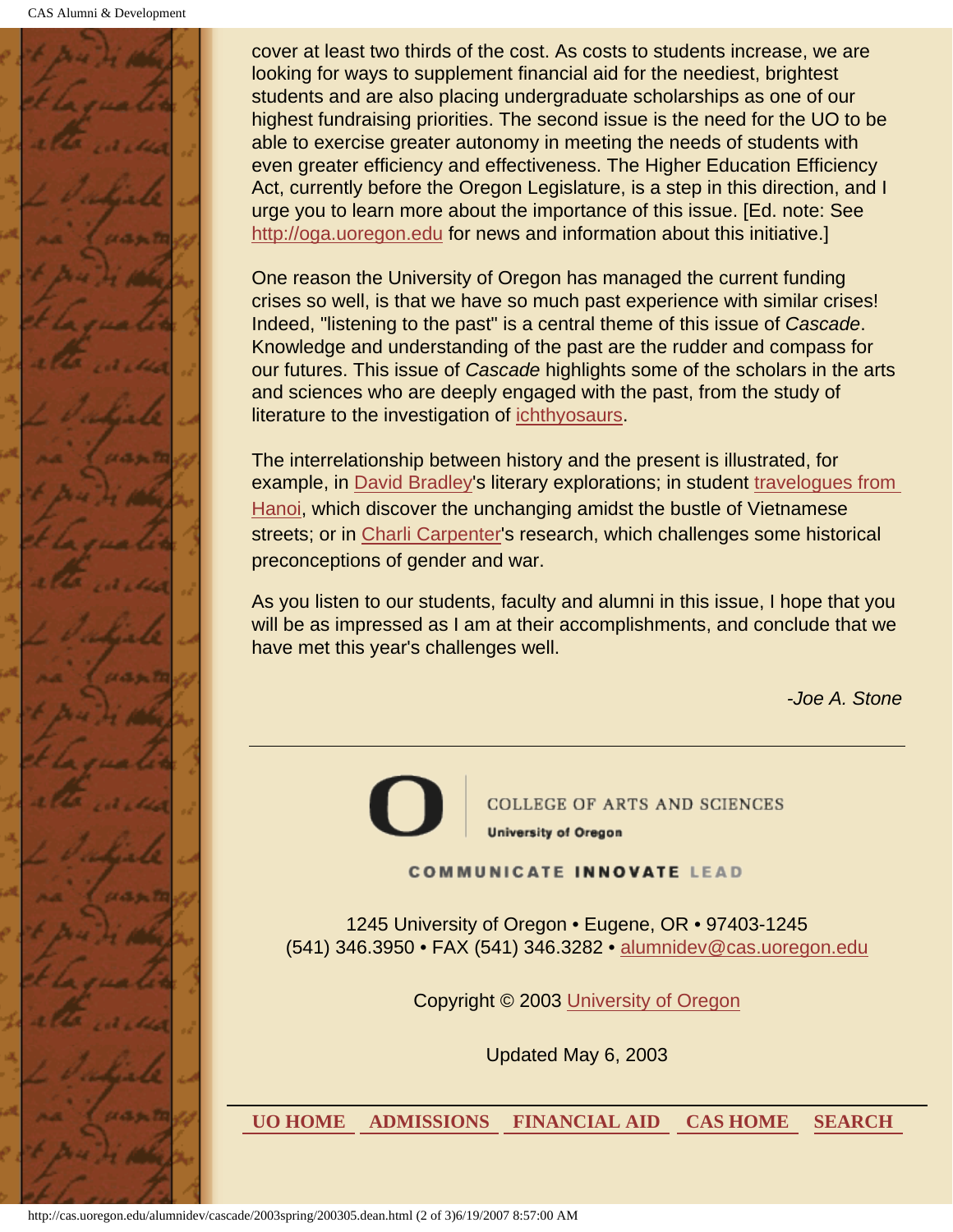college at a glance]

giving to CAS

alumnil

CAS news

CAS home page

# <span id="page-8-0"></span>ALUMNI & DEVELOPMENT UNIVERSITY OF OREGON<br>COLLEGE OF ARTS & SCIENCES

# **CAS NEWS**

## **Economic Impact of the University of Oregon**

#### **10:1 Return on Investment**

#### **FINDINGS:**

As alumni, no one knows better the impact a university education can have on one's life. But the University of Oregon's impact extends far beyond individual experience.

The College of Arts and Sciences recently helped fund a study that quantifies the magnitude of the UO's many contributions to Oregon: the crucial part it plays in the state economy; the contribution of new knowledge and opportunity it proffers; and the potential of its graduates as regional, national, and international leaders.



CAS economists Joe Stone and Larry Singell discuss the return on the state's UO investments.

CAS faculty member Larry Singell, who conducted the study, reports that the UO returns nearly \$10 in income to the state for every tax dollar its citizens invest.

Professor Singell's findings also show that the UO, in the fulfillment of its teaching and research mission:

### **Carries a direct economic benefit for the state of Oregon**

In fiscal year 2002, UO brought \$75 million dollars in research dollars to Oregon, an average of \$120,000 per tenured or tenure-track faculty member. (CAS research awards: \$44 million)

For each million in research support, the U.S. Department of Commerce estimates that 47 jobs are created in Oregon.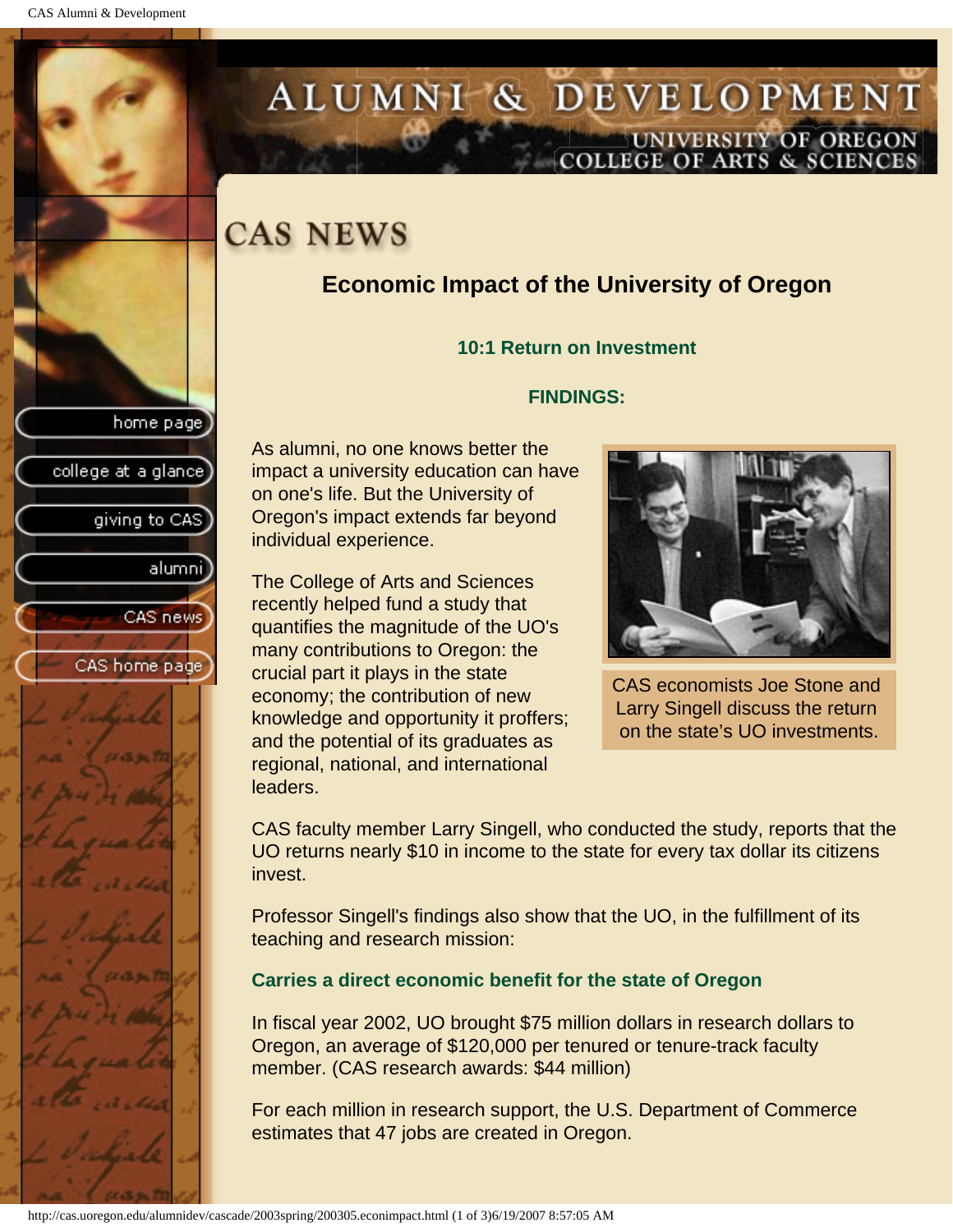CAS Alumni & Development



The UO employs more than 3,750 people full time.

The UO spent \$109 million with nearly 4,500 Oregon businesses in fiscal year 2002.

The UO attracted 20,044 students in 2002-3, generating out-of-state tuition dollars (60% of total tuition revenue) and receiving approx. \$87 million in federal funds through student financial aid. (CAS enrollments, same period: 11,097)

### **Creates new knowledge and opportunity that improves the quality of life in Oregon and beyond**

9 start-up companies in the Riverfront Research Park originated in the last decade as a result of research initiated in CAS departments, programs, and institutes. Examples include: Electrical Geodesics, Computational Intelligence Research Lab and Language Learning Solutions.

CAS faculty hold more than 65 patents for new scientific and technological discoveries.

The UO attracts students from every U.S. state, as well as 80 foreign countries, and houses two major museums of natural history and art, adding significantly to the cultural and artistic vitality of Oregon.

The presence of a major research university helps attract new industry to the state.

### **Educates leaders who are full participants in the local and world community**

More than 2/3 of UO grads stay in Oregon after graduation.

For every dollar the state invests in UO students, it receives \$1.60 in the form of income taxes during that graduate's career.

CAS alumni are making their mark from the Willamette Valley vineyards to the brewery blocks in Portland; they've been elected as Woman Entrepreneur of the Year and appointed to the U.S. Department of Commerce; they are teachers, inventors, doctors, and politicians.

Community service agencies benefit from the quality of CAS student leaders who offer volunteer services on a wide range of community projects: data analysis for non-profits (Economics), community literacy (English), and environmental restoration (Environmental Studies), to name a few.

*(Photo by Audrey Gomez)*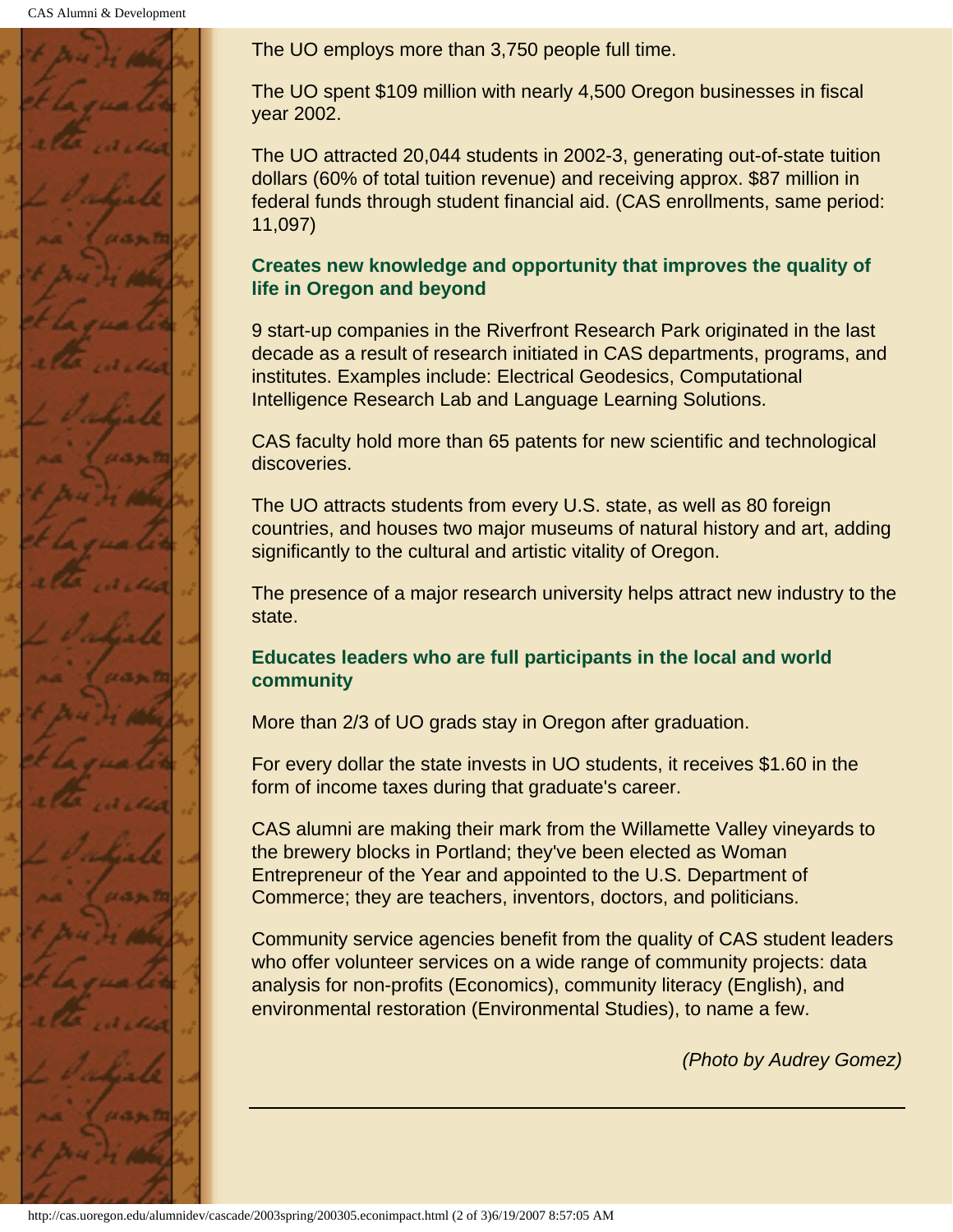college at a glance

giving to CAS

alumni

CAS news

CAS home page

# <span id="page-10-0"></span>ALUMNI & DEVELOPMENT UNIVERSITY OF OREGON<br>COLLEGE OF ARTS & SCIENCES

# **CAS NEWS**

### **FIG Participants Record Higher Grades**

#### **Statistics show higher GPAs for freshmen who live in UO residence halls, participate in FIG program**

University Housing reports that freshmen living in residence halls earn higher gradepoint averages (GPAs) than those who live off campus. Moreover, first-year students participating in Freshman Interest Groups (FIGs) get better grades than their peers who go at it alone.



For Fall Term 2001, freshmen living in the

residence halls earned a 2.95 GPA compared to the 2.75 GPA achieved by freshmen living off campus. This trend held true throughout the academic year.

During the same period, FIG participants recorded a 3.05 GPA, compared to a 2.94 average for nonparticipating students.

The academic success of FIG participants can be attributed, at least partly, to faculty involvement in the programs for groups of 25 freshmen, all of whom enroll in a cluster of classes centered on a common theme. FIG organizers recruit faculty members who can offer freshmen a unique opportunity to connect not only with the university but also with a close-knit group of peers with similar academic and social interests.

"The first term of the freshman year is vital," says Mike Eyster, assistant vice president for student affairs and housing director. "Freshmen in FIG programs come to know that their instructors aren't scary, authoritative figures, but approachable people who wish to help."

*(Photo by Jack Liu)*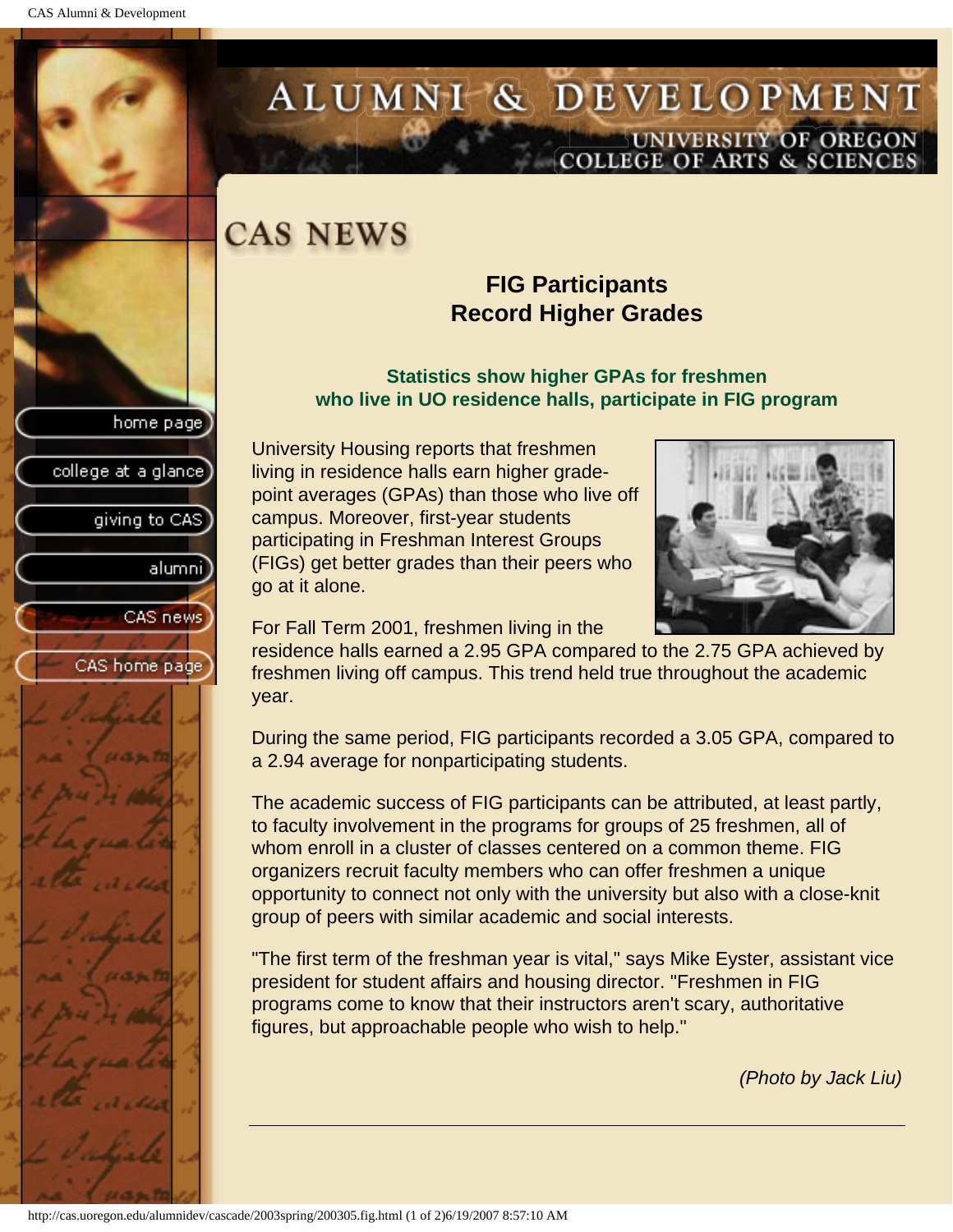college at a glance

giving to CAS

alumni

CAS news

CAS home page

## <span id="page-11-0"></span>ALUMNI & DEVELOPMENT UNIVERSITY OF OREGON **COLLEGE OF ARTS & SCIENCE**

## **CAS NEWS**

### **CAS Gift Expands Library's E-Journal Collection**

Thanks to a recent gift from the UO College of Arts and Sciences, students and faculty using the UO Libraries now have far more electronic journal titles at their fingertips.

The CAS gift has been used to subscribe to the complete offerings of Project Muse, an e-journal subscription database offering online access to full-text articles in more than 200 electronic journals from 30 scholarly publishers. The UO Libraries had previously subscribed to only about 50 of the titles.

Last spring, CAS matched a \$25,000 gift from UO head football coach Mike Bellotti and his wife Colleen for library support. The UO Department of Intercollegiate Athletics also matched the gift, allowing the UO Libraries both to create a new endowment fund and immediately expand its holdings.

Project Muse, a comprehensive collection of electronic journals from Johns Hopkins Press, is a popular library resource for accessing e-journals. The Project Muse journal titles cover the fields of literature and criticism, history, the visual and performing arts, cultural studies, education, political science, gender studies, economics, and many others.

University Librarian Deborah Carver says the decision to expand coverage in the area of electronic journals was based on demand. "The Project Muse collection is used very heavily now, and I expect use to increase significantly now that we have the additional titles," she explains. "We are grateful to CAS for helping us take full advantage of this resource."

Joe Stone, CAS dean, says that the gift was made because "we wanted to help in underscoring the campus-wide importance of the library and the symbolic cooperation of Coach Bellotti, Athletics, and the College of Arts and Sciences in support of the library."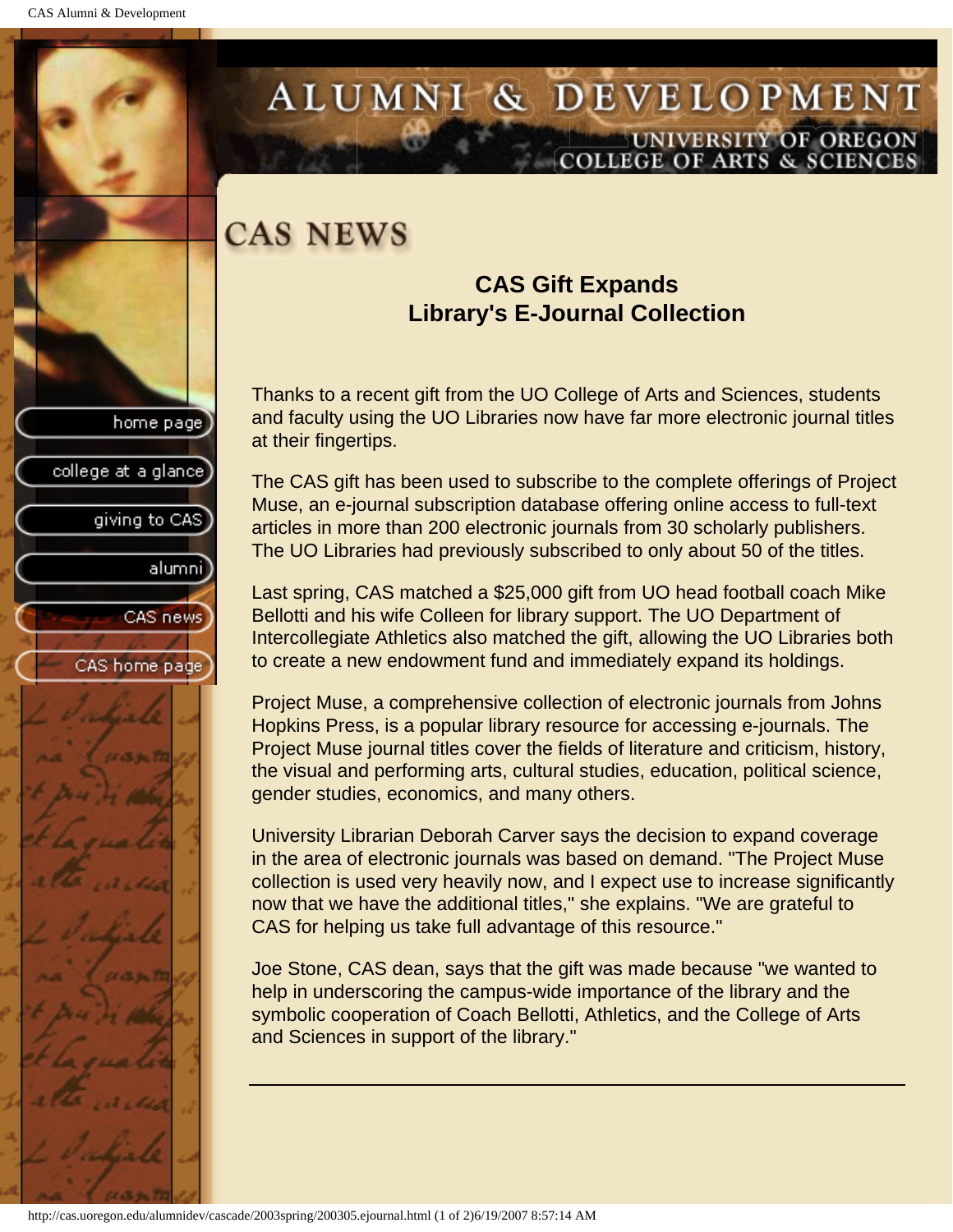# <span id="page-12-0"></span>ALUMNI & DEVELOPMENT UNIVERSITY OF OREGON<br>COLLEGE OF ARTS & SCIENCES

# **CAS NEWS**

## **UO Dedicates New Brain Imaging Center**





The University of Oregon dedicated the new Robert and Beverly Lewis Center for Neuroimaging this fall. The 3,200-square-foot facility houses a high-powered, researchgrade (3-Tesla) functional magnetic resonance imaging (fMRI) machine.

Research work conducted at the facility will include imaging of brain function and living

tissue that can help scientists better understand the brain's anatomy as it relates to thought and behavior. This research will lay groundwork for greater understanding of how the brain learns, remembers, experiences emotions and pays attention. Such basic research could lead to wideranging applications, from new ways to teach children languages to improved treatment for stroke victims.

UO alumni Bob and Beverly Lewis pledged \$10 million for cognitive neuroscience research at the UO. Part of their gift provided matching funds and other startup costs associated with the construction of the fMRI facility. Oregon's congressional delegation worked hard to acquire approximately \$5.3 million in federal funding for the project, with additional allocations currently in process.

Researchers in the UO Department of Psychology and Institute of Neuroscience, who will be among the main users of the facility, brought in nearly \$27 million in grant and contract support in 2002-nearly all of it from federal sources such as the National Science Foundation and the National Institutes of Health.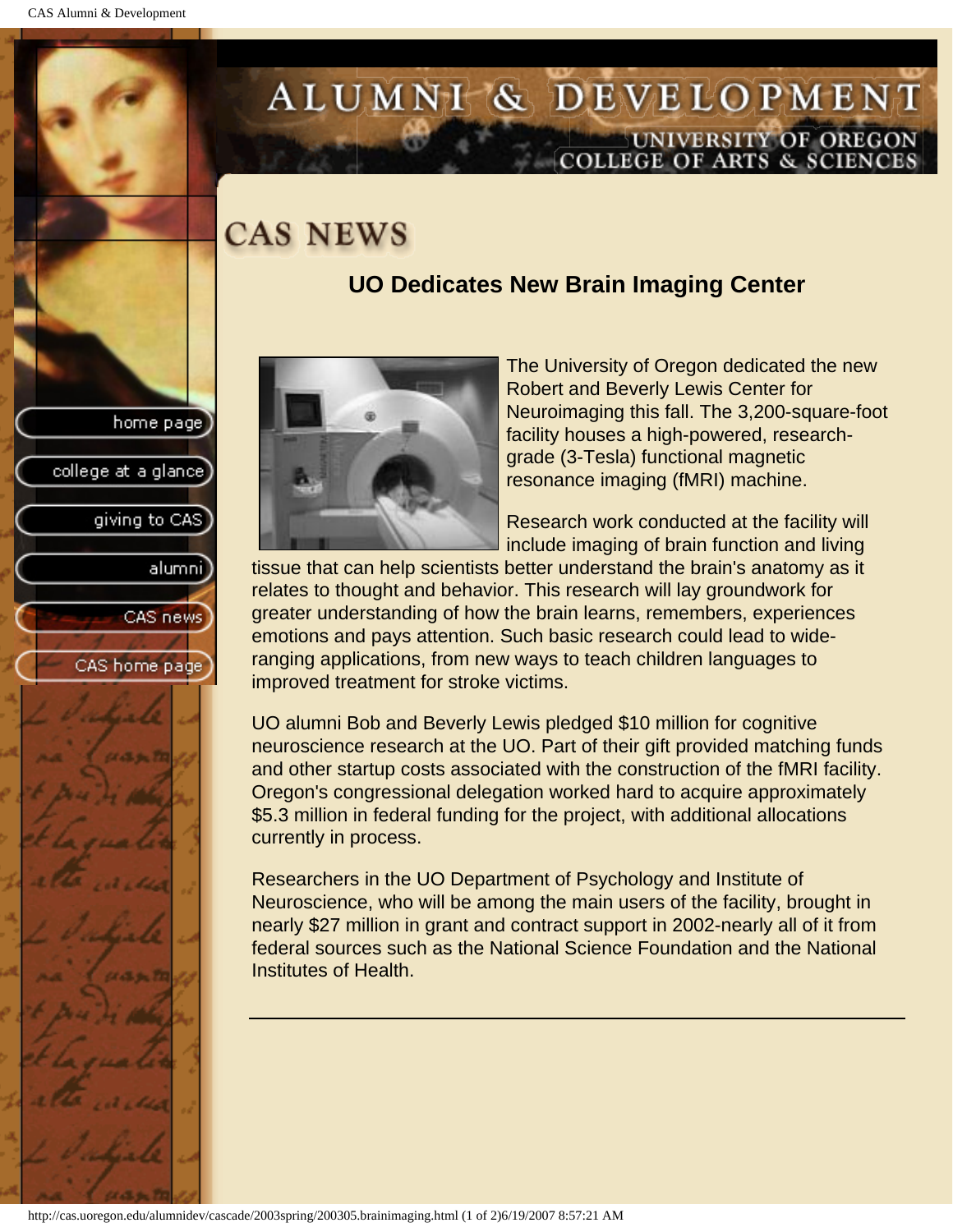college at a glance

giving to CAS

alumni

CAS news

CAS home page

## <span id="page-13-0"></span>ALUMNI & DEVELOPMENT UNIVERSITY OF OREGON **COLLEGE OF ARTS & SCIENCE**

# **CAS NEWS**

## **UO Research Funding Jumps 30 Percent**

New contract and grant awards for University of Oregon faculty research broke all previous records last year, bringing an unprecedented number of out-of-state dollars into Oregon. Total awards received in fiscal year 02 were \$75,055,860-a 29.9 percent increase in total dollars. Applications submitted by units in the College of Arts and Sciences received 58.6 percent of all dollars or \$44 million in awards, representing a 34 percent increase in award dollars over the prior fiscal year.

"This was an unprecedented success in attracting external support for faculty research and scholarship," says Rich Linton, vice president for research and graduate studies and dean of the Graduate School. "That success equates to an average of \$120,000 per tenured or tenure-track faculty member."

The three largest funding agencies for UO research and other sponsored projects are the U.S. Department of Health and Human Services (\$25 million), U.S. Department of Education (\$19 million) and the National Science Foundation (\$11 million).



COLLEGE OF ARTS AND SCIENCES **University of Oregon** 

**COMMUNICATE INNOVATE LEAD** 

1245 University of Oregon • Eugene, OR • 97403-1245 (541) 346.3950 • FAX (541) 346.3282 • alumnidev@cas.uoregon.edu

Copyright © 2003 University of Oregon

Updated May 6, 2003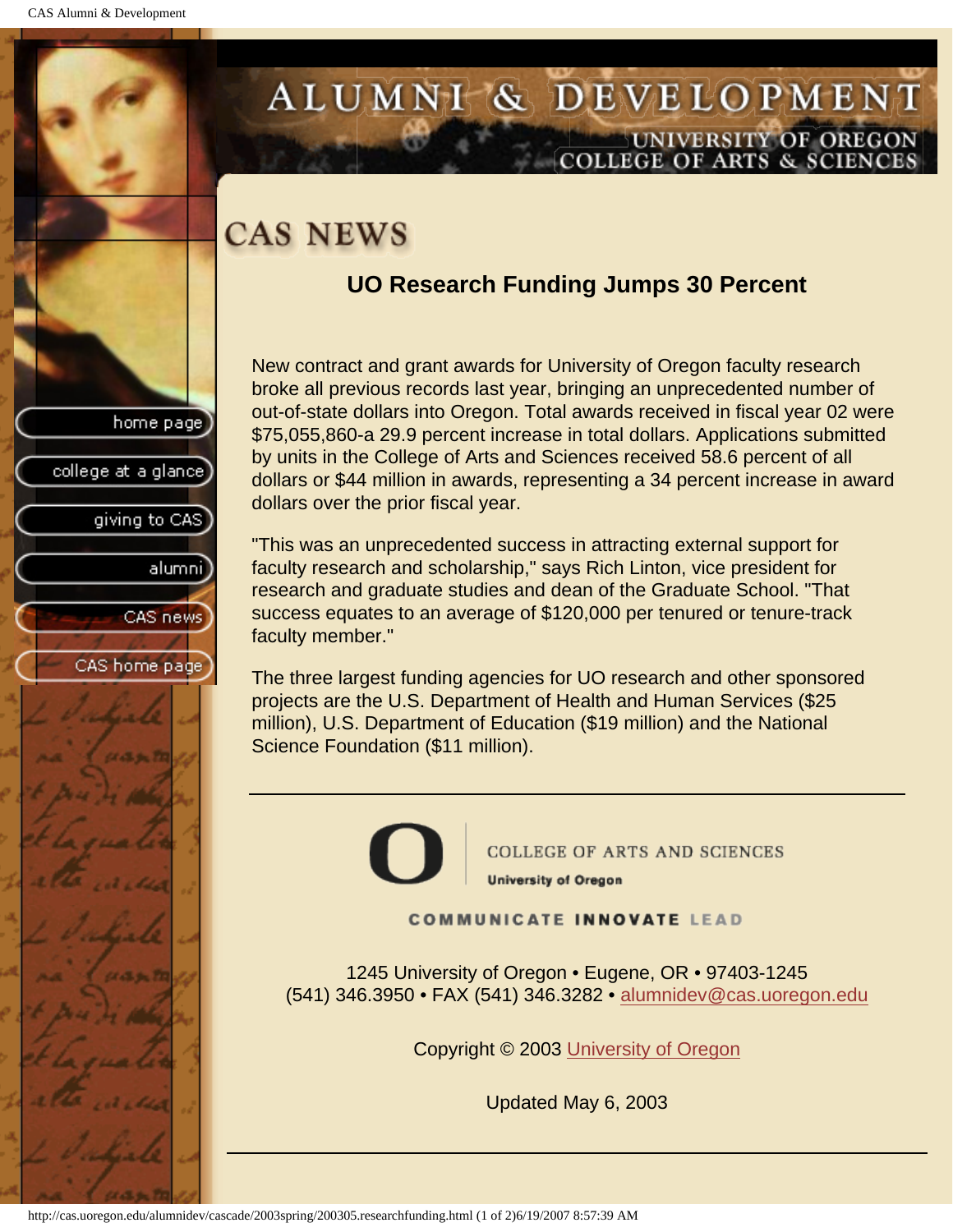college at a glance

giving to CAS

alumnil

CAS news

CAS home page

# <span id="page-14-0"></span>ALUMNI & DEVELOPMENT UNIVERSITY OF OREGON<br>COLLEGE OF ARTS & SCIENCES

# **CAS NEWS**

### **Protecting All Civilians**

### **Political Science student, and recent MacArthur fellowship recipient, brings a new perspective to International Relations**

At a recent campus lecture, Political Science graduate student Charli Carpenter spoke powerfully about her research on gender and humanitarian intervention in war-affected societies. "Throughout history," Carpenter said "armed conflict has been justified by reference to the protection of 'women and children,' because 'women and children' as civilians are presumably both 'innocent' and 'particularly vulnerable.'" But why, Carpenter asked, do we tend to presume that women and children are more "innocent," or "particularly vulnerable" than, say, unarmed or non-combatant men? Might our ideas about who is likely to be "vulnerable" and who is likely to be "combatant" be based upon gendered presumptions, rather than biological realities?

Charli Carpenter's graduate research examines the humanitarian response in war-torn Bosnia.

Carpenter's probing questions held the attention of a small audience in Hendricks Hall, who had gathered to hear her speak for the Center for the

Study of Women and Society's (CSWS) "Wednesdays at Noon" lecture series. The recipient of the Jane Grant Dissertation Fellowship, Carpenter used her CSWS award monies to do an in-depth case study on mass evacuation procedures in Srebrenica, Bosnia. This research enabled her to compare "the 'gender realities' of citizens' vulnerability in times of war to the 'reality' of humanitarian protection initiatives."

Carpenter pointed out that in war-torn Bosnia, "the pattern of executing draftage men and boys while permitting women, children, and the elderly to flee was repeated throughout the conflict." In such situations, where men and boys may have been more "vulnerable" to death, one might expect humanitarian workers to have considered evacuating captive men and boys at least as quickly as the other members of a community. But Carpenter's research revealed that despite the immediate vulnerability of men and boys,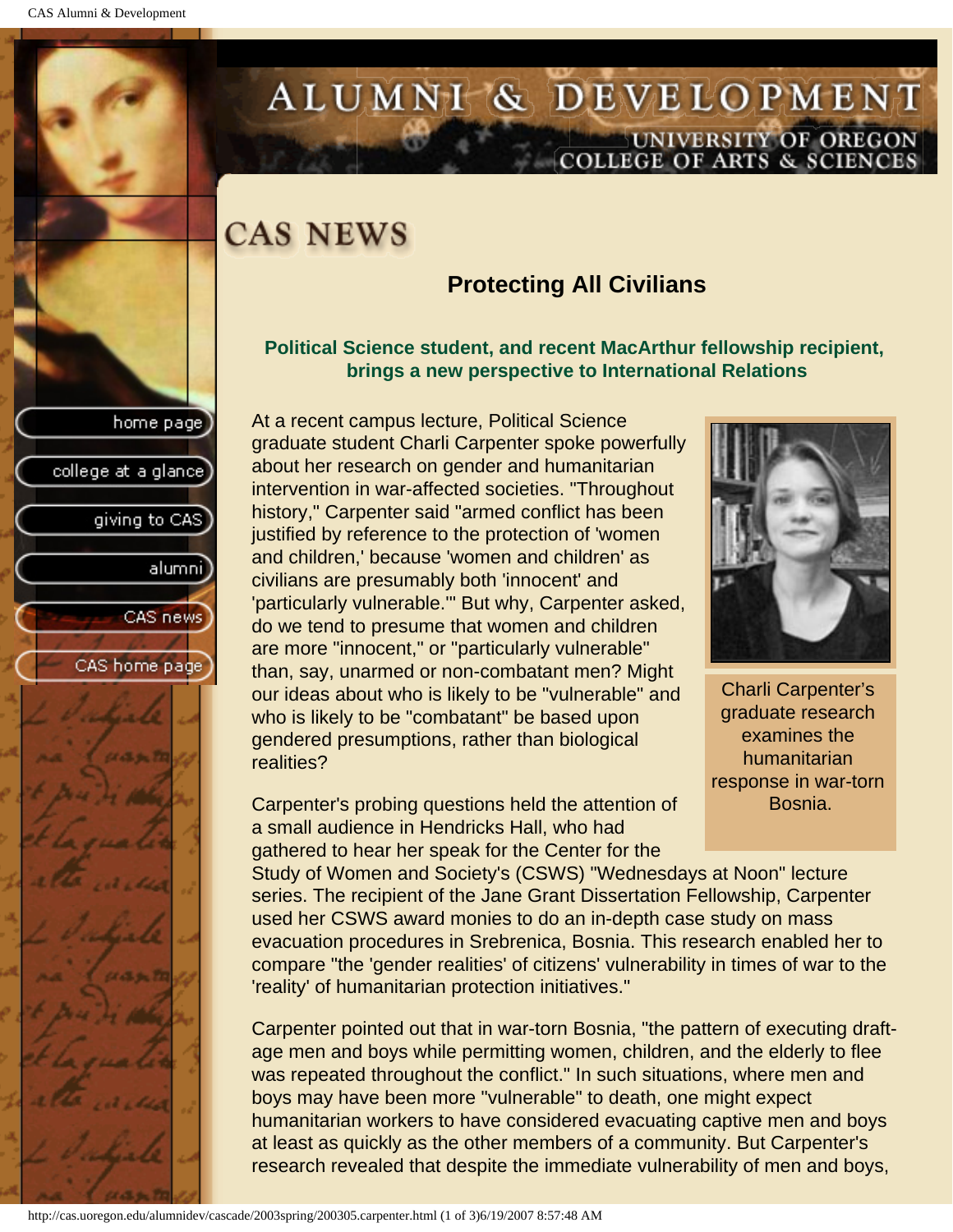

humanitarian workers "typically evacuated only women, children and the elderly from besieged areas." The actions of humanitarian protection workers in Bosnia suggest that culturally inherited preconceptions-which typically ally vulnerability with women and combativeness with men-might influence the ways in which humanitarian workers protect civilians in times of crisis.

Carpenter wonders if these types of gendered preconceptions might be detrimental to our social structures in times of war *and* peace. "The idea that states and armies exist to protect 'women and children' serves to create a notion of manhood that correlates to militarism; to define women, like children, as objects of state protection rather than agents; and to gloss over the extent to which both women and children are actually victimized both by soldiers on the 'other' side and by their 'own' men in times of war," Carpenter said. "Real attention to gender and to women's needs means disrupting simplistic stereotypes: that women and children are all innocent, all especially vulnerable, all alike. Addressing gender assumptions is also crucial in protecting civilian men and boys in humanitarian emergencies."

Other feminist International Relations scholars might suggest that research like this runs the risk of taking attention and resources away from women, who, one might argue, have been marginalized for so long. Carpenter maintains that though this is a valid concern, her work does not undermine but rather contributes to women's human rights causes. "Identifying both men and women as civilians and combatants, as potential victims and perpetrators, is a step toward undermining [a militaristic system], and it is also a step toward creating better policy for protecting all civilians: men, children and women."

Carpenter has been committed to creating new frameworks since she began studying political science at the UO. When she first started to consider gender as a theoretical framework in International Relations, none of the UO faculty in her field specialized in gender. But, Carpenter says, "all of them were willing to humor me." Carpenter especially noted the support she gained from former professor Robert Darst, who "sparked" her interests in humanitarian issues and comparative genocide studies, and Associate Professor Ronald Mitchell, who always pushed her "to make the most rigorous argument possible."

These days, Charli Carpenter garners support from a number of organizations. After completing the research funded by CSWS, Carpenter was awarded a grant from the MacArthur Foundation to fund her proposed research on a book about children of war rape. She plans to interview nongovernmental organizations about the political and social issues involved in both treating forced pregnancy survivors and protecting their children.

It seems that all of Charli Carpenter's projects are motivated by the vision of a true humanitarian.

*-Kate Westhaver*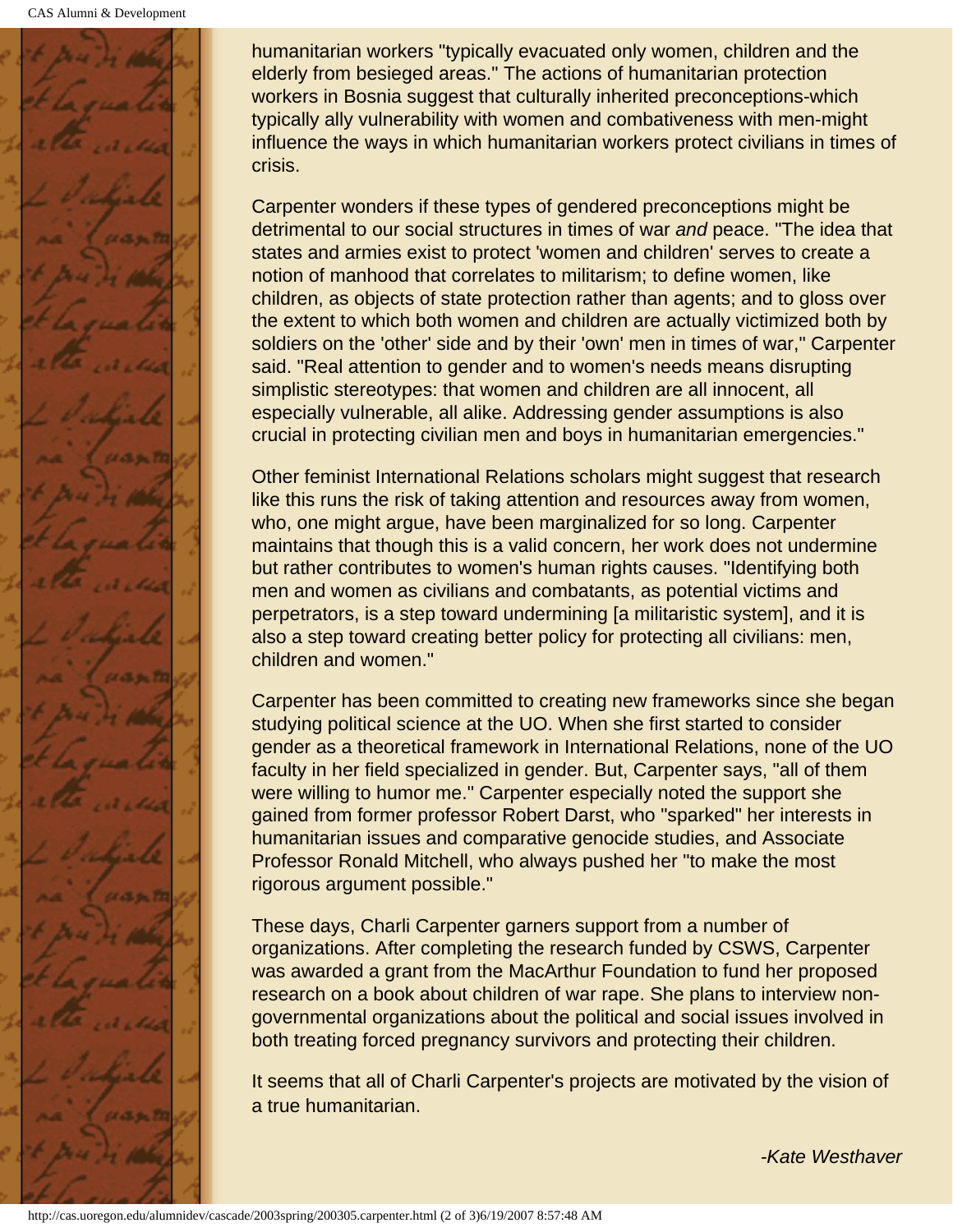college at a glance

giving to CAS

alumnil

CAS news

CAS home page

# <span id="page-16-0"></span>ALUMNI & DEVELOPMENT UNIVERSITY OF OREGON<br>COLLEGE OF ARTS & SCIENCES

# **CAS NEWS**

## **Postcards from Hanoi**

### **Student Travelogues from Vietnam**

With the inception of *Doi Moi* (renovation) policies in 1986 and the warming of relations between the United States and Vietnam, university colleagues on both sides of the Pacific recognized the need for their cultures to begin the process of reconciliation after a long period of war and isolation. Since 1989, a Sister Universities Project has enabled over



twenty journeys to Vietnam, by professors and students alike.

This winter term, five students accompanied Associate Professor Rob Proudfoot to Hanoi to conduct collaborative participatory research in Vietnam; take courses on Vietnamese history, culture and language; and teach in the national university as part of the graduate field school. For his work in establishing the graduate research program abroad, Professor Proudfoot was awarded this year's Medal for the Cause of Education, given by the Vietnam Ministry of Education and Training.

International Studies students Colby Whitenack-Bode'wadmi, Lorraine Brundige, Shin Ueno, Simon Kimata, and Zelda Lopez Haro are the other UO representatives this year. They are a culturally diverse group on a voyage of cultural discovery . . .



**Vietnam** is an undulating collection of questions addressing the continually changing nature of what is best for a nation and its people. *-Colby*

**Having grown up in Tokyo**, having received college education in Oregon and Alabama, and now experiencing culture of Vietnam, I am urged to think of

how privileged I am . . . It further makes me go back to the point at which my own sense of belonging becomes clearer, more vulnerable and yet much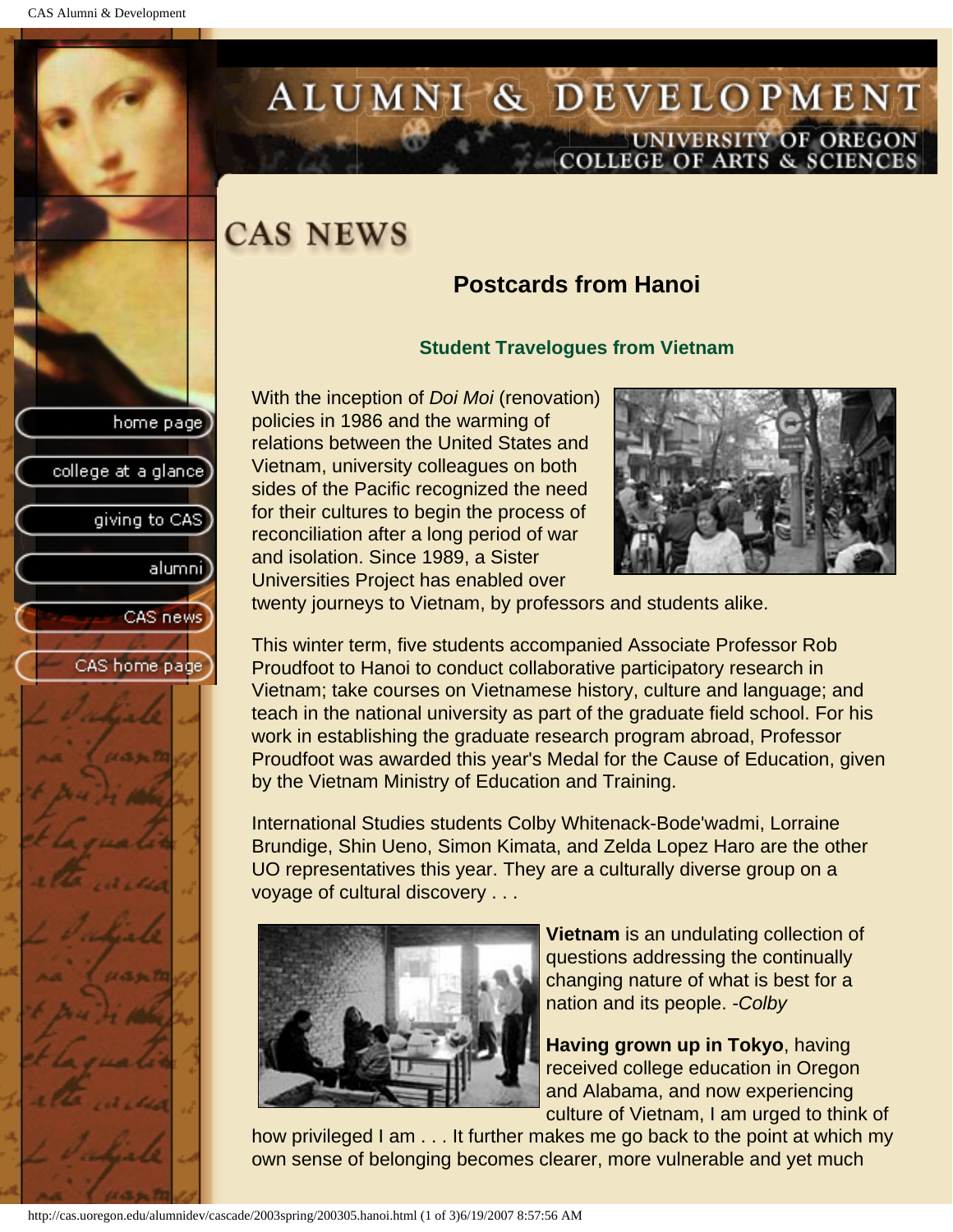

stronger. Interestingly or ironically, enough, the more I learned about the history and culture of Vietnam, the more I think about the peoples in Japan and struggles they have been facing . . . What is it that encourages the people to struggle to remain who they are? *-Shin*

**Their respect for higher education** goes far beyond economic advantage or power gains. *-Lorraine*

**Finally**, I am glad I am able to use chopsticks! *-Simon*



**My first visions of Vietnam** are of the countryside that surrounds the capital city. At first, it seems as if time and the influence of the world have skipped these lands . . . The rice fields, bamboo structures, water buffalos, and Vietnamese working in the fields seem like something from hundreds of years ago. From some reading and conversation, I have begun to understand that before Hanoi was an industrialized urban center, the villages surrounding the city supplied the food, material goods, and labor. What is hard for outsiders to understand is that today many of those same systems and values are in place,

dynamically and strategically responding to the growing needs of the urban center. *-Colby*

**Being 6' 2" tall** seems to be very unusual in Vietnam and draws a lot of attention. The second day we got there, we went to the museum and, to my surprise, some people asked to take pictures with me! *-Simon*

**What do I take back with me?** What have the people of Hanoi taught me? I take back with me a better understanding of what I have taken for granted… Hanoi has changed my perception of myself and what I believed to be suffering. I take back home, in order to help my people, the lessons I have learned from the Vietnamese and their survival, and hope that these lessons will aid myself and others in our struggle with cultural survival. *-Zelda*

**I have come to the conclusion** that Hanoi is not a location, it is a state of mind. *-Zelda*

**Being a penniless, struggling student** from the Americas has nobasis in reality for the Vietnamese people. The idea that I wasseen as affluent made me realize the relative nature of how Iunderstood



poverty and discrimination. I have had to learn totake myself out of my own worldview and try to see myselfthrough the eyes of Vietnamese people. *- Lorraine*

**In Vietnam,** I can see one thing, judge it from my own perspectives and out of my own experiences, and yet the reality of the situation is far more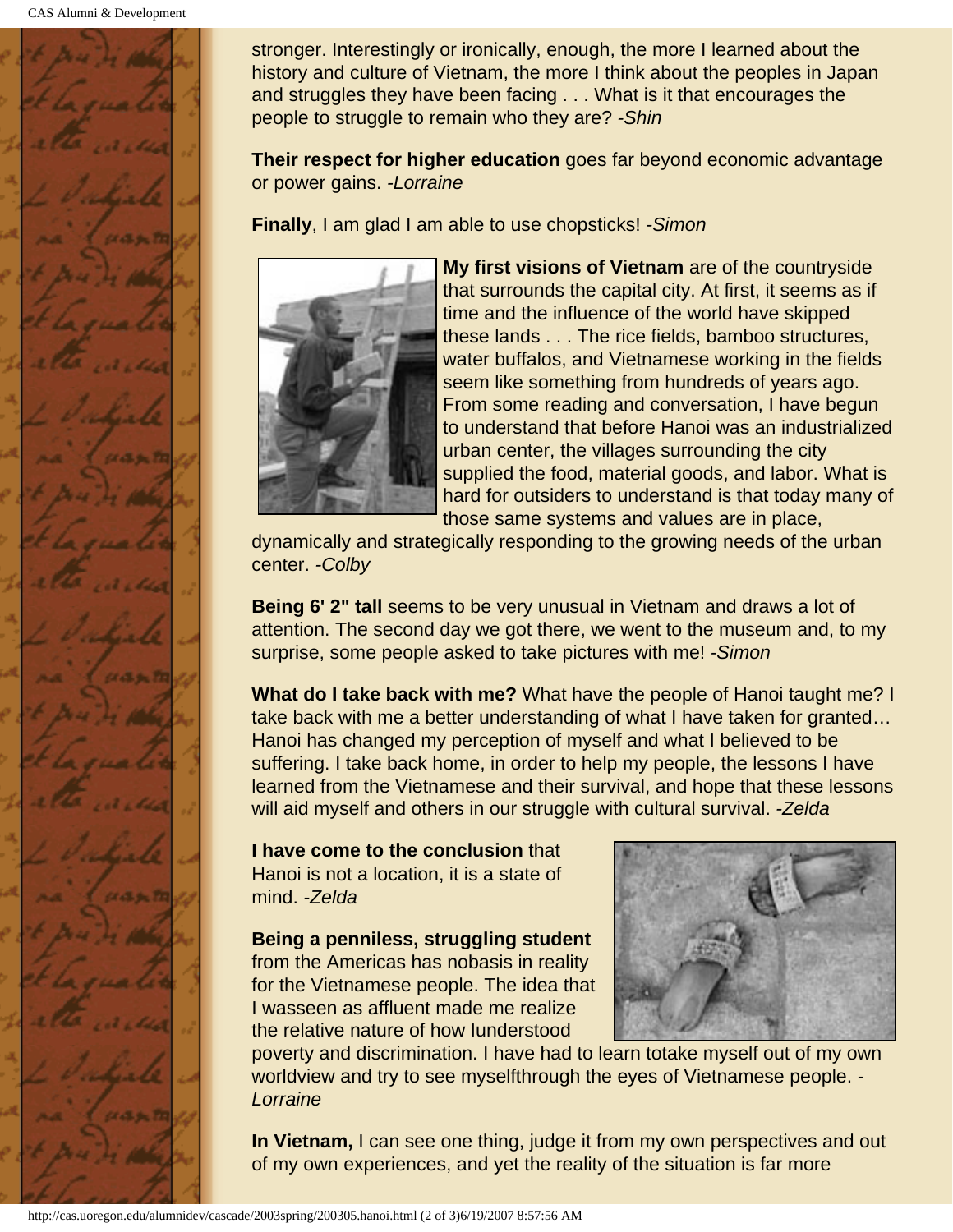

complicated, complex and deep. Walking along the streets of Hanoi, I must confront myself . . . *-Colby*

**I continually** found myself lost, confused, yet still excited. *-Lorraine*



**COLLEGE OF ARTS AND SCIENCES University of Oregon** 

**COMMUNICATE INNOVATE LEAD** 

1245 University of Oregon • Eugene, OR • 97403-1245 (541) 346.3950 • FAX (541) 346.3282 • alumnidev@cas.uoregon.edu

Copyright © 2003 University of Oregon

Updated May 6, 2003

 **UO HOME ADMISSIONS FINANCIAL AID CAS HOME SEARCH**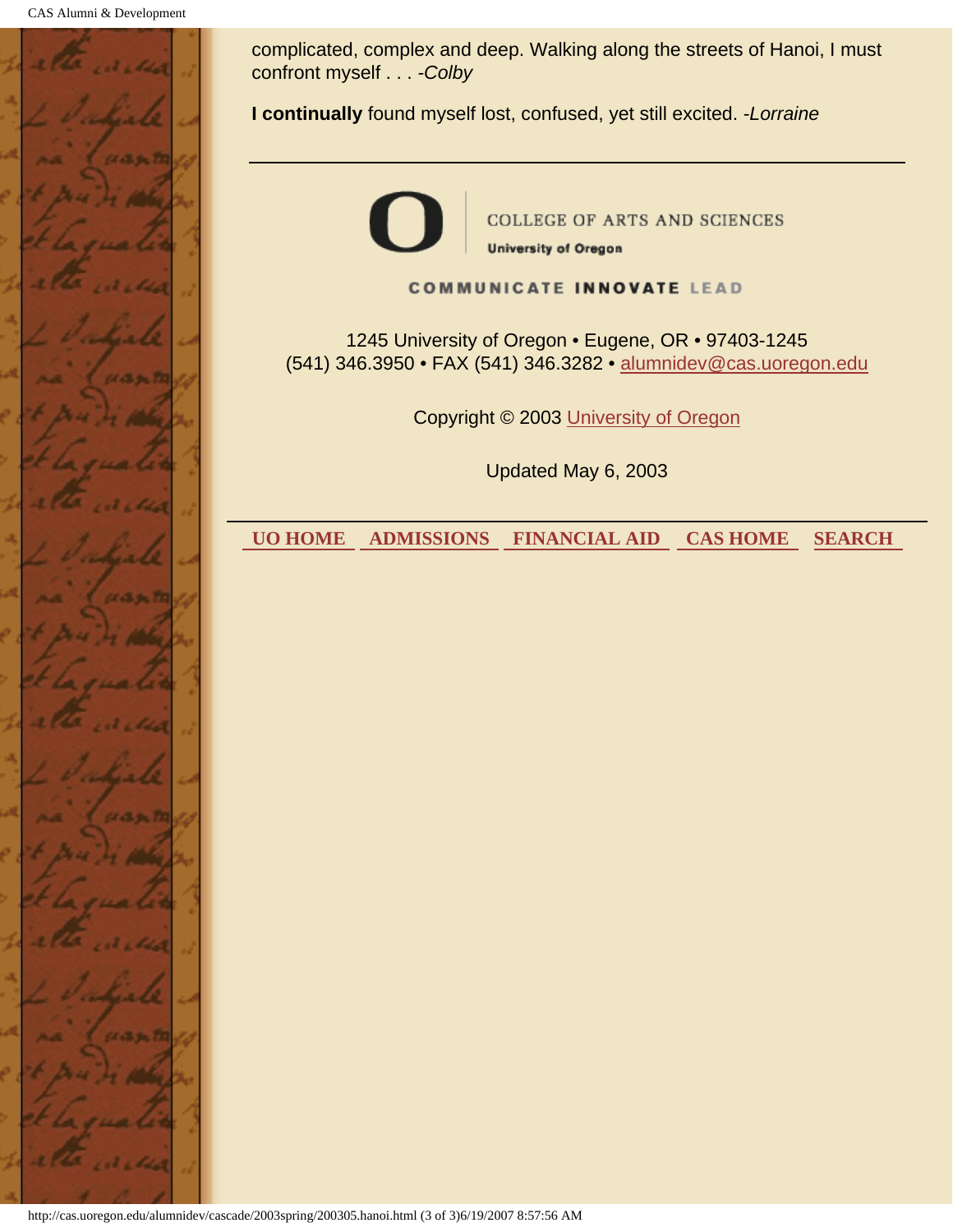# <span id="page-19-0"></span>ALUMNI & DEVELOPMENT UNIVERSITY OF OREGON<br>COLLEGE OF ARTS & SCIENCES

# **CAS NEWS**

## **Intervew With David Bradley**

home page college at a glance giving to CAS alumni CAS news CAS home page

*Visiting Professor David Bradley recently accepted a full-time position as Associate Professor of Fiction in the Creative Writing Program. Author of the novels* South Street *and* The Chaneysville Incident, *Bradley is currently completing a nonfiction book on race in America, entitled* The Bondage Hypothesis. *We recently caught up with Professor Bradley to talk about his new book and his new job at the UO.*

**CAS:** Congratulations on your new job in the Creative Writing Program. Why did you decide to take the permanent position here?

Associate Professor David Bradley grew up "on the verge of history."

**DB:** This is my third stint as a Visiting Professor at the UO. The first time I was here, in spring 2000, I had a great time. The spring's so nice in Eugene, I think I got snookered! But I like the Creative Writing Program. It has a lot of potential and flexibility, and it's great for writers.

**CAS:** You write a lot about history and the idea of "home." Does Eugene feel like a home to you?

**DB:** Well, once you've had a home, I think you can live almost anywhere. I like Eugene and that's important. But the things I like here are off-beat. I like the Prefontaine running trail, and I love the river, and Springfield. I love the weirdness. Eugene is a real place.

**CAS:** Has Oregon influenced your writing?

**DB:** I'm not sure yet. It takes so long for things to influence my writing— I might not live long enough for Oregon to influence my writing! But I like to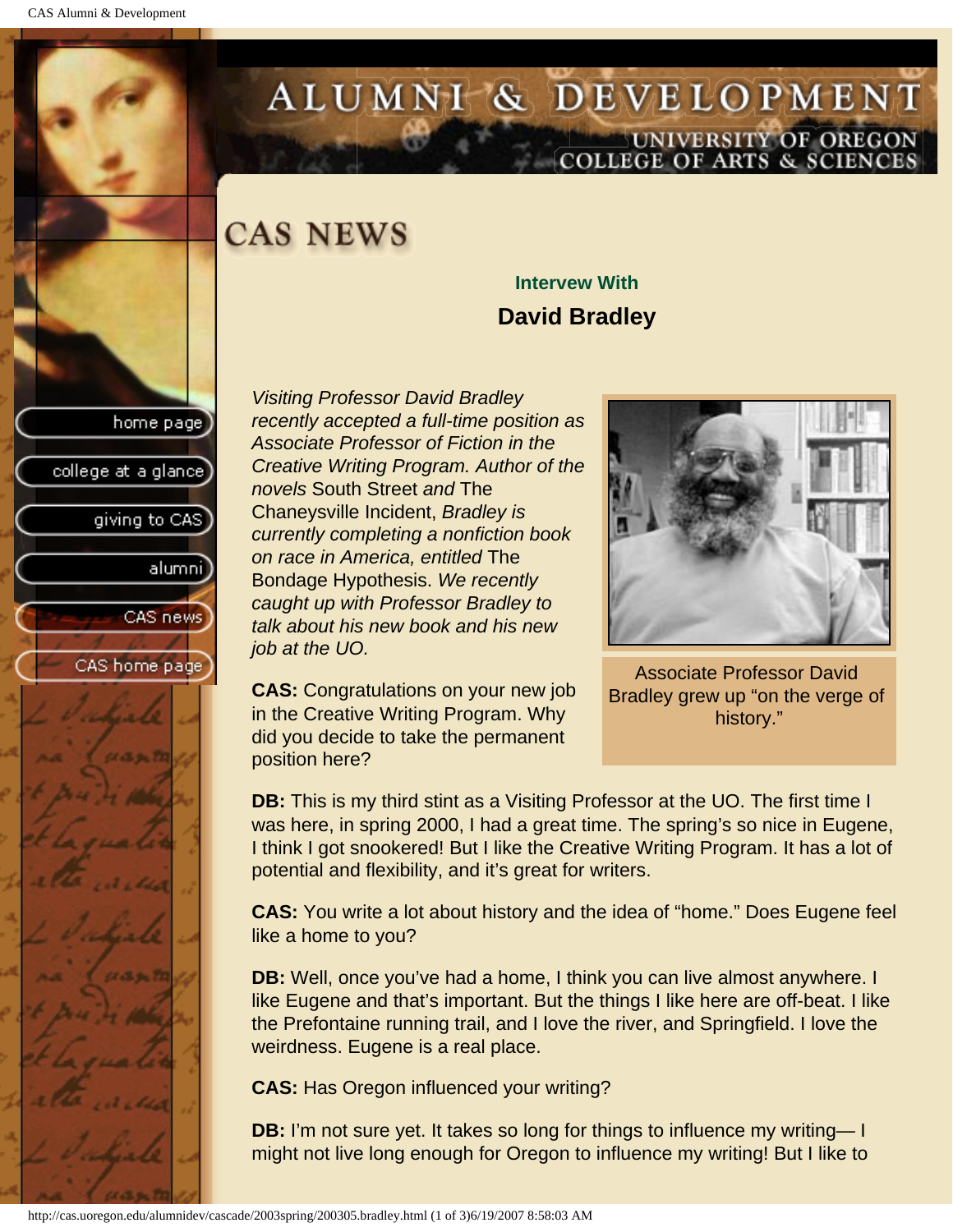CAS Alumni & Development



get into the history of things, the background. I don't know enough about Eugene yet to write about it directly, but there comes a time when you want to get to know a place on a more ongoing basis, and I'm ready to do that here. But we'll see. I'm still writing about my hometown!

**CAS:** Tell us about your hometown.

**DB:** I grew up in Western Pennsylvania, in a small town called Bedford. It's a very historic place. I remember when I went to college my father told me: "never forget that where you grew up was once on the verge of history." And I went to school, looked around in the books and found out he was right. At one point it was the outpost of western civilization.

**CAS:** Did a lot of your hometown history go into *Chaneysville*?

**DB:** Yes, basically that's the town. Very little history in the novel is made up. Why make it up? People do so many cockamamie things.

**CAS:** For you, what is the relationship between "history" and a "story"?

**DB:** History is a story. I grew up with so many people behind me— aunts and uncles and all their stories—that for years I didn't think I did anything of my own accord. There are fundamental reasons why people do things, and you can't know those unless you know where people come from.

**CAS:** Is it especially important for Americans to pay attention to where they come from?

**DB:** I think so. Our personal histories are important. When I was about 30 or 35, after my father had died, I came across a book about the Ku Klux Klan. It mentioned a town very near the one I grew up in, and it talked about how the Klan in that town—in 1922 or so—was threatening to castrate a black boy. And I'm sitting there, thinking this has nothing to do with me, when suddenly it hits me that that boy was my father. Because he was the black boy who wanted to go to college, and the Klan didn't like that idea. My father never told me about that experience, but looking back, I can see all kinds of behavior that must have come out of it. I understand him better now than when he was alive, and its not just age and distance; it's that I know more about the conditions of his history.

**CAS:** There are a lot of untold stories in American history, and *Chaneysville* deals explicitly with the theme of repressed historical narratives. How do we tell these untold stories?

**DB:** Well, that's what writers do: tell the stories. And if we don't have the facts, we make them up. But we make them up knowing what we can about a place and the people who lived there. The wonderful thing about being a writer is that people now respond to the same stories people responded to 2000 years ago. You can dress stories up, but there are always the same rhythms. I mean, you can read Aristotle, you can read Shakespeare, and it's remarkable: you will respond to them almost the same way an audience did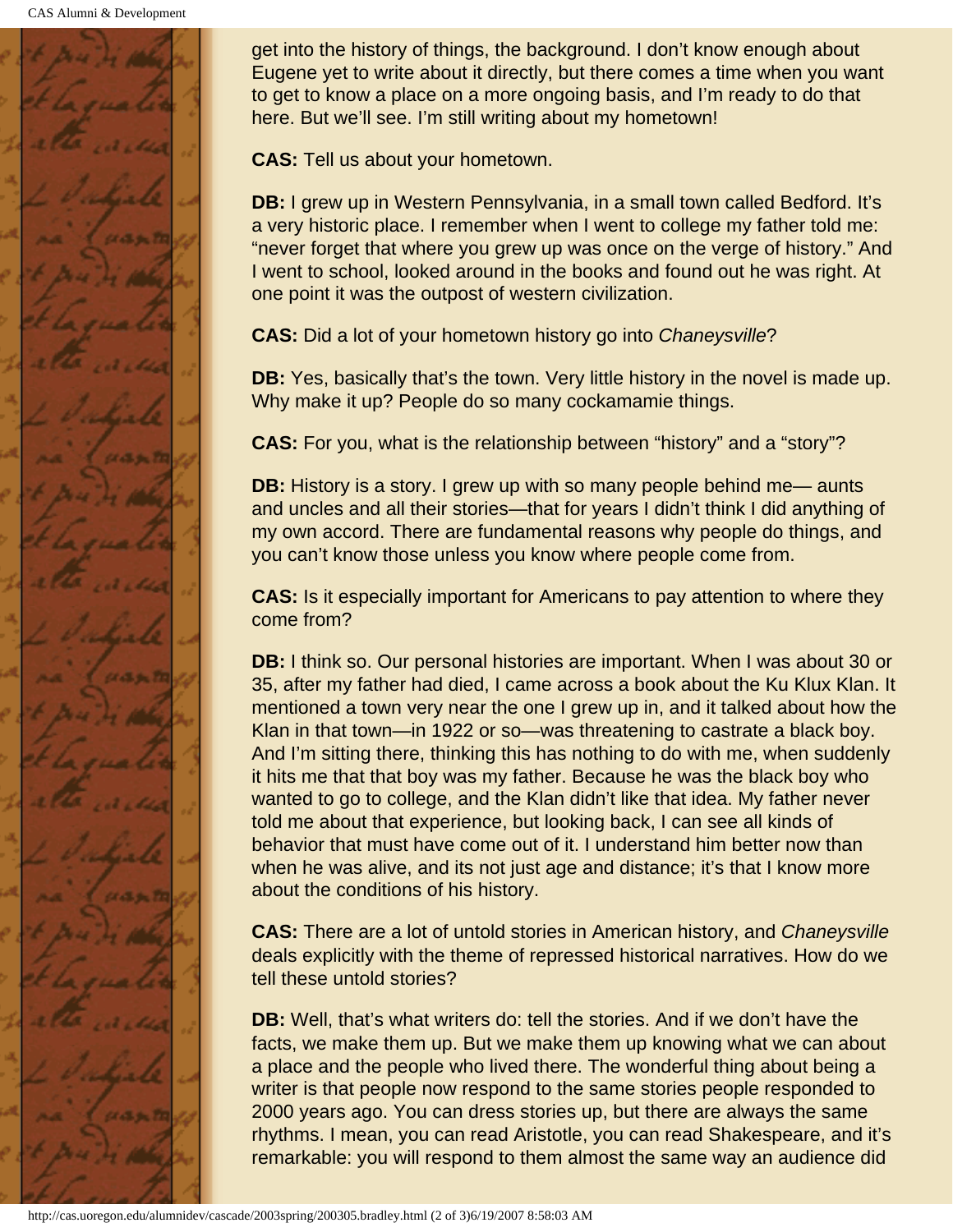

eight hundred, a thousand years ago did. Because people still do the same things. We still get up every morning and drink whatever we drink, and do whatever we do, and God only knows why.

**CAS:** Your new book, *The Bondage Hypothesis,* examines some of the negative ways of thinking we've inherited from our past. Can you tell us more about this project?

**DB:** In America, we've fallen into this mode of living with problems instead of curing them. And we also have certain erroneous notions about how this country came to be. Some of our ideas of history take people out of the equation: that's the basis of The Bondage Hypothesis. The book asks questions about history and race in America, but it also gets into issues of historiography: how and why we've inherited the particular theories of history and race that we have.

**CAS:** What do you hope people will take away from the book?

**DB:** I want people to stop repeating the same negative behavior. I hope readers will finish the book and reflect upon why, historically, people do the things they do. Then we can examine issues in the world today, give up some of the entrenched language, ask what we can do, and make it happen.

> *—Kate Westhaver (Photo by Audrey Gomez)*



**COLLEGE OF ARTS AND SCIENCES University of Oregon** 

**COMMUNICATE INNOVATE LEAD** 

1245 University of Oregon • Eugene, OR • 97403-1245 (541) 346.3950 • FAX (541) 346.3282 • alumnidev@cas.uoregon.edu

Copyright © 2003 University of Oregon

Updated May 6, 2003

 **UO HOME ADMISSIONS FINANCIAL AID CAS HOME SEARCH**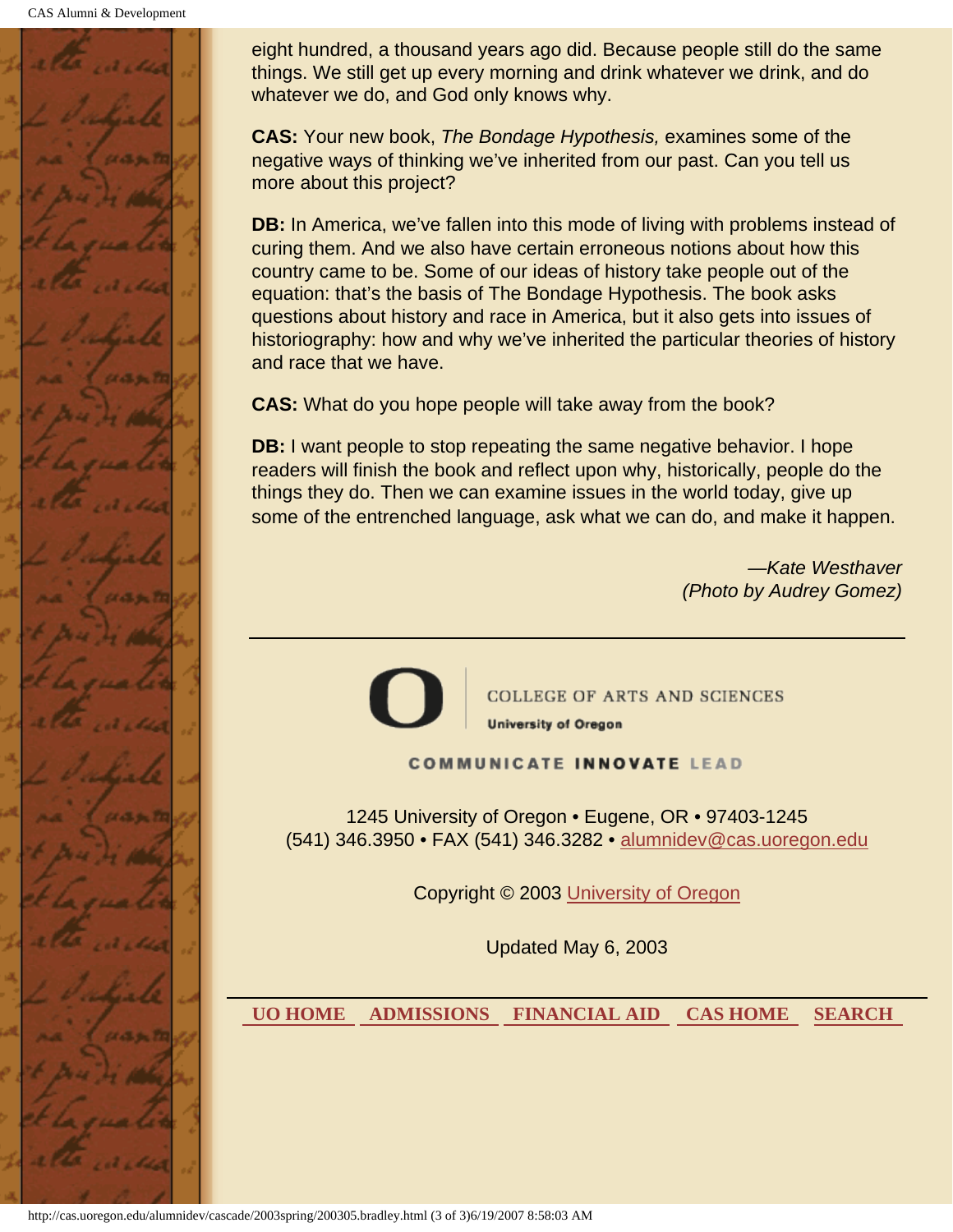college at a glance

giving to CAS

alumni

CAS news

CAS home page

# <span id="page-22-0"></span>ALUMNI & DEVELOPMENT UNIVERSITY OF OREGON<br>COLLEGE OF ARTS & SCIENCES

# **CAS NEWS**

### **Broadening the Conversation**

#### **How the second largest philosophy program in the West is also working to become one of the most diverse.**

Philosophers think about who they are. You might say it's their job. So it's not strange to imagine that UO philosophers also began thinking about who they were collectively and about what it meant to work within a profession that has been traditionally male and traditionally white. How has this limited contemporary thought? How might it change?

Department head Scott Pratt and Professor Naomi Zack proposed acting upon these questions soon after Zack was hired into the department in 2001. One year later, the result of their efforts is the Minority Recruitment Initiative (MRI), a program that



Professor Mark Johnson (right) with prospective student.

invites undergraduate philosophers of color to the UO campus to explore the possibility of graduate study.

"This program could be a model for us," says Provost John Moseley, whose office has agreed to support the initiative for three more years. "The philosophy department, and particularly Zack and Pratt, are to be commended for their creative thinking in the development of this initiative."

### **THE PHILOSOPHY BEHIND IT**

"Because our country is racially diverse," says Zack, "people from all groups should have an opportunity to participate in *all* disciplines of higher education in which they have well-developed interests and demonstrated ability."

A major obstacle to improved minority representation at the graduate levelwhere less than 8% of philosophy doctorate recipients are ethnic minoritiesis the lack of diversity among undergraduates.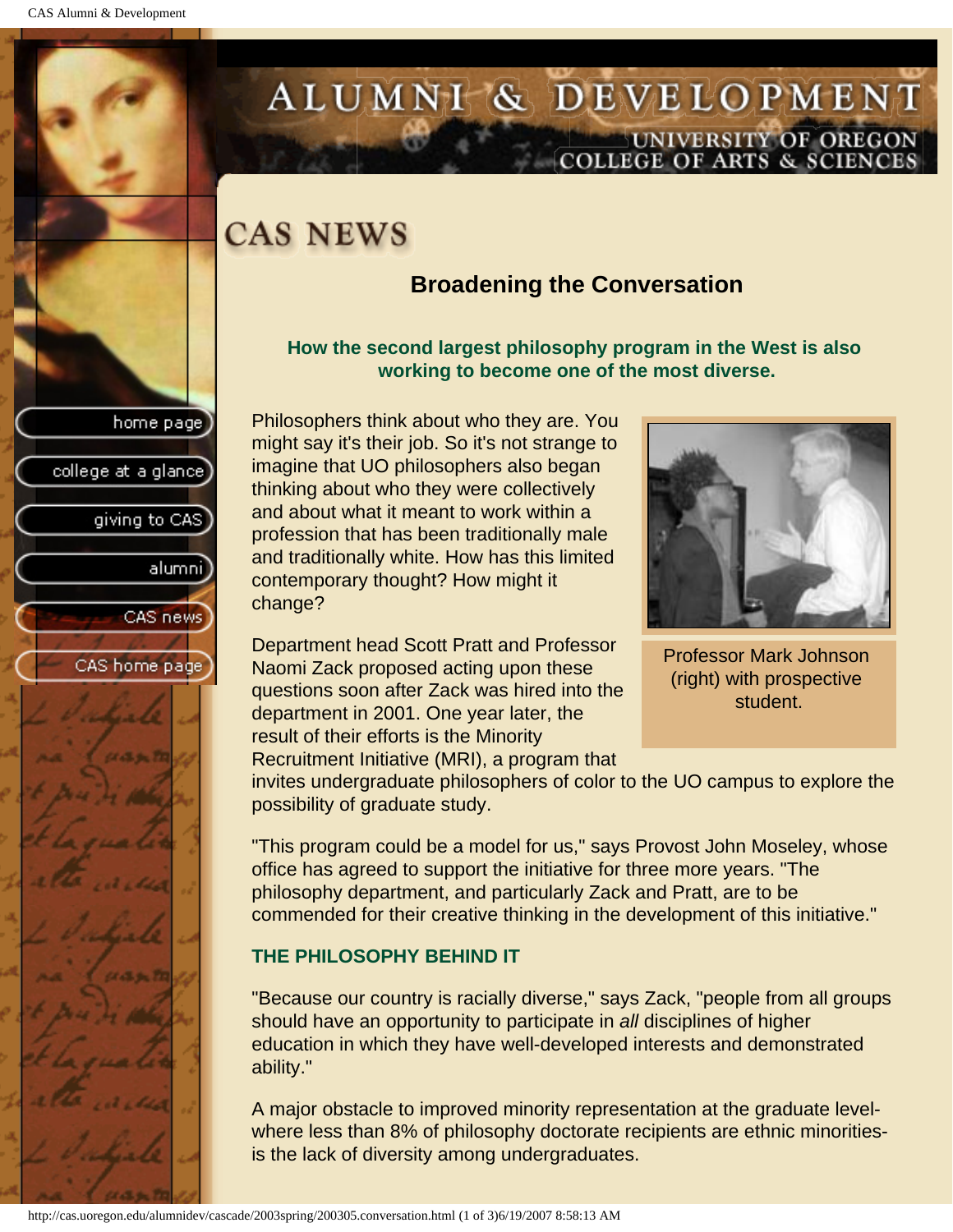

The key is making philosophy accessible to everyone, says Pratt, who praises his faculty for their ability to demonstrate relevance between their students' questions and philosophical studies. With 170 undergraduates, they must be doing something right: the UO has one of the largest programs among the Big Ten and Pac-10, second to UCLA.

"Most people do philosophy all the time," says Pratt. "We just try to give students wider, more interesting ways of doing it."

### **A RICHER TRADITION**

Pratt admits that there can be a "narrow picture" among people in the community of what philosophy should be. "I mean, we still read Plato," he jokes.

But the faculty's scholarship also reflects their awareness that "traditional" readings are probably in conversation with many minority thinkers who didn't make it into the canon.

Pratt's own work acknowledges this in *Native Pragmatism: Rethinking the Roots of American Philosophy.*

Zack, who recently added the book *Philosophy of Science and Race* to her impressive list of publication credits, stresses that while philosophers of color may broaden the philosophical conversation they do not engage in "some special kind of philosophy." Rather, they contribute to "an inclusive engagement" with traditional philosophical topics-extending those topics to areas of social and human life thus far neglected.

### **TAKING THE INITIATIVE**

The MRI combats the lack of minority representation by inviting philosophers of color to visit campus for a weekend preview of the scope and diversity of UO scholarship.

The inaugural fall program began with an evening banquet where faculty introduced their work and shared the ideas that motivate them. A graduate student panel the following day provided students with the opportunity to ask their most pressing questions: What is it like to study philosophy at the graduate level? What is the shape of the program? What is it that you've learned?

"It was nice to get to know some of the students and faculty there so I could get an idea of who I could be working with and whether the type of program suited my interests," says Sruthi Matthews, one of eight MRI participants who have since applied to the program.

But, aside from the practical aspects, Matthews says the program also introduced her to "the extremely pervasive quality of philosophy, and how tremendously inclusive it can be."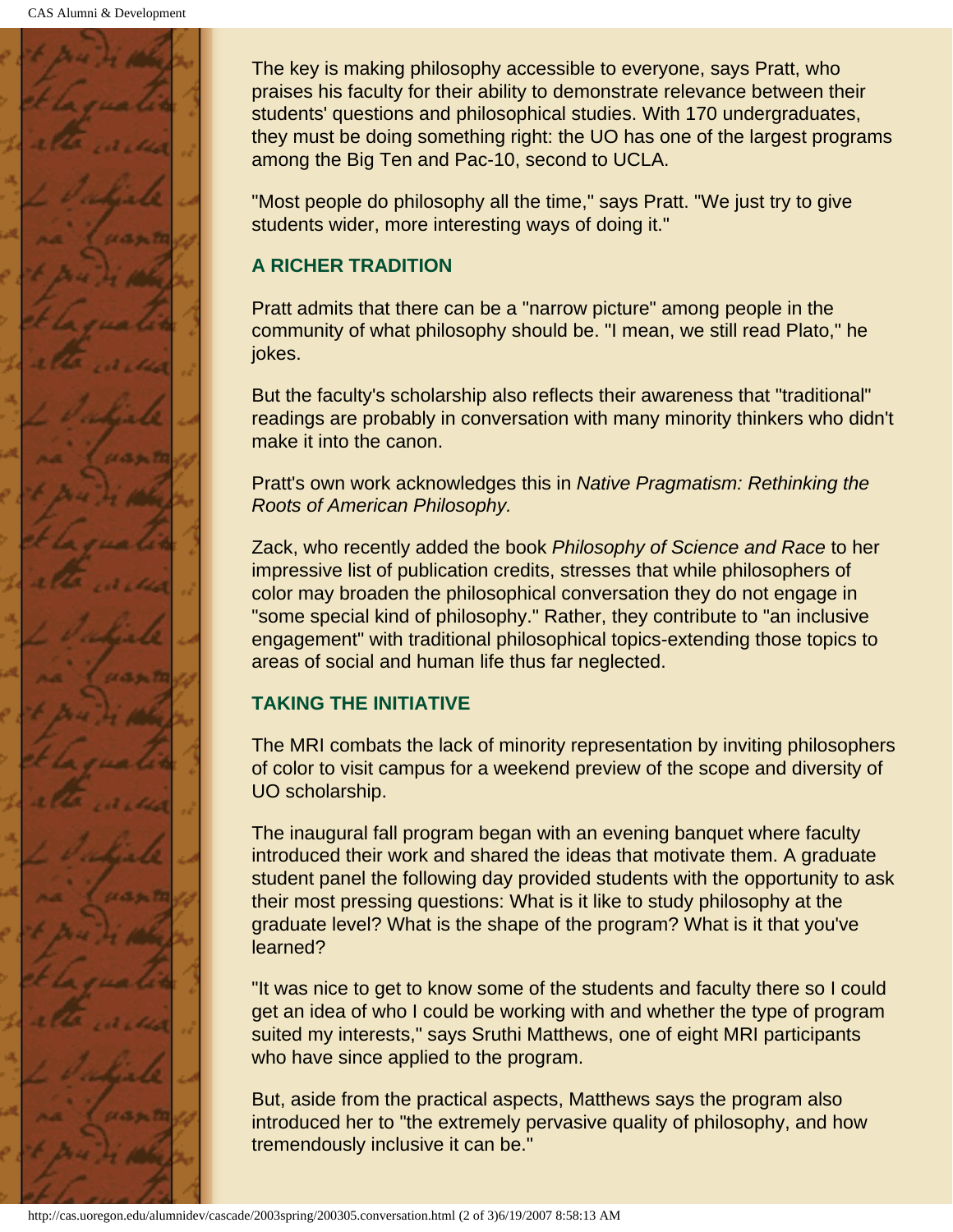# <span id="page-24-0"></span>ALUMNI & DEVELOPMENT UNIVERSITY OF OREGON<br>COLLEGE OF ARTS & SCIENCES

# **CAS NEWS**

### **The Microchip Master's**

Thinking small is big business these days. Manufacturers compete to make electronic devices smaller, lighter, faster. Think they couldn't possibly get any smaller? Any better? Any cheaper? The Materials Science Institute (MSI) has provided chemistry and physics students with the equipment, environment, and knowledge to experiment and, possibly, revolutionize our computer technologies since 1985. Now, they are also providing them with industrial research opportunities through the internship master's program.



Hynix mentor and MSI alumnus Rob Danner (right) with interns Michael Gonzales and Shaun Swartz.

The "microchip master's" and the expansion of the institute's research have

been synergistic, says MSI faculty member in chemistry David Johnson. "In the six years since we started the program, MSI's research funding has more than tripled."

"We started this degree because we perceived that there was something missing between the bachelor's degree and the Ph.D., which the traditional master's did not really serve," says physics department head Dietrich Belitz. Alumni and industry partners continually underscored the need for more specific professional preparation, so faculty members in physics and chemistry began the discussion of how to incorporate targeted technical training into the curriculum, soliciting input from Hynix and Hewlett-Packard along the way.

"Good students coming out of universities with B.S. degrees in physics or chemistry are very good at general problem solving in those fields, but do not have the specialized knowledge needed to work in the industrial environment on specific technologies," says MSI director David Cohen. Intensive summer courses in the MSI program provide the specialized knowledge, technical vocabulary, and hands-on training that are specific to



home page

college at a glance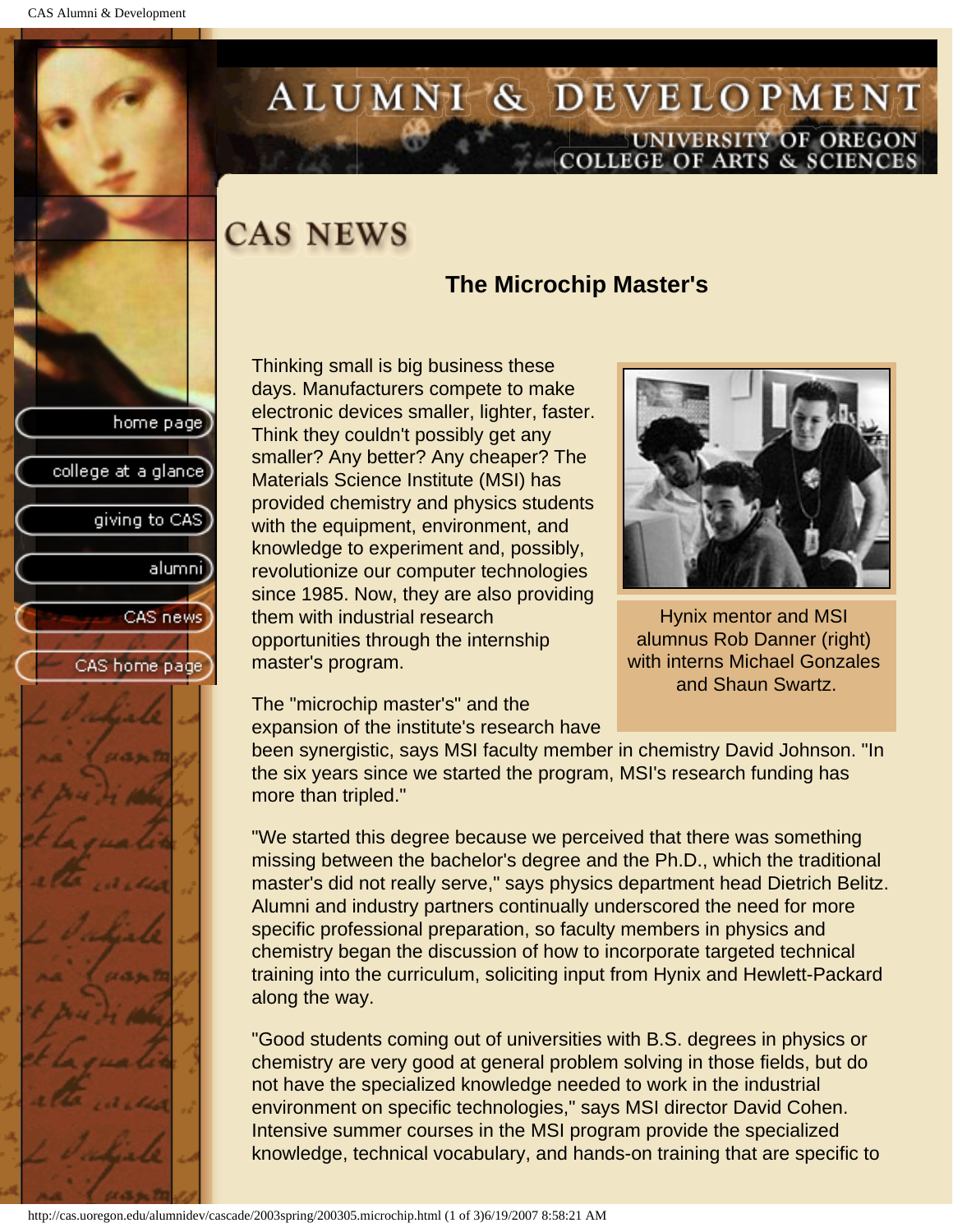CAS Alumni & Development



jobs in semiconductor technology or polymer science. "This provides the technical bridge to get them started and is followed with a nine-month internship training at an industrial site."

Being exposed to both chemical and physical processes broadens students' perspectives to the challenges that industries face, says Belitz. Alumna Andrea Sieg, who interned and now works for Intel, says that the extensive training received through the program has given her a better understanding of the entire manufacturing process. "This program gave me the comprehensive theoretical background to be an active participant in several process engineering groups," she says. "I am finding that I am able to move around within the company to continue learning and challenging myself."

Success of UO alumni like Sieg has begun to dispel the perception that the preparation of electronic materials and the fabrication of microelectronic devices are limited to the realm of electrical engineers. Many of the material fabrication processes rely heavily on chemical methods, and trained chemists and physicists are in high demand in the "Silicon Forest." UO graduate students in physics and chemistry have applied their semiconductor research skills for several Northwest industry partners, including Hewlett- Packard, Intel, LSI Logic, and Hynix, among others.

Les Tovey is the internship coordinator for Hynix Semiconductor Manufacturing America, which maintains one of the largest fabs in the world. "When our affiliation with the UO began," says Tovey "I was pleasantly surprised to discover this source of technical knowledge so close to the plant." Even without an engineering program, the university this year provided his company with seven interns, and six of their current researchers were hired directly from their UO internships.

As a matter of fact, more than 90% of internship master's students are hired directly from the institute.

From the student perspective, the opportunity to receive a job offer is a huge incentive to succeed in the program-and a reason that many apply. In addition to the full-time pay of a bachelor's-level employee, which averages over \$36,000 per year, interns appreciate the level of responsibility given to them during their internships. "I worked on the same level as a full-time process engineer, with the full support of my boss," says Sieg.

"Each intern is given some ownership on a process," says Tovey of the internship strategy at Hynix. While each intern is assigned a peer mentor during the program, he or she is eventually expected to be able to lead a team of technical engineers on the manufacturing procedures to which they have been assigned.

During his internship at Hynix in 2000, Michael James was assigned to the project of defect analysis and cost reduction. More specifically, he was to institute a recycling program that would either reuse wafers (the foundation of memory chips) or increase their lifetime. James played with the "recipes" he learned in the classroom and, in the end, came up with a solution that cut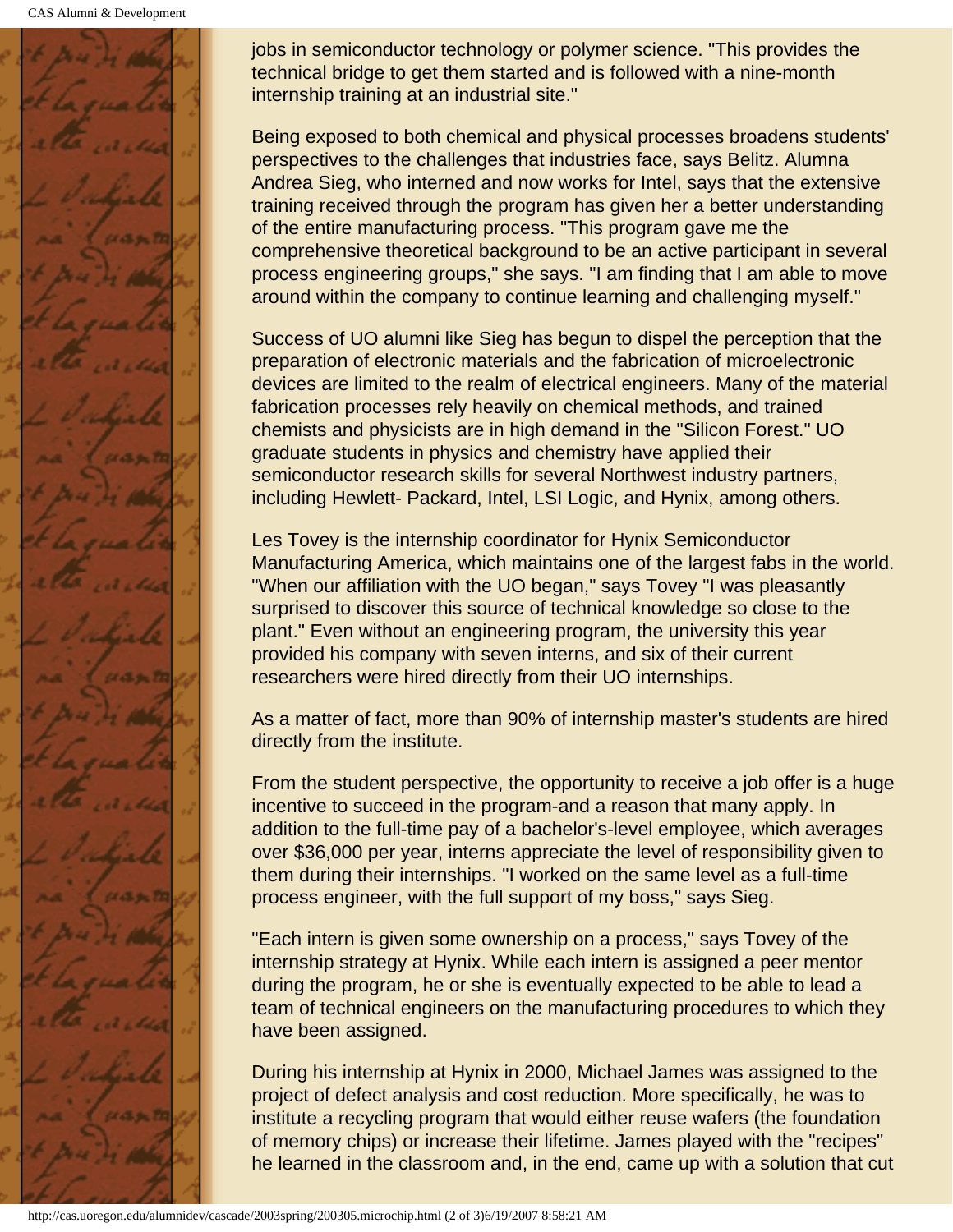CAS Alumni & Development



the number of wafers by half-and reduced costs by 62%. Not bad for an intern.

Success stories such as this have not gone unnoticed by the UO's industrial partners. Hynix, for example, has recently made an additional investment in the program's future by establishing a \$20,000 scholarship fund. Their gift will provide annual scholarships of \$2,500 for up to eight students who have demonstrated creative ability, academic merit, and financial need.

Staffing, Diversity and Development Manager Steve Doran notes that-in addition to being an "excellent source of capable and qualified contributors" to the success of Hynix's Eugene facility-the MSI has also offered a diverse group of students, which has been rare in technical fields and continues to be important to his organization. Hynix expects that these scholarship opportunities will encourage even more diversity in the field.

"This program continually improves to address the changing needs of business," Doran says.



COLLEGE OF ARTS AND SCIENCES **University of Oregon** 

#### **COMMUNICATE INNOVATE LEAD**

1245 University of Oregon • Eugene, OR • 97403-1245 (541) 346.3950 • FAX (541) 346.3282 • alumnidev@cas.uoregon.edu

Copyright © 2003 University of Oregon

Updated May 6, 2003

 **UO HOME ADMISSIONS FINANCIAL AID CAS HOME SEARCH**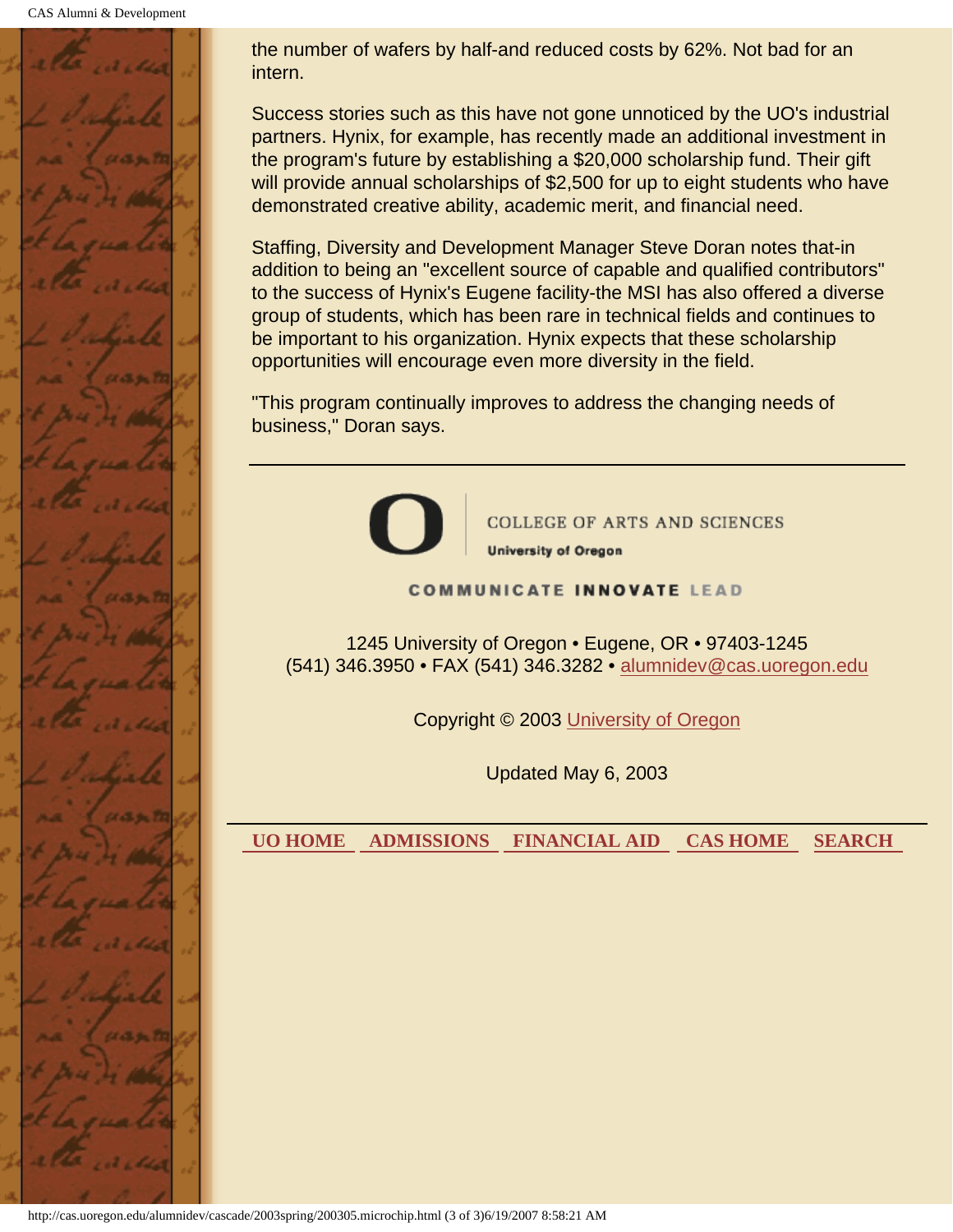college at a glance

giving to CAS

alumni

CAS news

CAS home page

# <span id="page-27-0"></span>ALUMNI & DEVELOPMENT UNIVERSITY OF OREGON<br>COLLEGE OF ARTS & SCIENCES

# **CAS NEWS**

### **Computer Scientists Benefit from Broad Educational Approach**

### **Sony Disk Manufacturing's Distinguished Lecture Series**

How many computers do you have in your home?

Dr. James Foley has sixty-eight. However, most of those are not desktop PCs or Macs. They are microprocessors, embedded in his stereo, refrigerator, oven, and even in his car. In fact, typical automobiles stay on the road with the help of twelve to twenty-four microprocessors. As this visiting lecturer likes to say, "Computers are doing stuff."

But the main message that Dr. Foley brought to the UO during his recent lecture was that, since computers have been integrated into almost every aspect our lives, computer scientists should be encouraged to educate themselves in disciplines outside of computer and information science (CIS). If they study and work in different areas, says Foley, they'll be better prepared to design computers for the diverse environments in which people use them.

CIS Professor Janice Cuny agrees. "Increasingly, computer science is looking outward," she says. "Many universities are moving toward a broader, more integrated view of computing. Multidisciplinary approaches are popular with CIS students who want to see the close-up, practical implications of their work."

Because computers have implications for researchers in many disciplines, argues Foley, students should be prepared to participate in projects with experts in fields as wide-ranging as psychology, literature, engineering, and math. To illustrate, Foley uses an example from his own research in the Graphics and Visualization Center at Georgia Tech. Virtual Reality Therapy, which simulates high-stress situations so that patients can learn to confront their everyday anxieties, integrates the study of computers with, and for, the study of people. "If we want to create new learning environments," says Foley, "we need to bridge the gaps between administrative, academic, and intellectual structures."

In fact, the CIS department at the UO is already bridging those gaps. CIS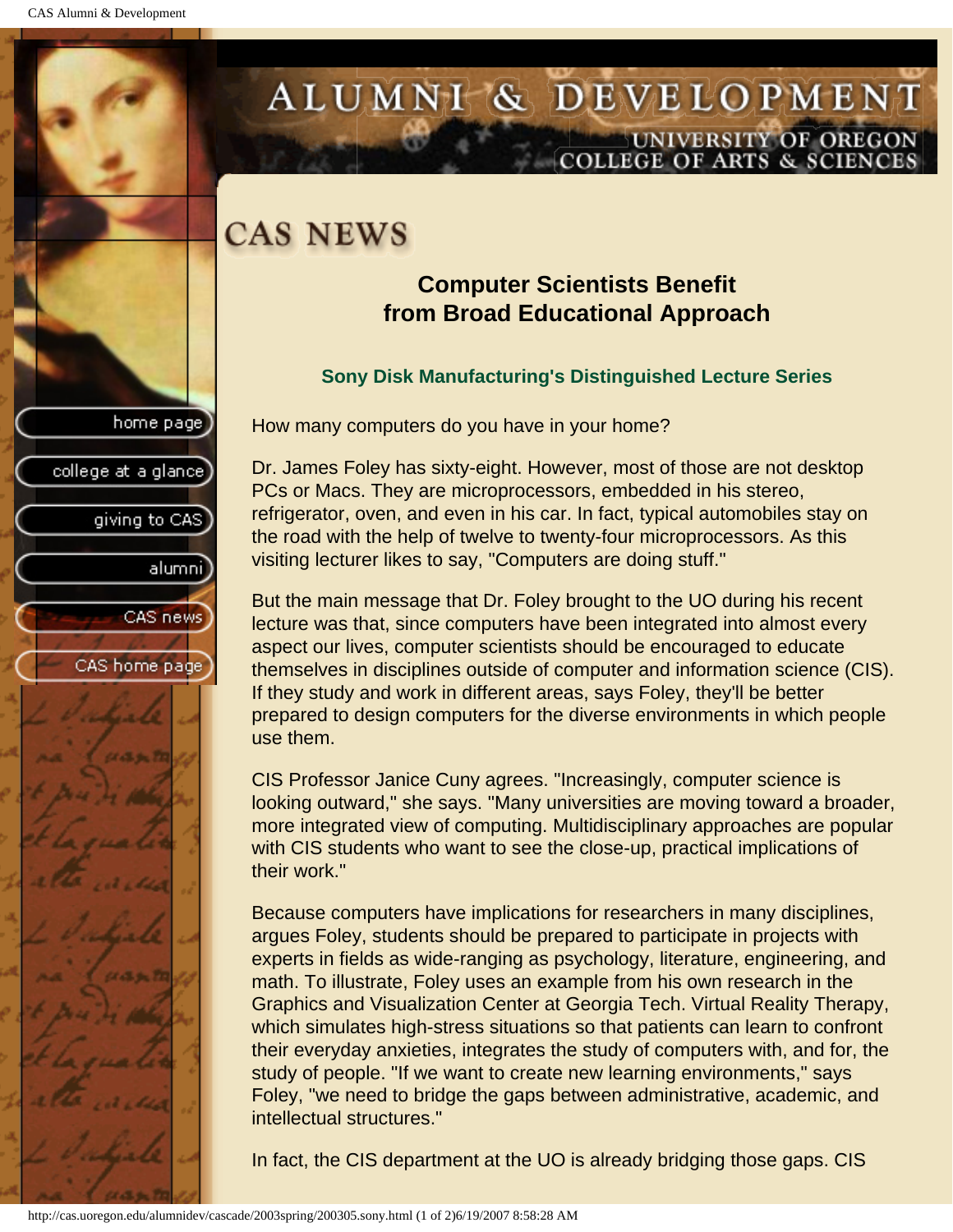

researchers are currently working on collaborative projects with neurobiology, geology, and other departments. "The relationship is synergistic," notes Cuny. "Other departments benefit from our innovative approaches to problems, and CIS students have a continuous, rich source of problems to solve. Our work enables other researchers to do their work."

This collaboration extends off-campus as well. Sony Disk Manufacturing hosts the department's Distinguished Lecture Series, which this year focused on Graphics and Multimedia and included discussions of "The New Frontier in Graphics" and "Motion Models for Animation." Meilani Kelley, a representative from Sony Disk Manufacturing, says the company is proud to be a sponsor: "Business and education partnerships are important to the health of our community."

"It was great that Sony funded this series," says Cuny. "The presence of world-class speakers and researchers such as Dr. Foley energizes the whole department!"



**COLLEGE OF ARTS AND SCIENCES University of Oregon** 

#### **COMMUNICATE INNOVATE LEAD**

1245 University of Oregon • Eugene, OR • 97403-1245 (541) 346.3950 • FAX (541) 346.3282 • alumnidev@cas.uoregon.edu

Copyright © 2003 University of Oregon

Updated May 6, 2003

 **UO HOME ADMISSIONS FINANCIAL AID CAS HOME SEARCH**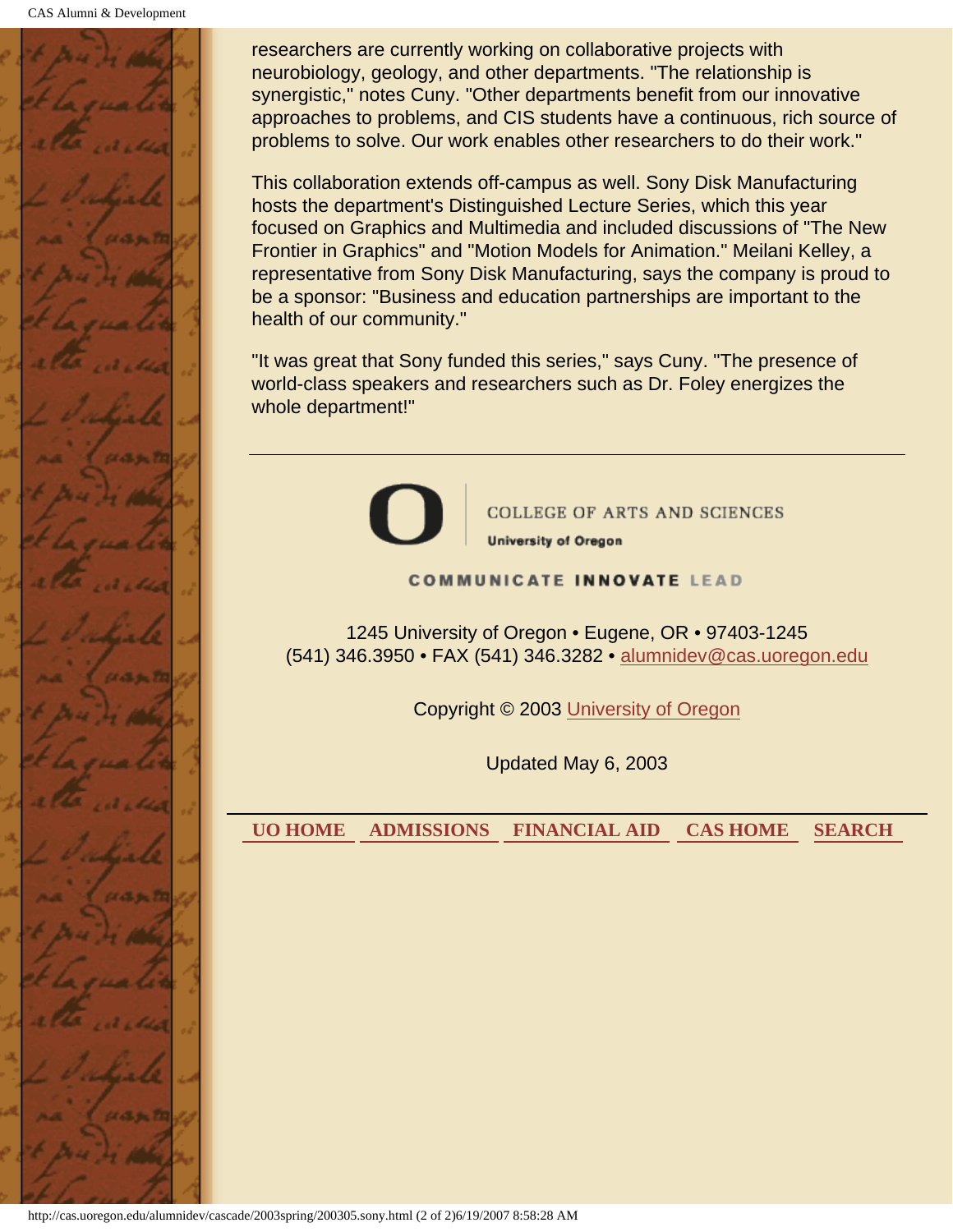giving to CAS

alumnil

CAS news

CAS home page

college at a glance

# <span id="page-29-0"></span>ALUMNI & DEVELOPMENT UNIVERSITY OF OREGON<br>COLLEGE OF ARTS & SCIENCES

## **CAS NEWS**

## **Prehistory Comes Alive**

### **Motani Brings Jurassic Lab to UO**



The Loch Ness monster just may have turned up at the University of Oregon. Ryosuke Motani, the college's new Geologic Sciences professor, will soon begin researching Nessie's prototype, the ancient plesiosaur. "Nobody knows what they were doing with their necks," says Motani, who plans to use a half million dollar award from the National Science Foundation to study this prehistoric reptile, known for its exceedingly long neck.

The NSF's CAREER award "recognizes and supports the early careerdevelopment activities of those teacher-scholars who are most likely to become the academic leaders of the 21st century." New to the UO this year, Motani joins a geology department that has two other CAREER recipients on its faculty, Michael Manga and Ray Weldon.

"Dr. Motani is a leading scholar in his discipline of vertebrate paleontology," says Chris McGowan, who recently retired as senior curator in the Department of Paleobiology at the Royal Ontario Museum. "I have never encountered a brighter, more innovative, motivated or more promising young scientist than Ryosuke Motani."

Motani hopes to institute state- of-the-art laboratory facilities for his research while establishing tenure at the University of Oregon. Motani says he will use a portion of the CAREER grant to equip his lab with

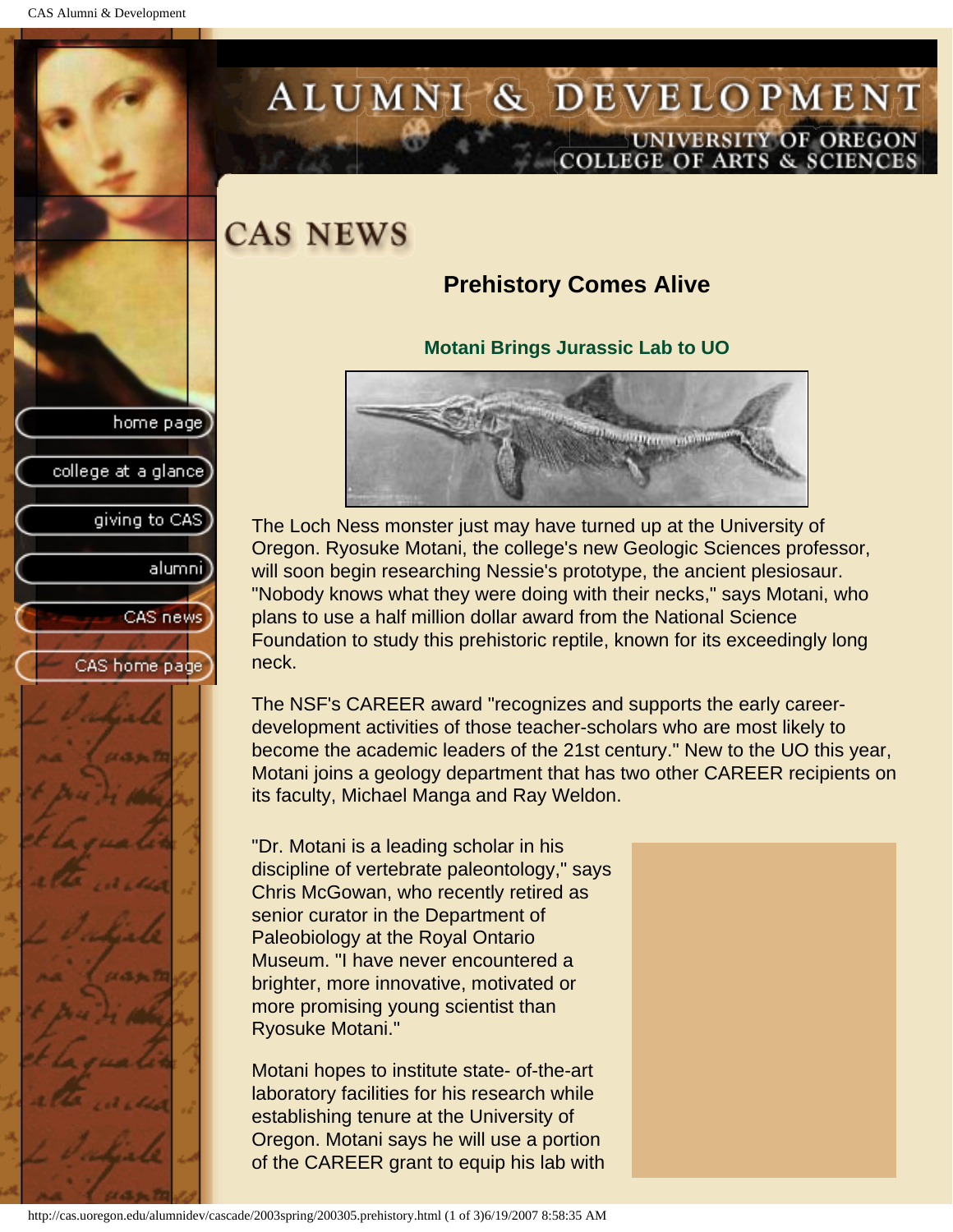

the computers necessary to construct three-dimensional shapes from fossil structures. "We cannot get genes so we have to rely on machines," says Motani. "We scan the bones and use computers to analyze function and determine family relationships among vertebrates."

This technology will put Motani and the University of Oregon on the cutting edge of fossil research. "Not many labs in the world have this capability," Motani says. "We would be one of the first."

As his extensive research shows, Motani's true passion lies with the ichthyosaur, the fantastic paleo-fish of the Jurassic period. In life, it survived as both a lizard and a fish-evolving into a sea animal as dinosaurs walked the earth-and thus earned its name: "ichthyos" (fish) and



Paleontologist Ryosuke Motani is an expert on the ichthyosaur.

"sauros" (lizard). Motani studies the evolutionary changes and constraints of this reptile-turned-fish, whose vertebrae changed as it became a deep sea diver.

Motani is currently teaching "Vertebrate Paleontology," which explores the evolution of vertebrates, including humans and ancient species, through the examination of fossil evidence. "The students who are taking my course are very interested, and they are asking very good questions," says Motani. "I am very happy about it." Another course, "Dinosaurs and Vertebrate Biodiversity," is being developed for non-geology majors and will most likely be offered in 2004.

Despite a busy schedule of research and instruction, Motani is collaborating with *National Geographic* on a project about marine reptiles and other mysterious creatures of the deep, which may include a television program, magazine, and IMAX film. As an expert on the ichthyosaur and other prehistoric vertebrates, Motani is no stranger to television. He has appeared in many scientific documentaries, including the BBC's *Raising the Dragon*. He has also published articles for non-expert audiences, such as "Rulers of the Jurassic Seas," which appeared in *Scientific American* in December 2000.

Motani received his B.S. in geology at the University of Tokyo and his M.S. and Ph.D. in zoology at the University of Toronto. He currently lives in Eugene with his wife, Yoko, their daughter, and several South American rodents.

*(Photos by Chris McGowern and Yoko Motani)*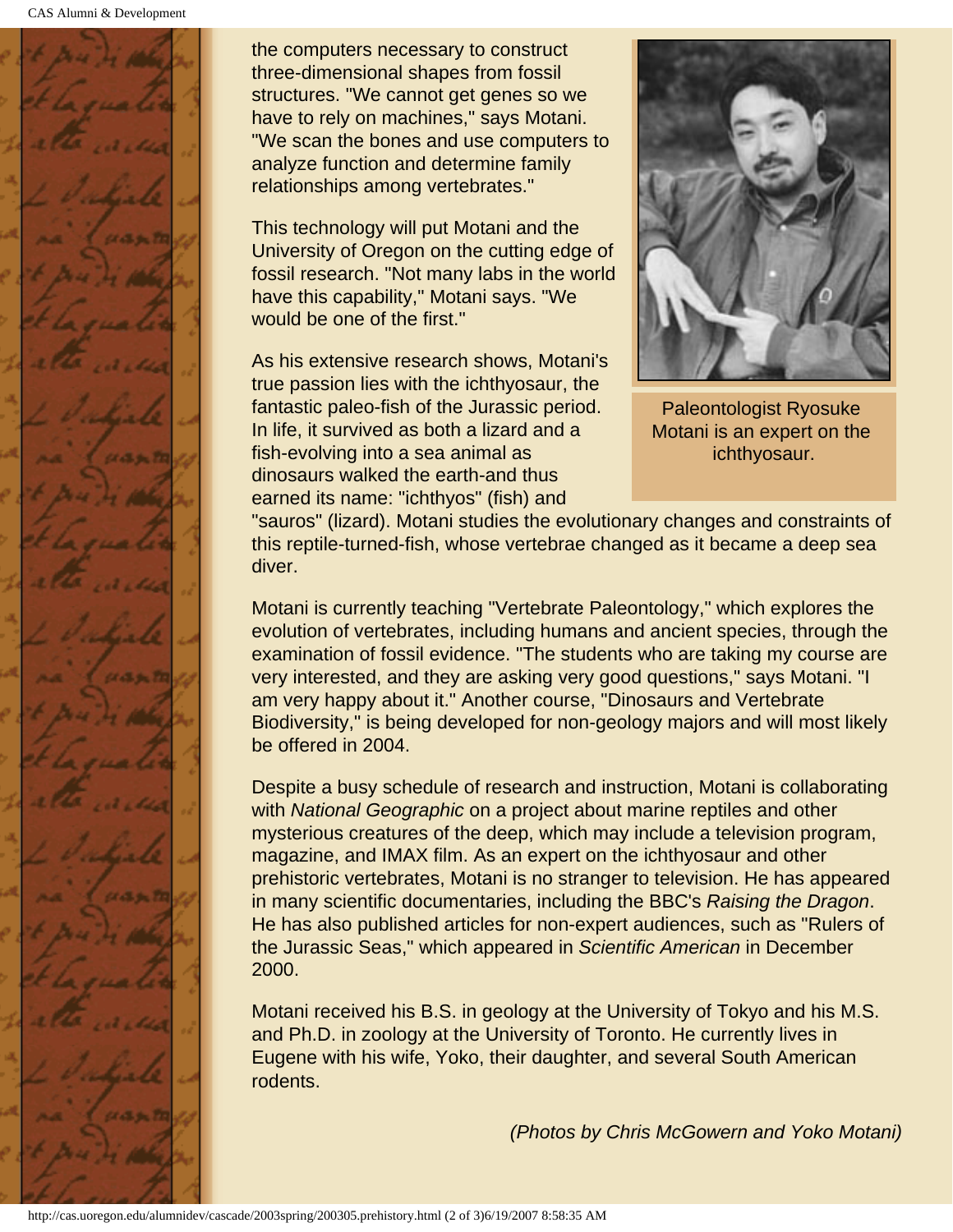college at a glance

giving to CAS

alumnil

CAS news

CAS home page

# <span id="page-31-0"></span>ALUMNI & DEVELOPMENT UNIVERSITY OF OREGON<br>COLLEGE OF ARTS & SCIENCES

**CAS NEWS** 

### **Ducks Advance to World Programming Competition**



Congratulations to Daniel Stutzbach, James Marr, Carl Howells and their coach Professor Eugene Luks (left to right) for taking first place in the Western regional collegiate programming competition. The UO "Buffleheads" competed against seventy-seven other teams, including

Northern California powerhouses UC Berkeley and Stanford, in this timed head-to-head contest. Problems included the brokering of unsold airline seats and the efficient placement of fiber optic cable.



**COLLEGE OF ARTS AND SCIENCES University of Oregon** 

#### **COMMUNICATE INNOVATE LEAD**

1245 University of Oregon • Eugene, OR • 97403-1245 (541) 346.3950 • FAX (541) 346.3282 • alumnidev@cas.uoregon.edu

Copyright © 2003 University of Oregon

Updated May 6, 2003

 **UO HOME ADMISSIONS FINANCIAL AID CAS HOME SEARCH**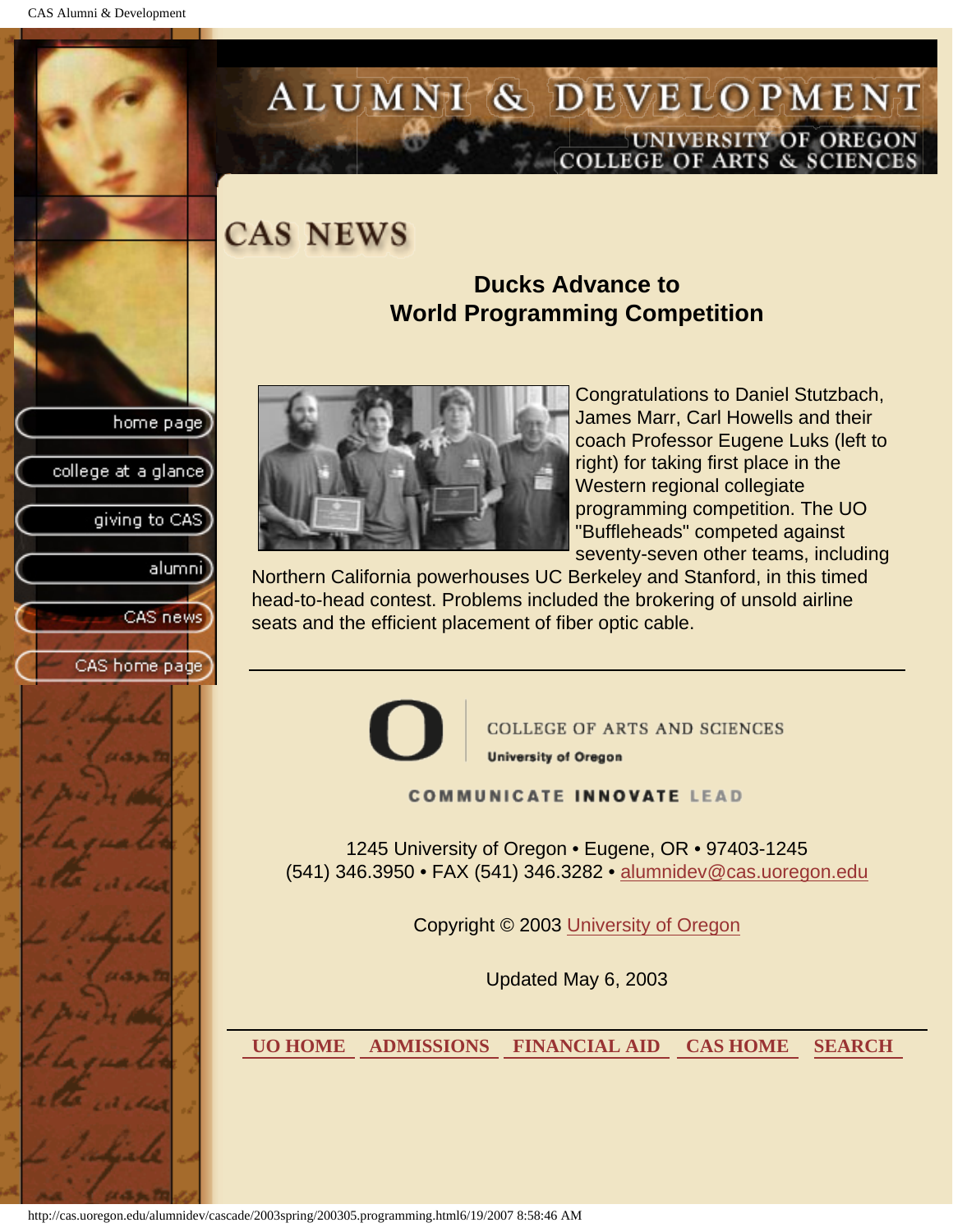college at a glance

giving to CAS

alumnil

CAS news

CAS home page

# <span id="page-32-0"></span>ALUMNI & DEVELOPMENT UNIVERSITY OF OREGON<br>COLLEGE OF ARTS & SCIENCES

# **ALUMNI**

### **Kurt Widmer '78**

### **Brewed in Oregon**

Driving east on Freemont Bridge, Kurt Widmer ('78 Psychology) doesn't have to see steam rising to know Widmer brewmasters are hard at work. "If we're brewing that morning, I can smell it from the bridge," says Widmer, who cofounded Widmer Brothers Brewing Company with his brother, Rob, in 1984.

Once at work, he has full view of the kettle stack. Located in a 19th century brick landmark, once slated for demolition, his office also preserves a more personal piece of history: a faded black and white photograph of his grandfather, "Pa" Engele, with other members of Germany's Eskadron Dragoner-Regiment circa 1886-each holding a glass of "bier."



At UO, Kurt Widmer '78 tapped into a love of learning.

Though Widmer studied German at the UO in the '70s, exploring his German roots didn't seem to have much connection to his future, only his past. He launched into a "general survey" of courses which included anthropology, religious studies, and psychology.

Until that time, he says, learning had seemed tedious: "At the University of Oregon, I learned that it's fun, and now it's just a part of my life."

### **Taking His UO Education to Germany -- Twice**

After graduating in 1974, Widmer worked for a pharmaceutical company in Freiburg, Germany. His two-year stay was motivated by his desire to "finally master German" and to distance himself from the United States, post-Vietnam.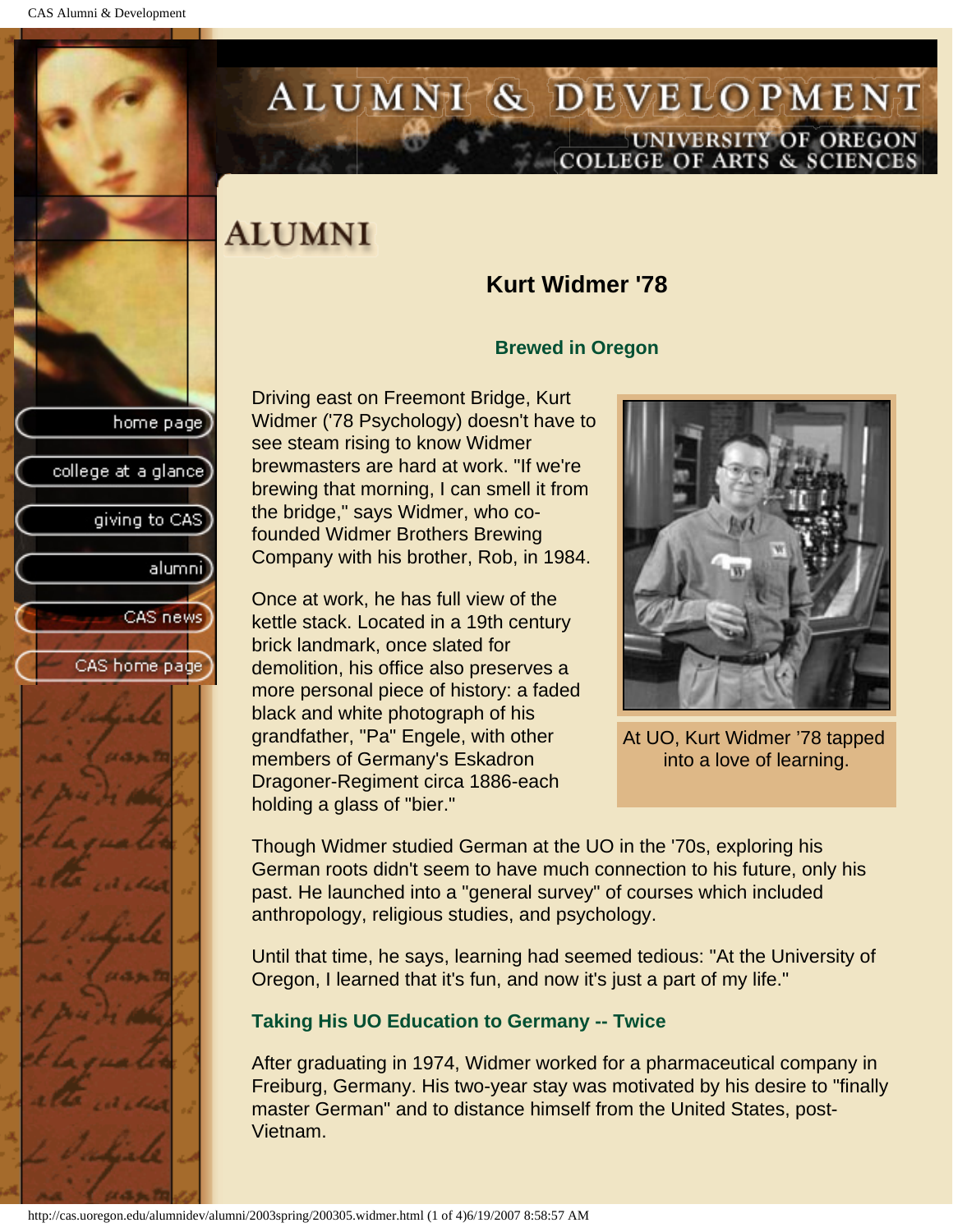

"I wanted to get a perspective on the United States from outside the United States," says Widmer. "It was very interesting, having a beer with [German students] and listening to their political philosophy... Europeans in general have a very international perspective."

While his time in Germany gave him a different outlook on the United States, it also gave him a different perspective on beer. "When I came back, I started home brewing, trying to recreate some of the beers I became familiar with over there." A few German beers were available, but the time it took to import them often compromised the quality. "It was a personal challenge to see how close I could get," he says, "but, honestly, I didn't really get that close!"

After he and his brother home-brewed for five years, they decided to take the plunge. "We raised the money from family and friends-not nearly enough as it turns out!-but we basically built it by hand," says Widmer.

"Our brewing results improved dramatically," he remembers. However, there was still a lot to learn-how to set up a business, and how to brew on a scale much larger than their kitchens.

His college education prepared him for that leap, he thinks. "My liberal arts education has given me the confidence to try new things. When I look back, it was pretty stupid of me to think I could brew commercially just because I had a home brewery. But we just did a lot of research in the library..."

His research also led him back to the country where he'd discovered the distinct flavor that inspired him to make his own. There, family connections helped Widmer receive some first-hand advice and instruction about the careful techniques of the microbrewery-including an ingredient analysis on the Widmer brew and a few take-home samples of yeast, a strain of which he still uses today.

The trip was a whirlwind, in-depth education in brewing from the experts. "It seemed like my brain was going to explode a lot of times," says Widmer. However, his passion for learning urged him on. "The greatest value that I got from my time at the University of Oregon was learning how to learn," he says. "And that's a life-long thing."

### **Bringing It Home**

Aside from research, the other key to the success of this family business is just that: family.

Though they have two different but "complementary" personalities, the Widmer brothers also have mutual trust. Working twelve to sixteen hour days in the beginning, they depended on each other heavily for support-and the occasional "reality check."

"When you're working that long and you're exhausted, you can get really depressed about little things," says Widmer. A mislabeled a bag of grain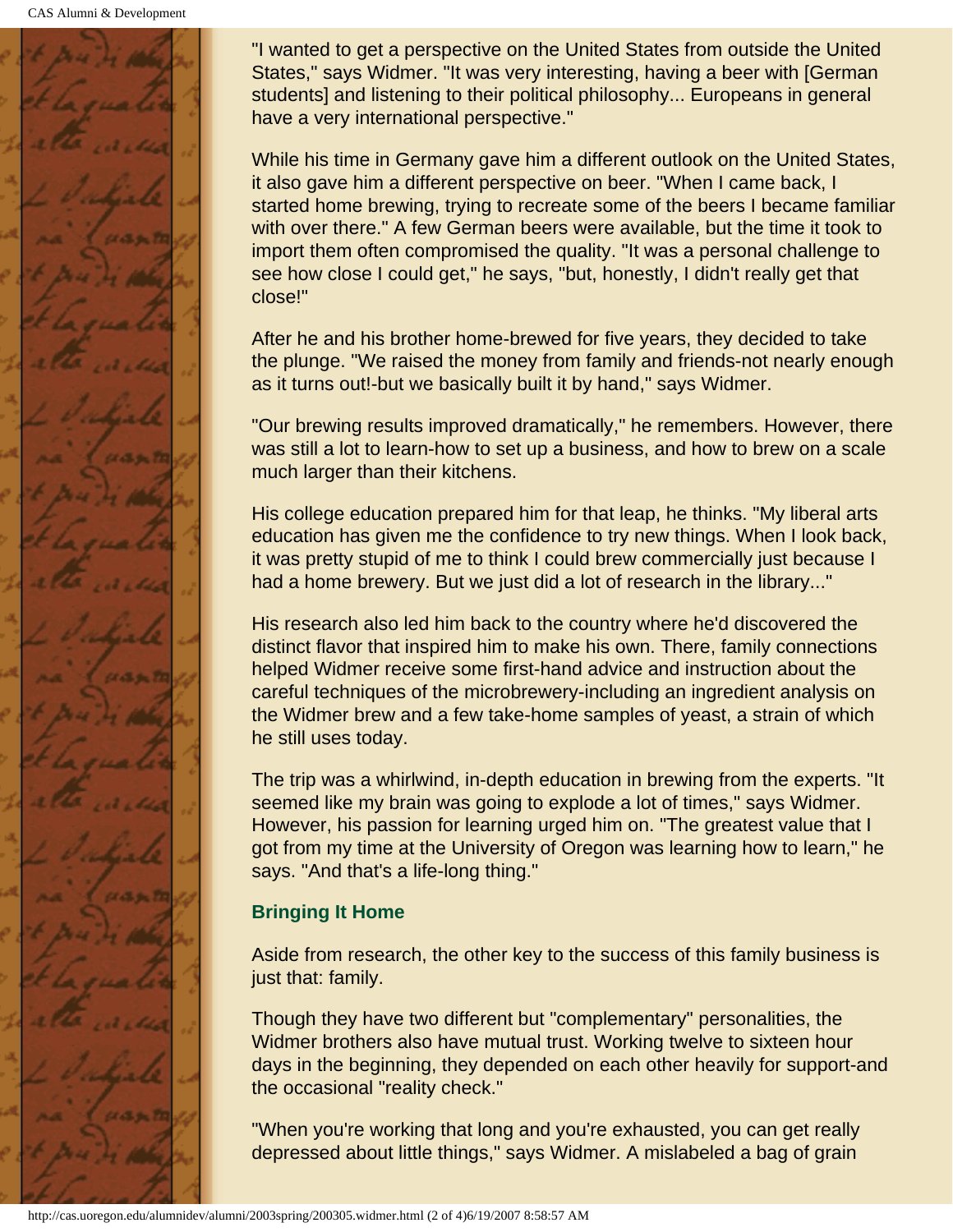CAS Alumni & Development



and, consequently, a ruined batch could have seemed like the end of their business.

These days, business is steady. The Institute for Brewing Studies recently awarded Widmer Brothers Brewing as the 2002 Mid-Sized Brewing Company of the Year.

Despite the size of their company, the Widmers treat their 130 employees as an extension of the Widmer family. "We're a very family-friendly company," he says, explaining that many employees come back to the restaurant during non-work hours with their families.

In fact, one of his most loyal and valuable employees recently celebrated his 83rd birthday there: Widmer's dad has been a steady presence at the brewery since the beginning. "We couldn't afford to pay him then," Widmer smiles. "But we do now."

### **Northwest Innovations**

Kurt Widmer is convinced his company's success couldn't have happened anywhere but the Northwest.

"People in the Northwest are willing to try new things. They don't have to be convinced through huge marketing campaigns," says Widmer. "They'll try it. That's all you can really ask of a consumer. Then, if they don't like it, that's your problem."

No problem here. Consumers have made the Widmer hefeweizen Oregon's top-selling draught microbrew for over fourteen years. *America's Original Hefeweizen®* now accounts for about 82% of the company's sales.

While remaining committed to providing the market with the familiar flavors of Widmer, the spirit of innovation that launched the company continues to move it forward. Widmer Brothers was the first brewery, post prohibition, to introduce seasonal beers. Their latest, Spring Run IPA, hit shelves in mid-February.

"The reality is that brewing is almost as much art as it is science," says Widmer.

*-Oralea Howard*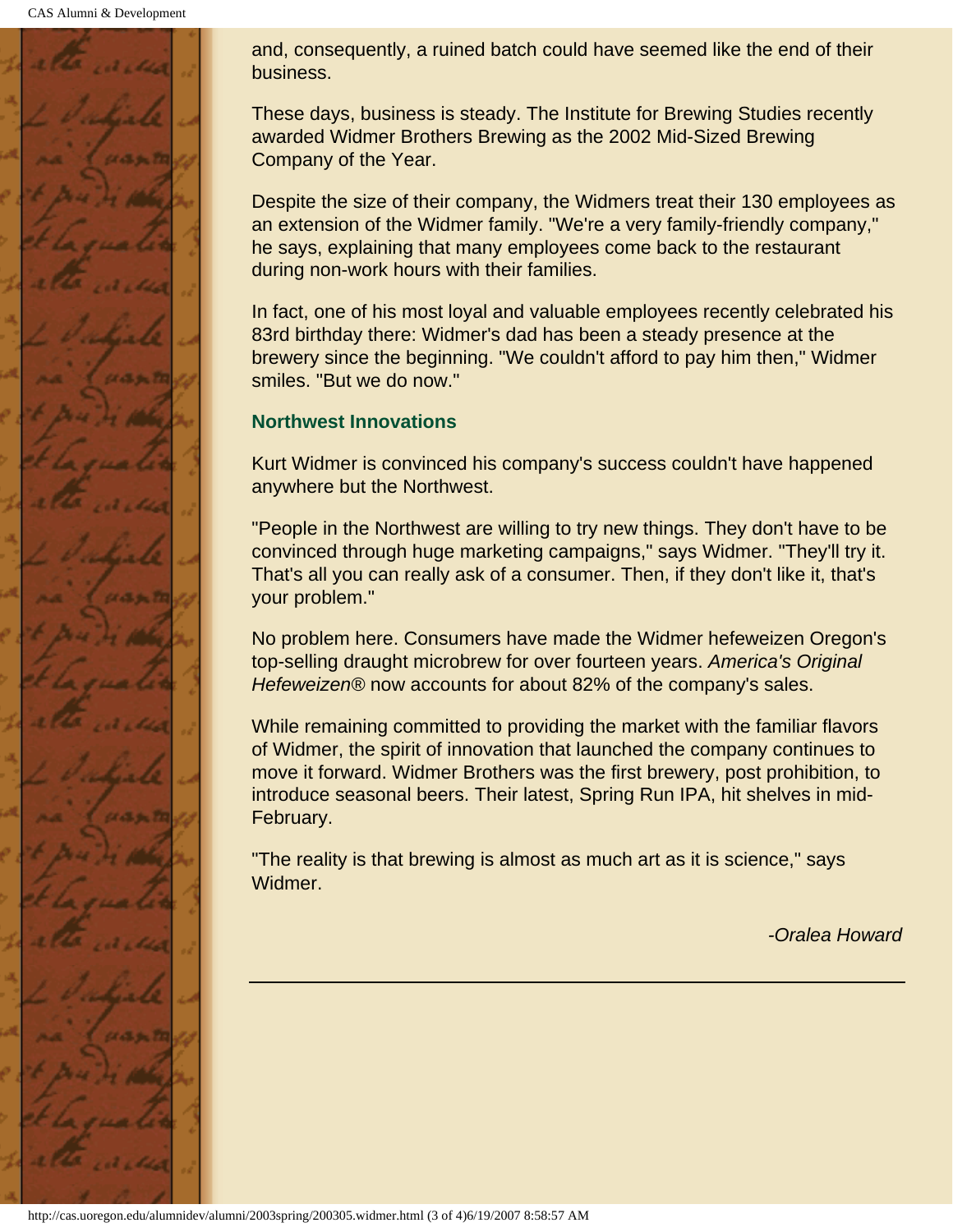<span id="page-35-0"></span>CAS Alumni & Development

# ALUMNI & DEVELOPMENT UNIVERSITY OF OREGON<br>COLLEGE OF ARTS & SCIENCES

# **ALUMNI**

## **Bob Gerding '61**

**Building Portland Right** 



The Brewery Blocks, a 1.7 million-square-foot development project, revitalizes an important historic landmark and creates a gateway to Portland's Pearl District.

Had Bob Gerding chased his initial calling, he might be a university professor today, providing biochemical research and managing a laboratory full of graduate students.

Instead the ex-biochemist is instrumental in redefining 21st-century Portland, his hometown. As founder and co-principal of Gerding/Edlen Development Co, one of the Pacific Northwest's most ambitious commercial real estate consulting and development groups, Gerding is watching over Brewery Blocks, a five-city-block facelift in the Rose City's blossoming Pearl District neighborhood.

When completed in early 2005, the \$200 million project will have transformed three historic landmarks-including the legendary Blitz-Weinhard Brewhouse and the 112-year-old Portland Armory-into 1.7 million square feet of urban retail, office space, condominiums and parking. The design features modern amenities and infrastructure, but will remain loyal to the surrounding neighborhood and to the industrial charm of the former brewery.

And Gerding, who first envisioned Brewery Blocks more than five years ago from the roof of a nearby building his company had developed, can literally observe its progress from his office window.

"As a single project, this may be the largest mixed-use development this city has ever done at one time," says Gerding who graduated from Portland's

college at a glance giving to CAS alumni CAS news CAS home page

home page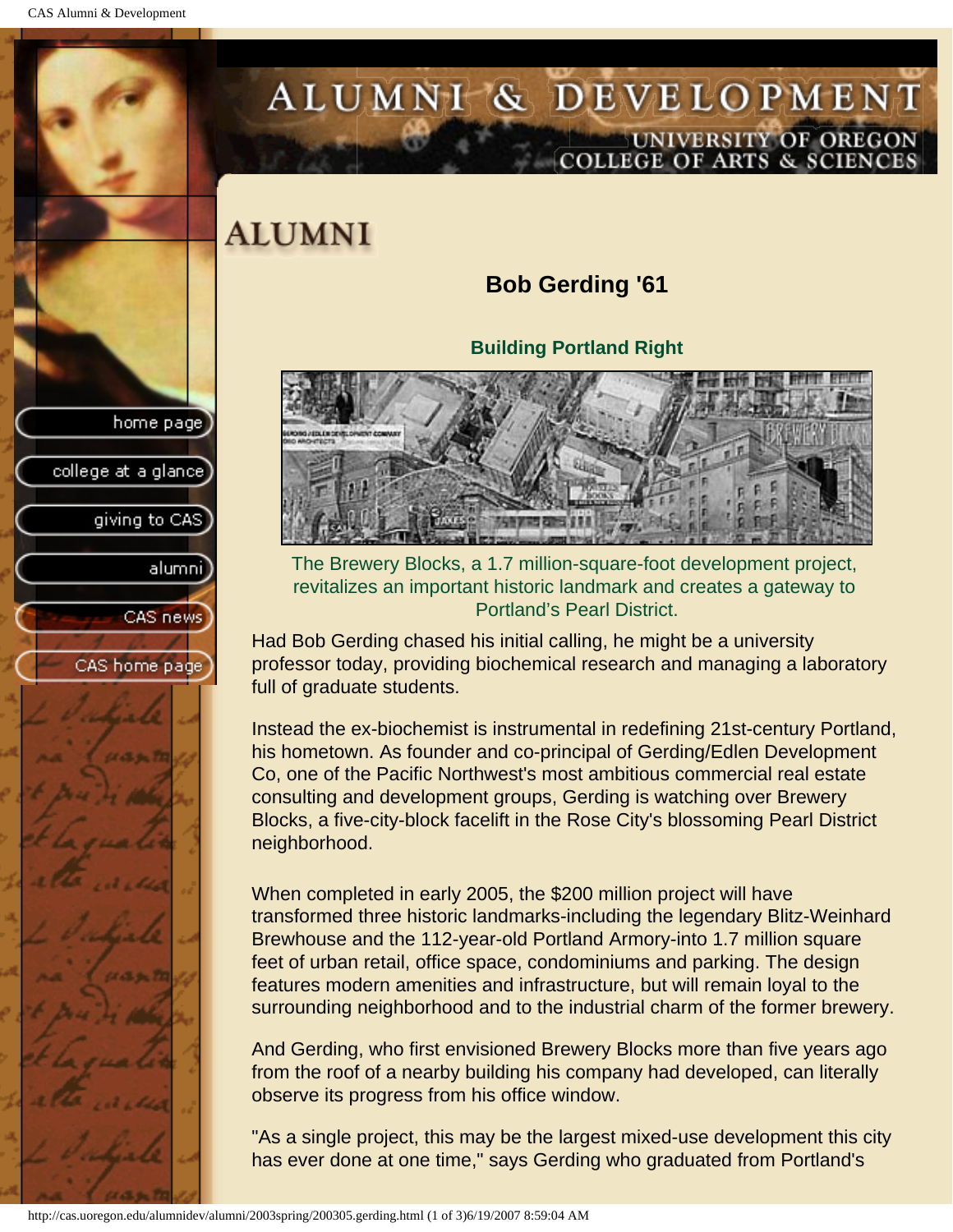



Bob Gerding '61, Principal, Gerding/Edlen Development

Lincoln High School and holds a Ph.D. in Biology ('61). "To develop new environments and change the landscape, you must have landscape. I had wondered how long the old brewery would stay there, and I looked at it as land."

Gerding showed an early interest to city leaders, and once the Blitz-Weinhard closed in 1999, officials decided his plans for sustainable materials and a mixeduse development would match the aura of the neighborhood. A deal was struck.

In January 2000, Gerding/Edlen purchased the complex, assuring preservation of the historic buildingsincluding iconic structures such as stairs, railings and beams, and a \$600,000 seismic upgrade to maintain the

brewery's original chimney.

"There is a shared vision in the majority of redevelopments being done here that Portland remains a wonderful place to live, work and play," says Gerding. "It's easy to put up a high-rise tower with no relationship to what's around it. But you must respect the neighborhoods and environments around you."

Brewery Blocks is adjacent to the bustling Powell's Books, renowned as the world's largest bookstore, and Gerding predicts similar activity in and around the new complex, which he foresees as the gateway to the Pearl District.

"We aim to create street activity that goes on for eighteen hours a day," he says. "I see safe streets, good lighting, a mixture of activity and people spilling out onto the sidewalks. It's typical in the suburbs that you have to drive places. Here, you can walk from your home, or use a streetcar, and go to a grocery store, a medical facility, a park or the cultural center. That's Portland."

It was in Portland that Gerding and his wife Diana raised two children. Riding a biochemistry degree, Gerding found limited research funds during the Vietnam War. He shifted focus to medical biochemistry, which took him to St. Louis for several years before the Pacific Northwest called him home.

"My grandfather had a background in real estate development, so you could say it runs in the family," says Gerding, who formed Gerding Investment Company nearly two decades ago.

His partner Mark Edlen is also an Oregon grad. "I run into Oregon alumni often in this business," Gerding continues. "Architects, engineers-Oregon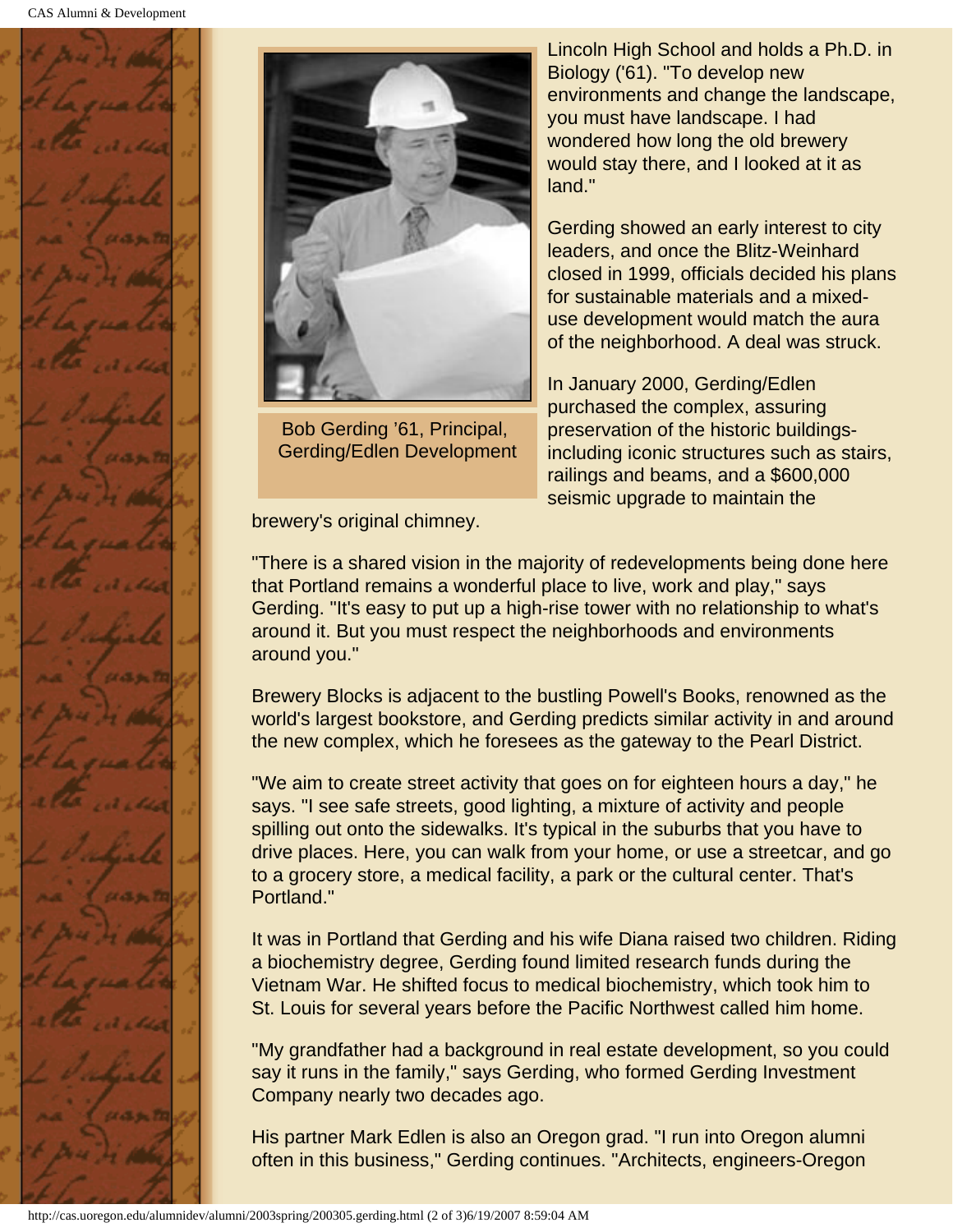CAS Alumni & Development



State folks, too, but you don't have to put that in there."

Gerding calls Brewery Blocks a "team effort," an accomplishment that one day will be measured by good tenants, successful residential sales, and a neighborhood and city that is joyful with the outcome. He's confident about all three.

"I am enjoying having something to do with the evolution of this city," he says. "It's not only exciting, it's a great privilege."

*-Scott Holter* 



COLLEGE OF ARTS AND SCIENCES **University of Oregon** 

**COMMUNICATE INNOVATE LEAD** 

1245 University of Oregon • Eugene, OR • 97403-1245 (541) 346.3950 • FAX (541) 346.3282 • alumnidev@cas.uoregon.edu

Copyright © 2003 University of Oregon

Updated May 5, 2003

 **UO HOME ADMISSIONS FINANCIAL AID CAS HOME SEARCH**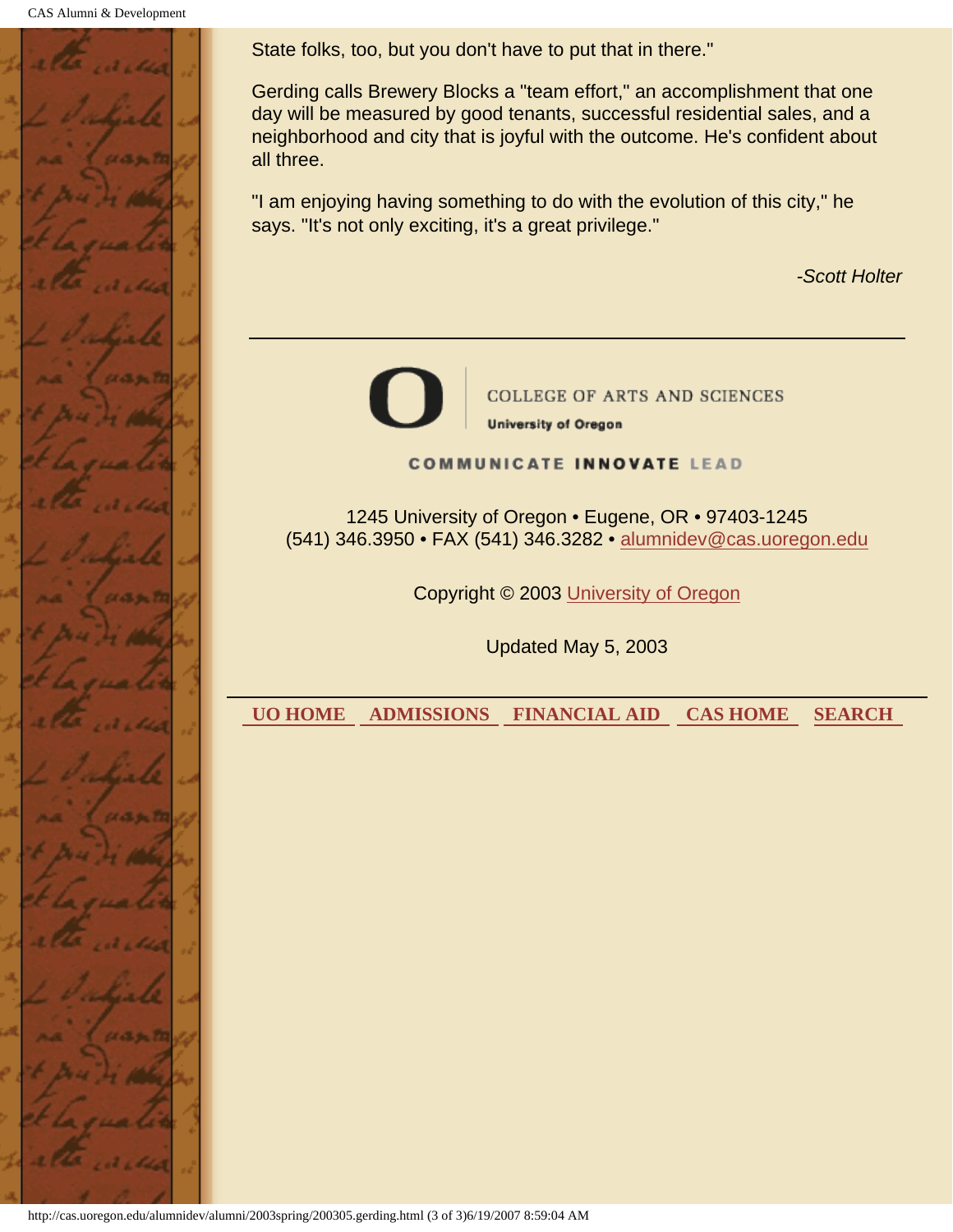college at a glance

giving to CAS

alumnil

CAS news

CAS home page

# <span id="page-38-0"></span>ALUMNI & DEVELOPMENT UNIVERSITY OF OREGON<br>COLLEGE OF ARTS & SCIENCES

# **ALUMNI**

## **The Extra Edge**

#### **Steven Raymund '78 on Getting His Start**

When computer mogul Steven Raymund attended the University of Oregon in the late seventies, the tech industry consisted of punch cards, electric typewriters, and adding machines, and slinging vinyl at the "Little Professor" record store on Alder was the closest he came to technological sales.

Since then, things have changed.

Computers now permeate every aspect of modern business and culture, and Raymund's company, Tech Data Corp, is a leading provider of IT products worldwide. He's parlayed his UO education into a multi-billion dollar, multinational business-this year, ranked 117th among the Fortune 500.



Steven Raymund is CEO of Tech Data Corp, a multinational technology distributor.

"I didn't really have a clear idea of my direction," says Raymund of his first years in college. He notes he "wasn't really leaning toward business" and was more interested in economics and social sciences.

Dr. Cheyney Ryan taught philosophy to Raymund in '77. "He was an excellent student &an impressive young man whose success does not surprise me," he says. Raymund remembers Ryan, and other UO professors, as both "charismatic and energetic."

He also credits Ray Mikesell, an international economics professor, for encouraging his curiosity about the world outside the United States, an interest which prompted him to study international politics at Georgetown University. After earning a graduate degree in 1980, Raymund packed his bags for Brazil. "Spanish and French were so widely spoken, I thought maybe Portuguese would give me an extra edge," he says.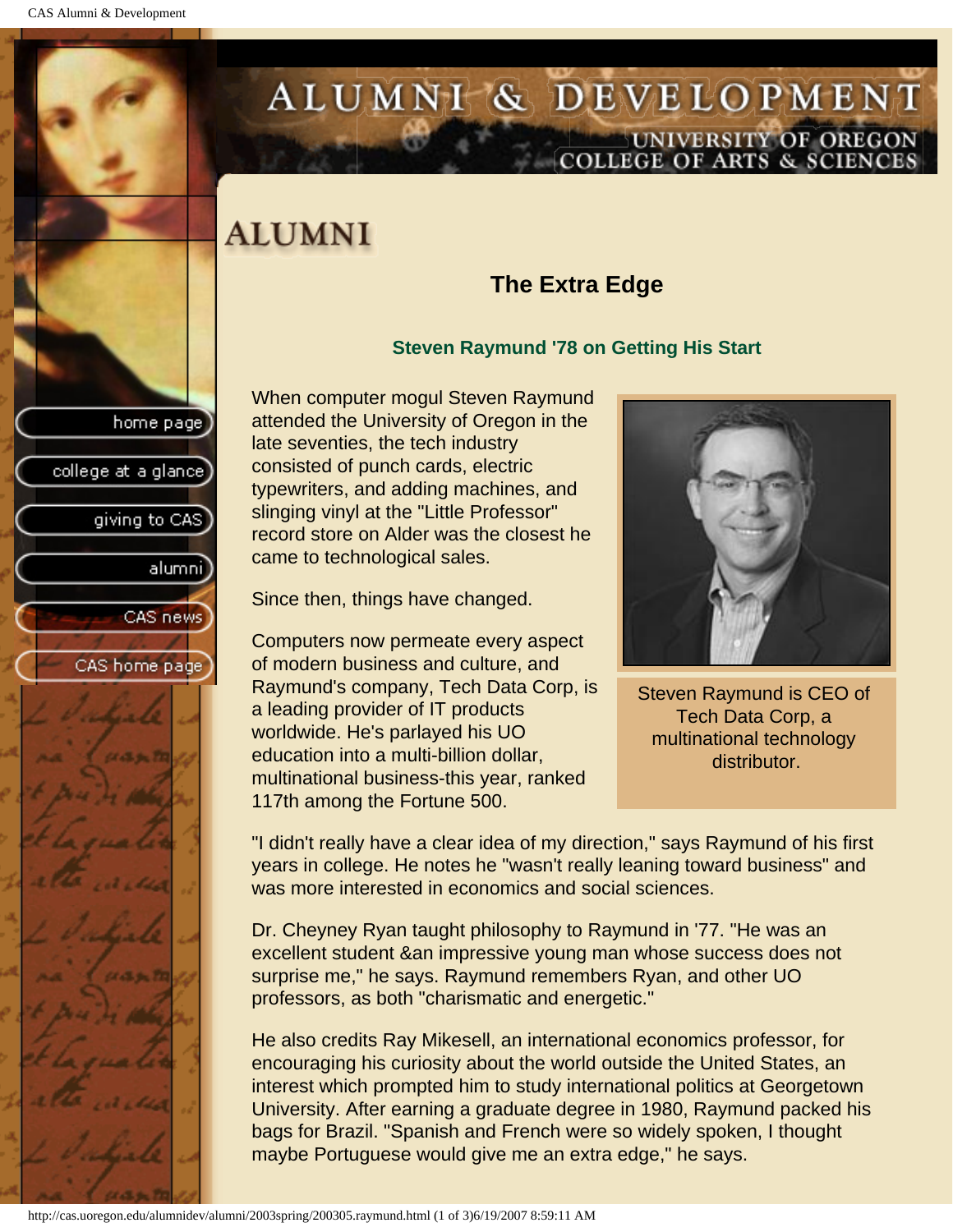

Raymund's instincts were right, as Brazil now represents more than half the total Gross Domestic Product of Latin America. Sao Paulo is also home to a 33,000-square-foot distribution center for Tech Data, which earns most of its revenue from international sales.

Raymund's father, who gave Raymund his start, founded Tech Data in 1974. Shortly after Raymund began working there, "the majority of employees left en masse in a kind of palace coup," he says, taking many of their customers with them. After the company had stabilized-but during a time when the company was still struggling to make money-Raymund bought Tech Data from his father with a down payment of approximately \$10,000, most of which his father had lent him.

"If he (Raymund's father) had closed it down, I would have had to go out and get a real job. God forbid," he laughs.

Though he now ranks as one of Forbes' "Most Powerful People," Raymund had little knowledge of the business world then. He says two things helped to keep him ahead: his father's good advice and a rapidly expanding market. Raymund developed a different business model for Tech Data, eventually transforming it into a wholesale-only business.

"This all coincided with a massive shift toward the PC," says Raymund. "We were able to ride the wave with a lot of other people."

By the time the dot-com market crested and dropped in October of 2000, Raymund's experience with the company had made him a shrewd businessman, able to compete in an "error-intolerant" market. In addition, an Oregon perspective has enabled him to ride the waves of change.

"My UO years helped give me a greater identity outside my professional identity," says Raymund, who believes the values he cultivated at the university have contributed to his "holistic approach" to business. "In Eugene, the values and lifestyle are very different than what you would find in Washington, New York, or Boston, where it's more about promoting yourself, advancing your career &the materialistic side of life."

Raymund's college years taught him to appreciate the outdoors, his friends, and his family. Today, he lives in Florida with his wife, Sonia, and their two children, and volunteers for All Children's Hospital, the Partnership for a Drug Free America, and Temple Beth-El.

And, when he isn't busy being chairman of the board or generating \$16 billion in sales, Raymund's busy "relaxing" with the sharks of Belize. He says he got hooked on adventure travel at eighteen when he ran with the bulls in Pamplona. "I like to see the world, and I'm always interested in other cultures, languages and people," he says. "That sometimes puts me on the edge."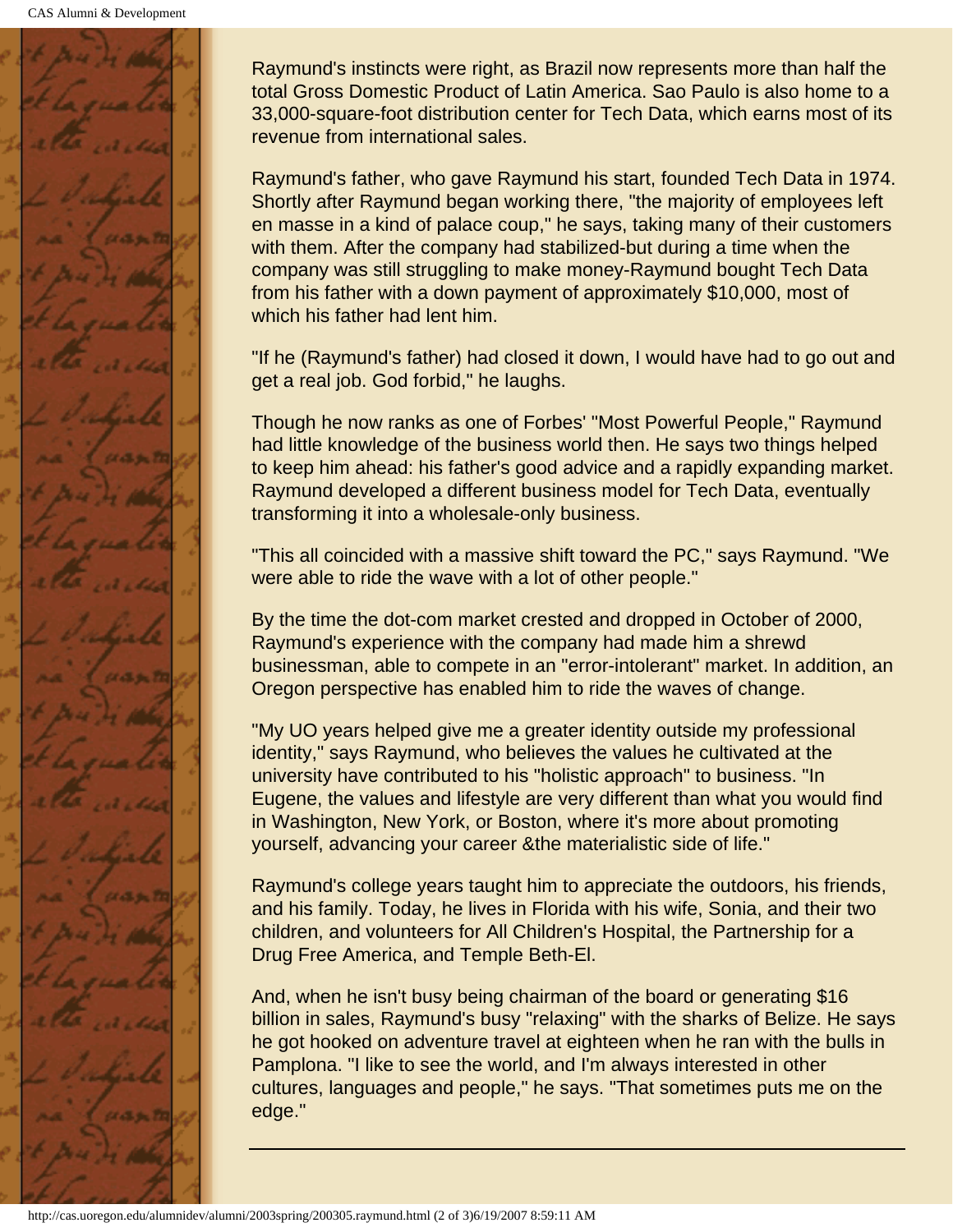college at a glance

giving to CAS

alumnil

CAS news

CAS home page

# <span id="page-40-0"></span>ALUMNI & DEVELOPMENT UNIVERSITY OF OREGON<br>COLLEGE OF ARTS & SCIENCES

## **ALUMNI**

## **Lisa Finkelstein '00**

#### **Women's Studies Graduate Makes Activism a Career**

Three years ago, Lisa Finkelstein was getting ready to enter the workforce. Today, she's running her own business. As the Executive Director of the Jared Polis Foundation -a non-profit organization dedicated to developing teaching and technology programs-she is working to make the technology resources more accessible.

Finkelstein spent many of her days at the University of Oregon taking women's studies, geography and African dance classes. She attributed much of her success to strong instructors.

"Judith Raiskin and Barbara Pope led us through such passionate intellectualism that it carried me into what I do now," she said. "The study of gender in society provided me a sense of social justice that I try to bring into my career everyday."



Within a year of graduation, Finkelstein became Executive Director of the Jared Polis Foundation. She is now leading a staff of ten and working toward her master's degree in non-profit management.

Her instructors praised Finkelstein's efforts.

"She was so into learning and just was very engaged and willing," said Judith Raiskin, Finkelstein's advisor in Feminist Praxis, a two-term senior year internship. For Finkelstein's project, she volunteered at New Roads alternative high school for homeless teenagers. Raiskin said that Finkelstein approached this challenge with enthusiasm and courage.

"It was difficult working with these kids on the street. They were not very open to having her being their college pal," she said. "But she was not naÔve. She was trying to do what she could under the constraints of their lives and learn from them."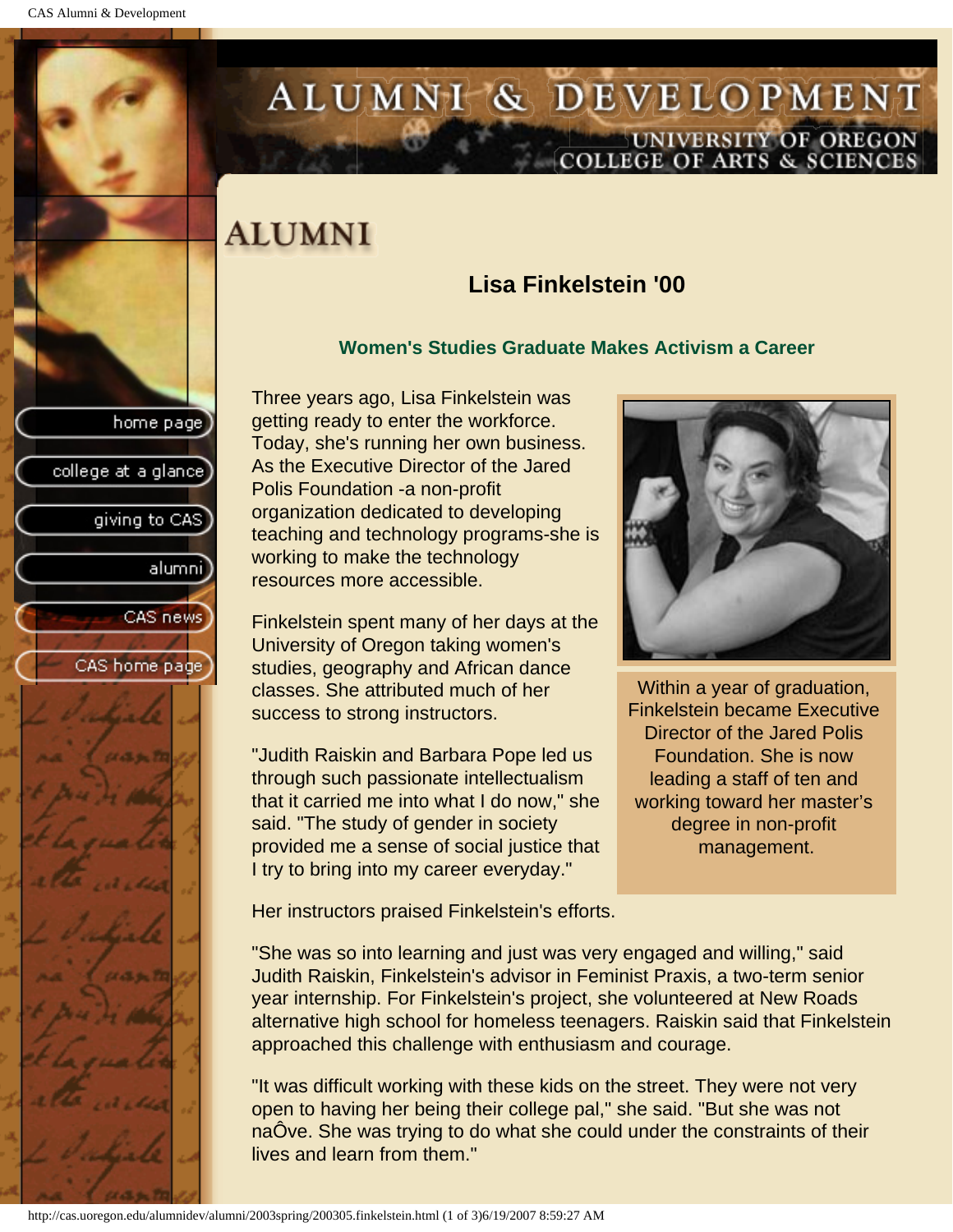

Outside school, Finkelstein was active in Oregon Hillel, a Jewish student organization.

"I grew into a whole person in that unique community. I feel so fortunate to have been part of a group of open-minded and caring individuals," she said.

On campus, she was also in the University of Oregon Lesbian, Gay, Bisexual, Transgender Queer Alliance.

"As a Jewish Queer on campus, my worlds were met very positively. I felt a tremendous amount of support from both & I never felt that I had to choose between my Queer activism and my Jewish activism. They were unique but intertwined," she said.

"Many different social service organizations collaborated frequently, and I think this is a unique partnership on the majority of American college campuses."

By June 2000, after earning a Bachelor of Arts degree in women's studies and a certification in Substance Abuse Prevention Programming, Finkelstein moved to Colorado to be closer to family. There, she worked as a youth treatment counselor at the Denver Children's Home.

Six months later, she elected to work on a campaign for the Colorado State Board of Education candidate, Jared Polis. She recognized that his philanthropy efforts were thriving, but realized that they needed a clearer mission. This thought was the starting point for the Jared Polis Foundation.

She said that many of the outreach efforts came after Colorado legislative budget cuts and federal funding took a nosedive. She knew that technology and education were two of the strongest assets for any community's growth, and thought she could help focus these efforts.

From her experiences, Finkelstein offered advice for up-and-coming graduates. Individuality, she said, is one of the utmost lessons she learnedand would teach-to college students.

"Take time for yourself as an individual being, work for social justice no matter where you are after college, and find community wherever you are in this great big land," she said.

Although she has a career, Finkelstein is also still a student, working to develop herself and her community simultaneously. She currently attends graduate school for non-profit management at Regis University in Denver, CO.

*-Robin Weber*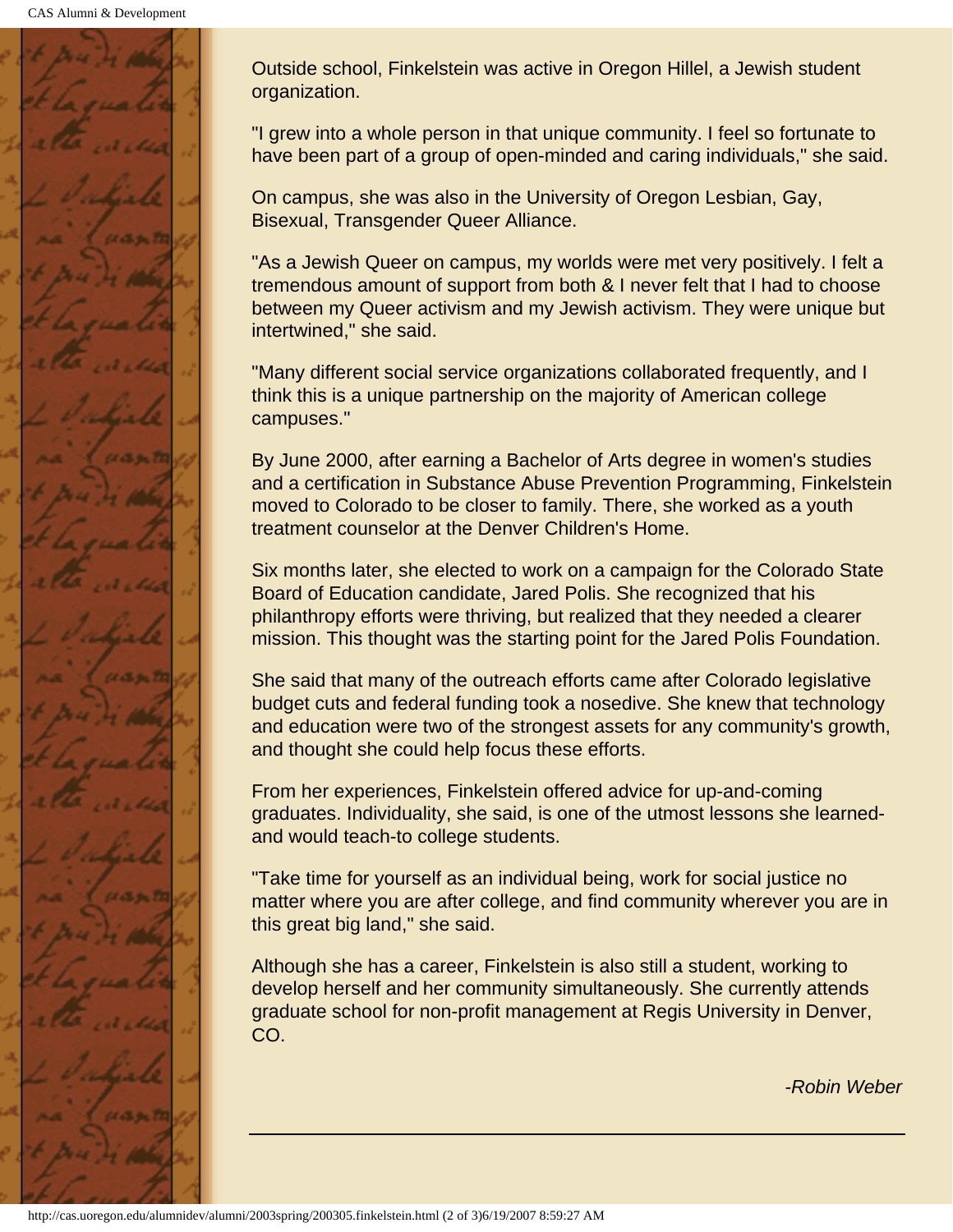college at a glance

giving to CAS

alumnil

CAS news

CAS home page

# <span id="page-42-0"></span>ALUMNI & DEVELOPMENT UNIVERSITY OF OREGON<br>COLLEGE OF ARTS & SCIENCES

## **ALUMNI**

## **Where Are They Now?**

### **Recent Graduates from the College of Arts and Sciences**

Submit Class Note • [Class Notes Archive](#page-46-0)

A recent survey by the Oregon University System reported that 83% of its 2000-2001 graduates found jobs (up from 71% in 1996), with the average salary ranging from \$30,000 to \$45,000 in the first year.

*Cascade*'s informal survey of some arts and science graduates from the UO gives more anecdotal evidence that young Ducks are finding success in both the public and private sectors. From chemistry lab to foreign embassy, recent graduates of the College of Arts and Sciences are employed in a wide array of work environments.

**Moulik Berkana '00 English** *Consular and Public Diplomacy Officer* Libreville, Gabon



After teaching in the Teach for America Program in New York City, Berkana moved to Gabon to serve as a Foreign Service Officer in the US Embassy. His advice to future graduates: "Don't be afraid to leave the bubble of academia, to roll up

your sleeves and to enter with courage into the world."

**Katie Such '01 Sociology** *Kindergarten Teacher* Kalamazoo, Michigan



Katie Such, formerly Garrett, teaches at-risk students as a kindergarten instructor. She reflects on the feeling of community at the UO: "The University of Oregon campus has a fantastic feel to it when

you are walking around; so many people from all over the world hanging out together."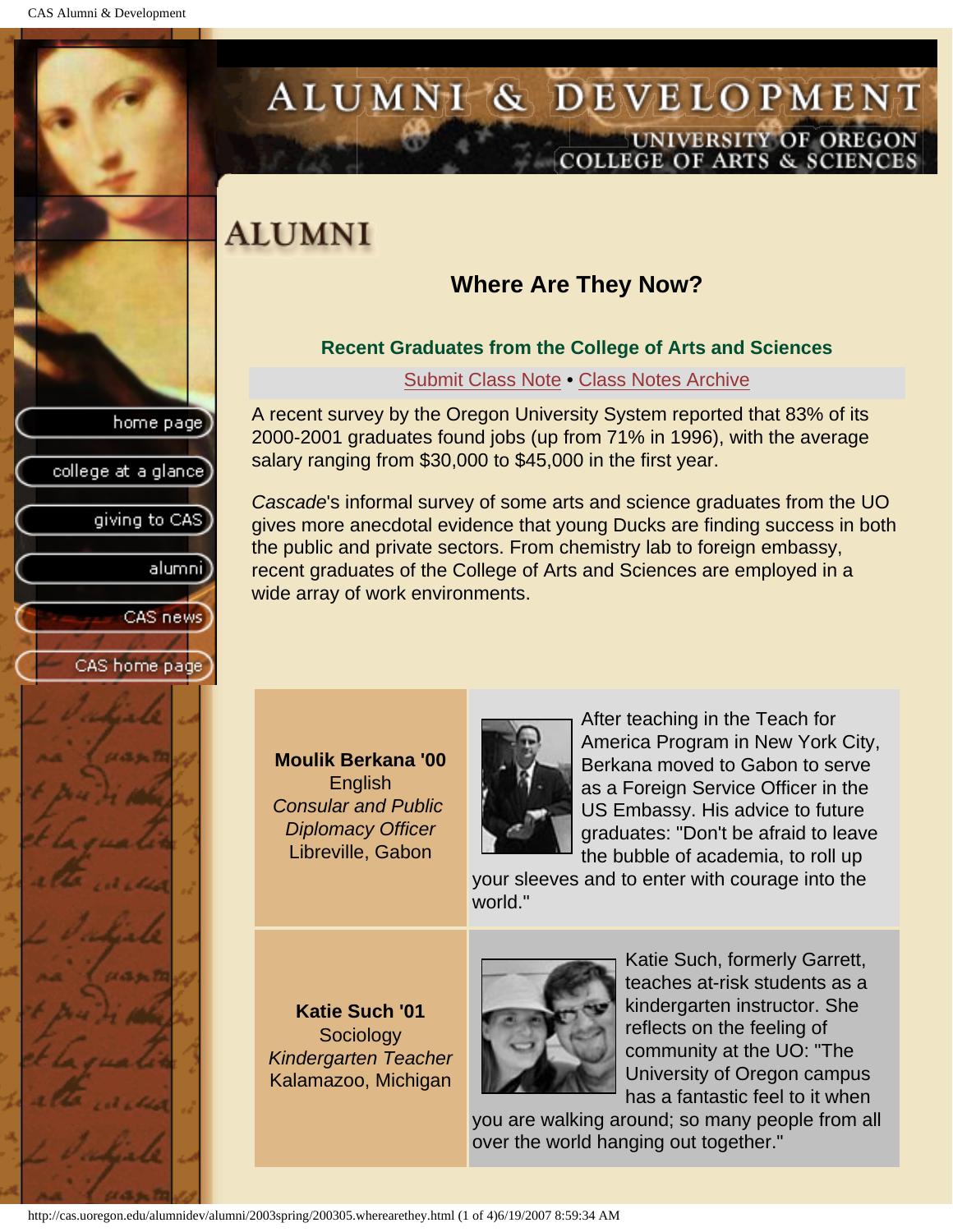

### **Lauren Huffman '01**

Chemistry/Spanish *Chemist* Kingsport, Tennessee

### **Corrina Falkenstein '01 Psychology**

*Research Assistant/ UO Graduate Student* Eugene, Oregon

**David Howell '01** Computer and Information Science *Systems Analyst and Developer* Eugene, Oregon

**Nelly Ganesan '02 Economics** *Income Research Assistant* Washington, D.C.

**Artur Nogueria dos Santos Jr. '00** Economics *Planning and Budget Manager* Goias, Brazil

**Alex Bates '00** Mathematics/Computer and Information Science *Software Engineer/ Software Architect* San Diego, California

After completing a master's degree in Chemistry last year, Huffman moved to Tennessee to work as a chemist for the Eastman Chemical Company. Of her position, she says, "My job allows me to work independently on interesting projects and with wonderful people."

While completing a master's degree in Psychology at the UO, Falkenstein also works as a research assistant at the Oregon Research Institute. Of her education, she says, "My undergraduate degree from the University of Oregon has opened doors and provided me with knowledge to pursue my interest in assisting children and families."



Howell began work in healthcare informatics for PeaceHealth Healthcare after graduation. Of his position, he says, "This is exactly what I intended to do upon commencement."



After graduation, Ganesan left Eugene to work as a research assistant in Washington, D.C. for the National Academy of Social Insurance, a non-profit organization. Of her college days, Ganesan misses her friends most: "It is so

hard to meet people once you leave the academic sphere of things."



An international student, Santos recently returned to his native Brazil to work for the Agencia Goiana de Desenvolviemento Rural e Fundiario, a state agency that fosters rural development.

Bates explains the work he has done recently by saying, "I've been working on developing analytics for the largest databases in the world, trying to detect patterns and predict future behavior based upon those patterns."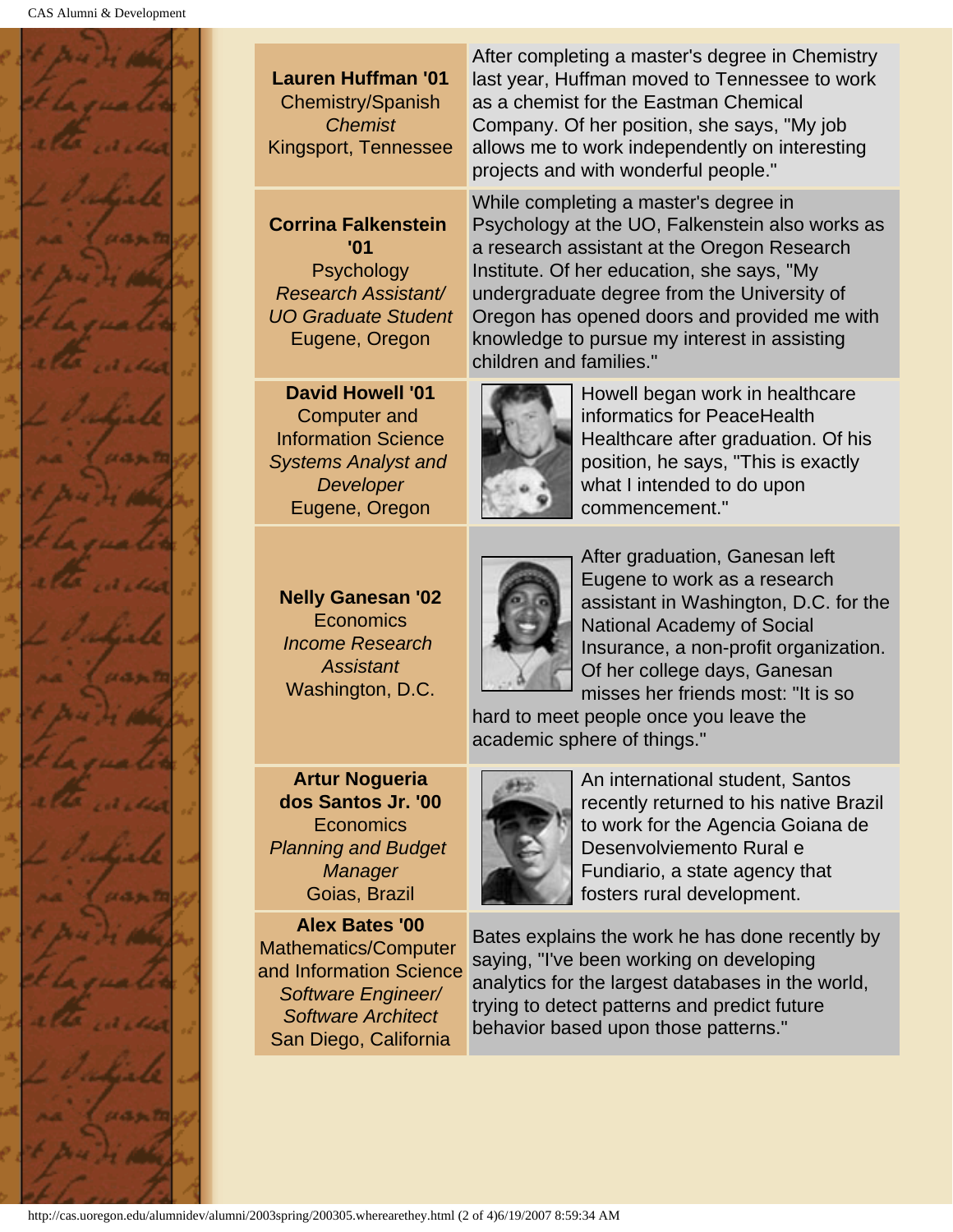

| Liz Rose Ryan '00<br><b>Theatre</b><br><b>Advertising Executive</b><br>Los Angeles, California | As an advertising executive, Ryan currently<br>manages the Barbie and Girls Toys account for<br>Mattel. She credits Theatre Professor Sandy<br>Bonds with making the biggest impact on her<br>future: "Because of Sandy, I have my own private<br>clothes line on the side." |  |  |
|------------------------------------------------------------------------------------------------|------------------------------------------------------------------------------------------------------------------------------------------------------------------------------------------------------------------------------------------------------------------------------|--|--|
| Jen Updike '00<br>Psychology<br><b>Combat Medic</b><br>Oak Grove, Kentucky                     | After graduation, Updike joined the Army, and<br>serves as a combat medic for the 101st Airborne<br>Division. She recently returned from a<br>deployment to Afghanistan and expects to be<br>sent to Iraq very soon.                                                         |  |  |
| <b>Jeung Bin Kim '01</b><br>$M0$ thomation                                                     | Kim plans to attend Cornell for his<br>Ph.D. after completing his master's<br>degree in Public Administration at<br>Harvard. Thinking back to his days                                                                                                                       |  |  |

**Mathematics** *Harvard Graduate Student* Cambridge, **Massachusetts** 

Harvard. Thinking back to his days in Eugene, Kim says the person that made the biggest impact on him was Professor Richard Koch of the

Mathematics Department. "He was very humble and did his best to help students. I've never met a professor like Professor Koch, even at Harvard and Cornell."

**David Cho '00 Sociology** *Account Executive* Portland, Oregon



Cho is currently working in the healthcare industry as an account executive with Sonus USA. He offers this advice for navigating the job market: "It is not what you know, but who you know. It comes down to networking."

**Norine Madden '00** History/General Science *Medical Student* Chicago, Illinois

A busy third-year student at the University of Chicago's Pritzker School of Medicine, Madden plans a career in surgery or emergency medicine. She misses many aspects of life at the UO: "I miss a campus with trees. I miss tomato cheese

soup at the Glenwood & I miss history and English classes. I miss sleep."

**Karina Elstrom '01 Psychology** *Sales Manager* San Francisco, CA

Elmstrom is currently engaged in a management training program for Abercrombie and Fitch. She gives this advice to future students: "Sit in the front row. Be bold."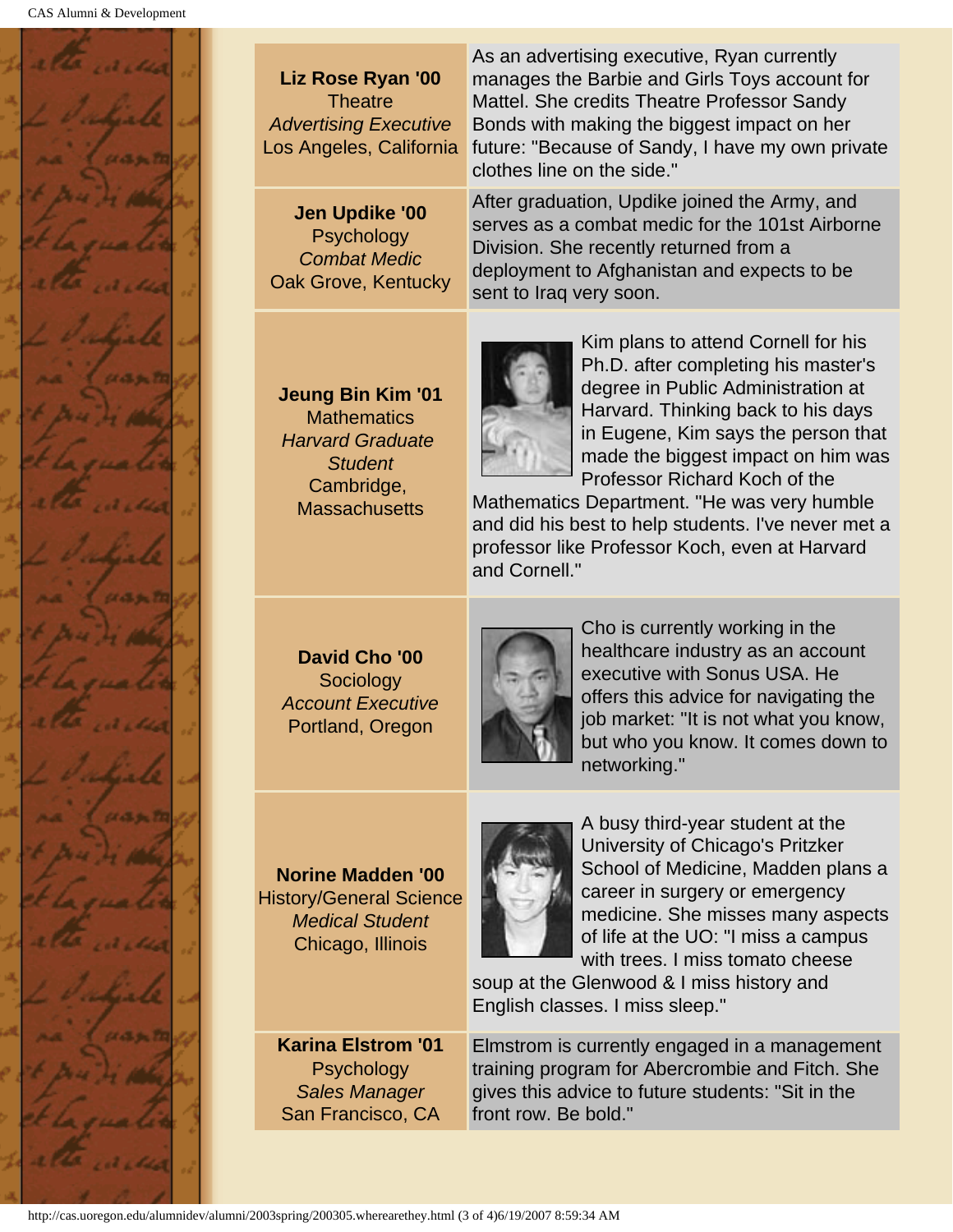

**Sara Ekelund '00** Exercise and Movement Science/ **Dance** *Research Assistant* Tigard, Oregon

Ekelund is currently employed as a research assistant for the Division of Health Promotion and Sports at Oregon Health and Science University, and volunteers for the American Cancer Society in her spare time.



**COLLEGE OF ARTS AND SCIENCES University of Oregon** 

#### **COMMUNICATE INNOVATE LEAD**

1245 University of Oregon • Eugene, OR • 97403-1245 (541) 346.3950 • FAX (541) 346.3282 • alumnidev@cas.uoregon.edu

Copyright © 2003 University of Oregon

Updated May 5, 2003

 **UO HOME ADMISSIONS FINANCIAL AID CAS HOME SEARCH**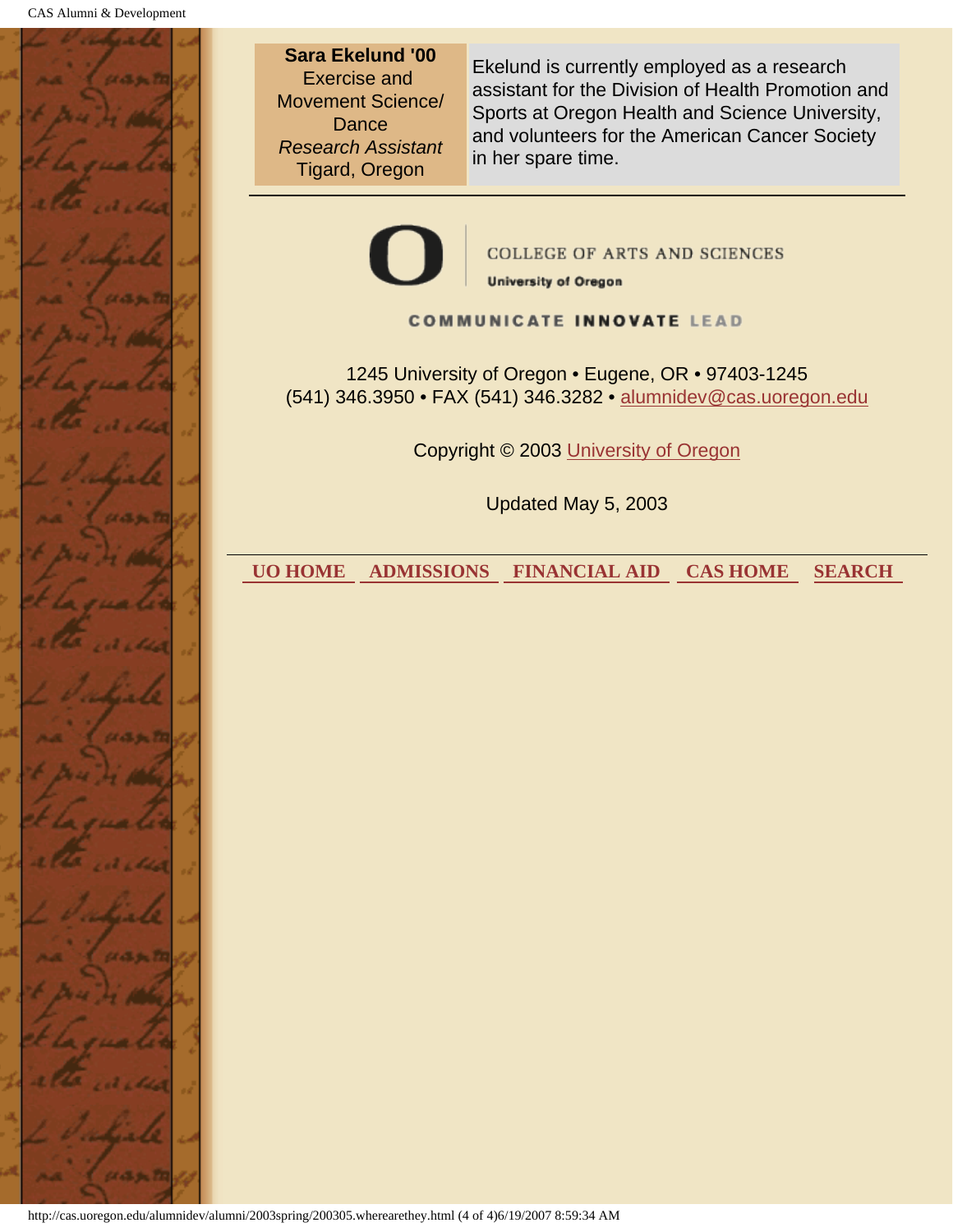<span id="page-46-0"></span>